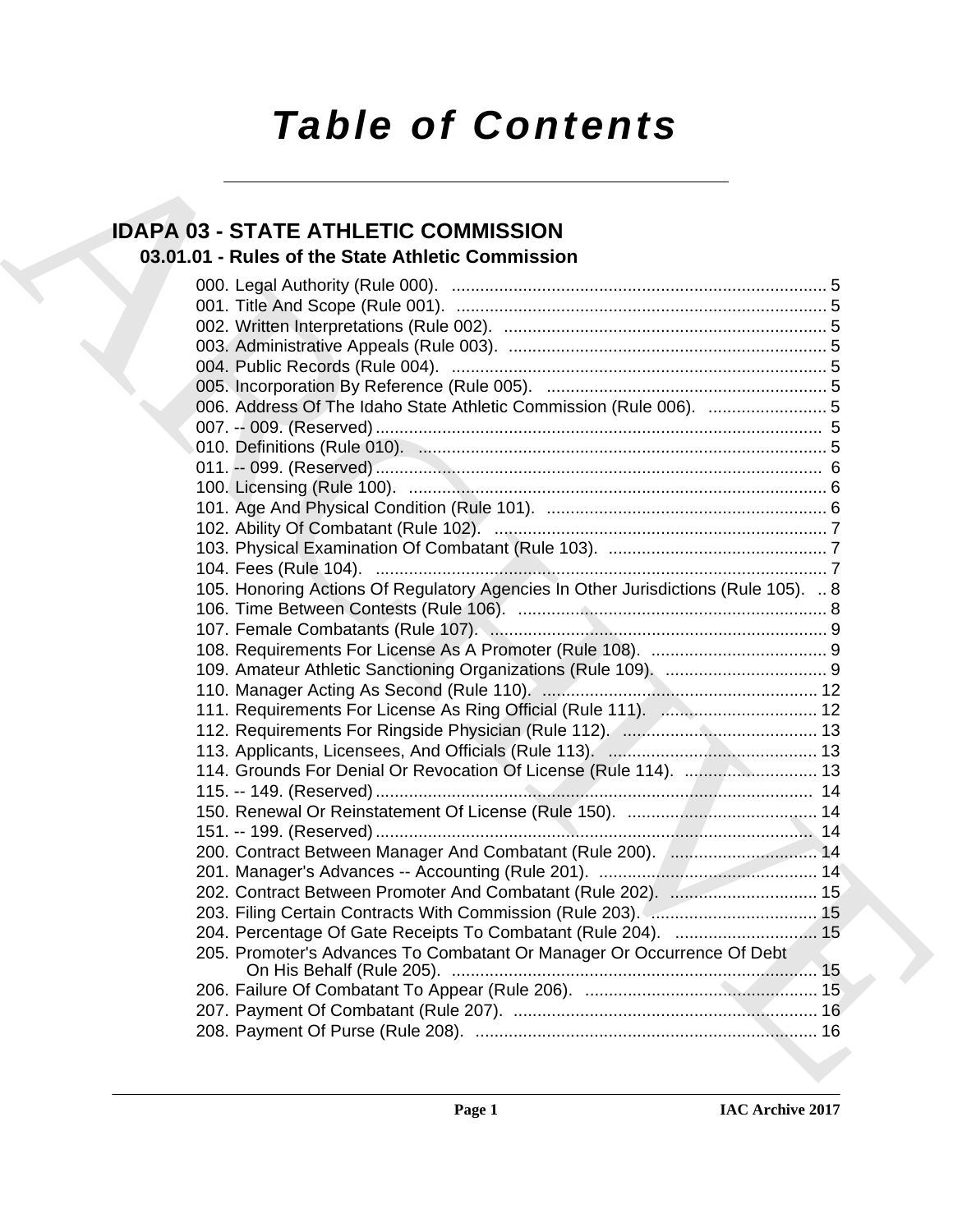| 209. Retaining Portion Of Purse Pending Determination Of Whether Penalty      |  |
|-------------------------------------------------------------------------------|--|
|                                                                               |  |
|                                                                               |  |
|                                                                               |  |
|                                                                               |  |
|                                                                               |  |
|                                                                               |  |
|                                                                               |  |
| 305. Managers -- Limitations On Number Of Combatants (Rule 305).  18          |  |
|                                                                               |  |
| 307. Certain Persons Retained Must Have Licenses (Rule 307).  18              |  |
|                                                                               |  |
|                                                                               |  |
|                                                                               |  |
| 311. Admission Of Licensees And Agents To Events (Rule 311).  19              |  |
| 312. Payment Of Fee To Official Designated By Commission (Rule 312).  19      |  |
|                                                                               |  |
|                                                                               |  |
| 315. Combatant Not Used In Program Must Be Used In Next Program               |  |
|                                                                               |  |
|                                                                               |  |
|                                                                               |  |
|                                                                               |  |
| 400. Admission Fee At Quarters Where Combatant Trains (Rule 400).  20         |  |
| 401. Approval Of Facilities By Commission Before Tickets May Be Sold          |  |
|                                                                               |  |
|                                                                               |  |
|                                                                               |  |
|                                                                               |  |
|                                                                               |  |
| 406. Provisions Of Tickets Without Charge Or At Reduced Rates (Rule 406).  21 |  |
|                                                                               |  |
|                                                                               |  |
| 412. Duties Of Ushers And Doormen; Responsibility Of Promoter (Rule 412).  23 |  |
|                                                                               |  |
| 414. Tickets: Sealing In Cans During Contest; Counting (Rule 414).  23        |  |
| 415. Tickets: Removal And Retention After Match; Destruction (Rule 415).  23  |  |
|                                                                               |  |
|                                                                               |  |
|                                                                               |  |
| 501. Required Number Of Ambulances; Notice To Ambulance Service               |  |
| 502. Dressing Rooms -- Only Authorized Persons Are Allowed To Enter           |  |
|                                                                               |  |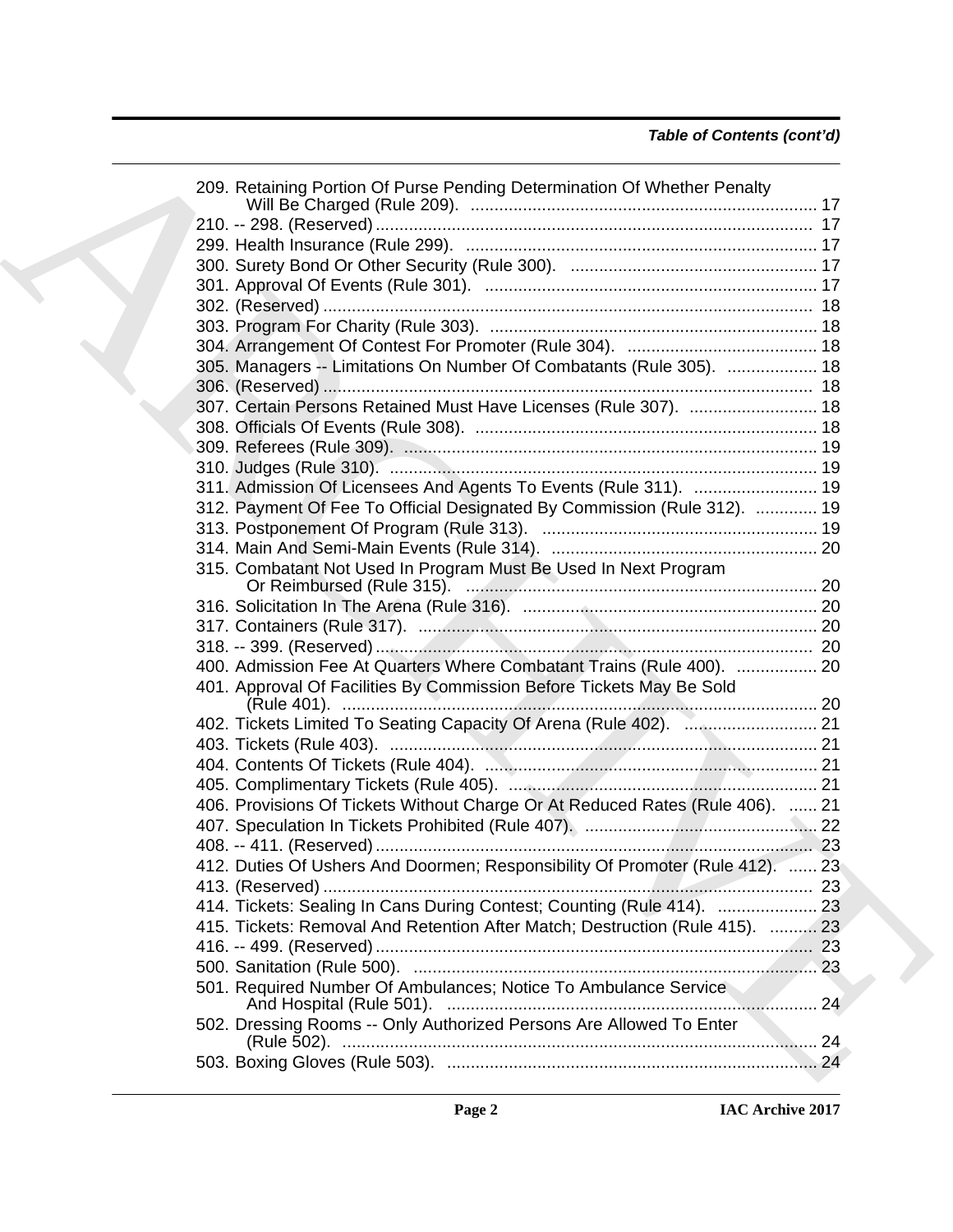| 602. Weigh-in, Examination Of Combatant May Be Ordered By The Commission          |    |
|-----------------------------------------------------------------------------------|----|
| 603. Advance Appearance Of Combatant Scheduled To Fight In Main Event             |    |
|                                                                                   |    |
|                                                                                   |    |
|                                                                                   |    |
| 607. Physician -- Suitable Place To Examine Contestant; Fee;                      |    |
| 608. Physician's Determination Of Fitness Of Combatants And Referee;              |    |
| 609. Combatant's Report Of Own Illness Or Injury; Examination; Fee (Rule 609). 29 |    |
|                                                                                   |    |
|                                                                                   |    |
|                                                                                   |    |
|                                                                                   |    |
|                                                                                   |    |
|                                                                                   |    |
|                                                                                   |    |
|                                                                                   |    |
|                                                                                   |    |
|                                                                                   |    |
| 708. Continuous Presence Of Physician At Ringside (Rule 708).  31                 |    |
|                                                                                   |    |
|                                                                                   |    |
|                                                                                   |    |
|                                                                                   |    |
|                                                                                   |    |
|                                                                                   |    |
| 714. Fouls: Deduction For Points; Effect Of Claiming Low Blow By Opponent         |    |
| 715. Fouls: Disqualification Of Combatant And Withholding Of Purse (Rule 715).    | 33 |
|                                                                                   |    |
|                                                                                   |    |
| 718. Stopping Of Contest: One-Sided Contest; Risk Of Injury;                      | 33 |
| 719. Stopping The Contest: Combatant Not Honestly Competing (Rule 719).  34       |    |
|                                                                                   |    |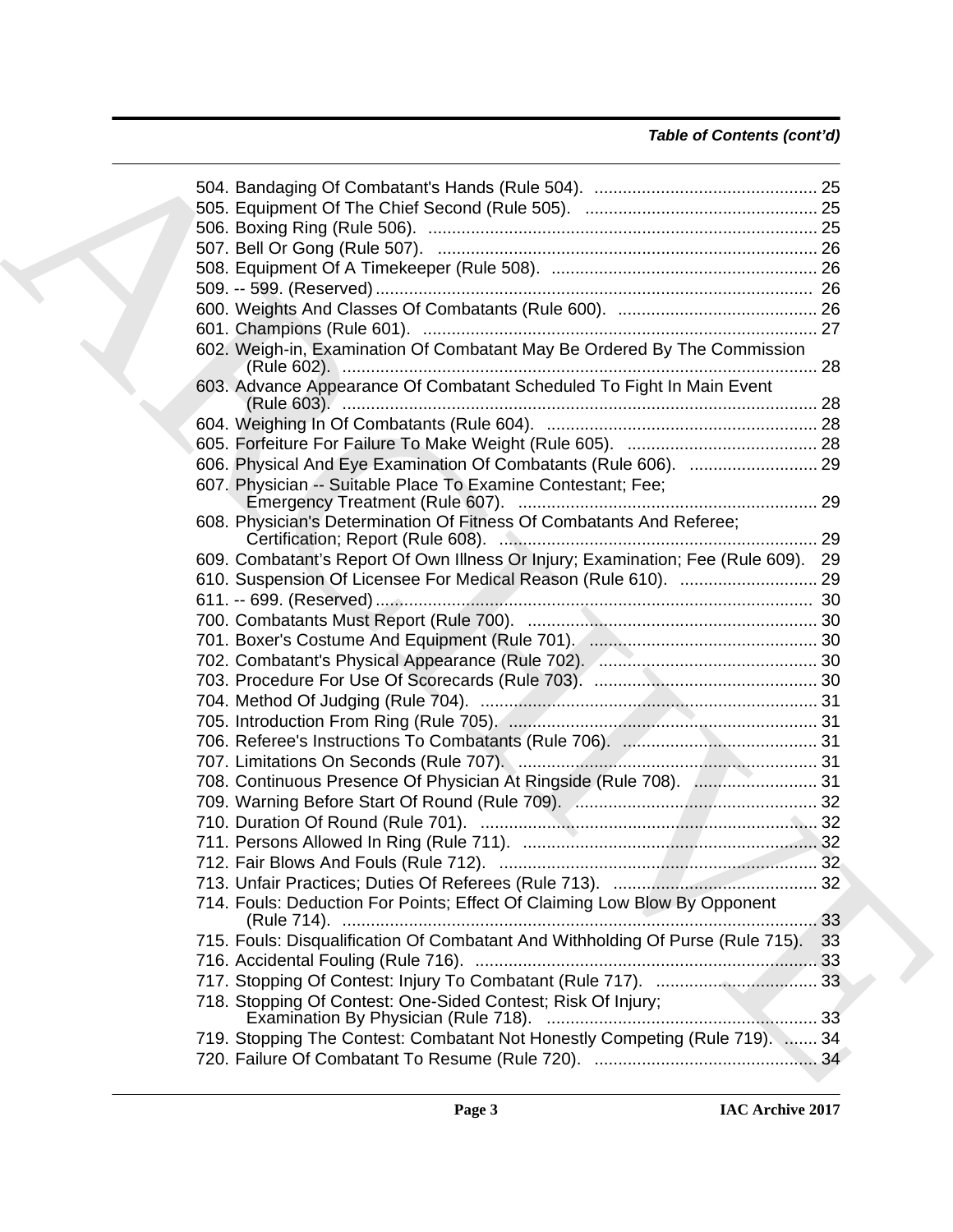### *Table of Contents (cont'd)*

| 721. Gloves To Be Wiped By Referee After Boxer Falls (Rule 721).  34              |  |
|-----------------------------------------------------------------------------------|--|
| 722. Knockdown Of Combatant; Procedure For Counting (Rule 722).  34               |  |
|                                                                                   |  |
|                                                                                   |  |
| 725. Procedure When Combatant Is Knocked Out; Period Before His Next Contest;     |  |
|                                                                                   |  |
| 726. When Combatant Falls From Ring During Round (Rule 726).  35                  |  |
|                                                                                   |  |
|                                                                                   |  |
|                                                                                   |  |
| 730. Physician's Report To Commission After Contest (Rule 730).  36               |  |
|                                                                                   |  |
|                                                                                   |  |
|                                                                                   |  |
| 734. Suspension Of MMA Contest For Unforseen Reasons (Rule 734).  43              |  |
|                                                                                   |  |
|                                                                                   |  |
|                                                                                   |  |
|                                                                                   |  |
|                                                                                   |  |
| 740. Combatant Down After The Sound Of The Bell (Rule 740).  46                   |  |
| 741. Blows At Or After The Bell In MMA Contest (Rule 741).  46                    |  |
| 742. Termination Of A Contest Due To A Fair Blow In MMA Contest (Rule 742).  46   |  |
|                                                                                   |  |
|                                                                                   |  |
| 800. Wrestling: Special License Is Required For A Contest (Rule 800).  46         |  |
| 801. Wrestling: Disqualification For Dangerous Tactics (Rule 801).  47            |  |
|                                                                                   |  |
|                                                                                   |  |
|                                                                                   |  |
| 900. Administration Or Use Of Alcohol, Drugs, Stimulants (Rule 900).  47          |  |
|                                                                                   |  |
| 902. Combatant Not To Have Promoter Or Certain Others Act As Manager              |  |
|                                                                                   |  |
| 903. Report To Commission Of Solicitation To Conduct Contest Fraudulently         |  |
| 904. Suspension Of A License -- Debts In Connection With Training (Rule 904).  48 |  |
|                                                                                   |  |
| 906. Suspension Of License On Ground Of Moral Turpitude (Rule 906).  48           |  |
| 907. Licensees Prohibited From Dealing With Persons Whose Licenses                |  |
|                                                                                   |  |
| 909. Penalties For Certain Violations; Review By Commission (Rule 909).  49       |  |
|                                                                                   |  |
|                                                                                   |  |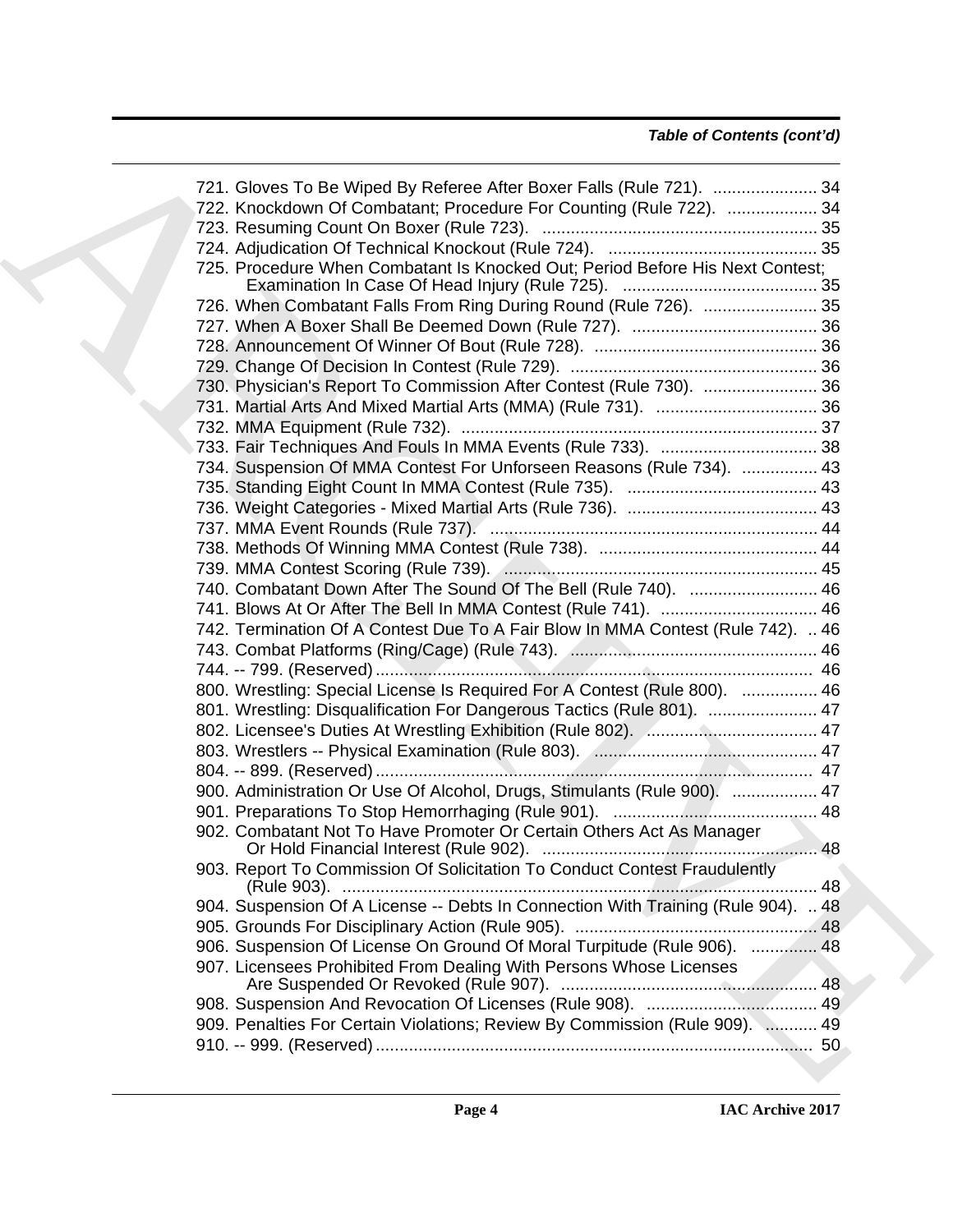#### **IDAPA 03 TITLE 01 CHAPTER 01**

### **IDAPA 03 - STATE ATHLETIC COMMISSION**

#### **03.01.01 - RULES OF THE STATE ATHLETIC COMMISSION**

#### <span id="page-4-2"></span><span id="page-4-1"></span>**000. LEGAL AUTHORITY (RULE 000).**

Rulemaking authority is vested in the Athletic Commission in Title 54, Chapter 4, Idaho Code. (3-3-94)

#### <span id="page-4-3"></span>**001. TITLE AND SCOPE (RULE 001).**

These rules are to be known and cited at IDAPA 03.01.01, "Rules of the State Athletic Commission." These rules are intended to provide clarification on the methods and restrictions of unarmed combat in Idaho. (3-3-94) intended to provide clarification on the methods and restrictions of unarmed combat in Idaho.

#### <span id="page-4-4"></span>**002. WRITTEN INTERPRETATIONS (RULE 002).**

In accordance with Section  $67-5201(19)(b)(iv)$ , Idaho Code, this agency does not have written statements which pertain to the interpretation of the rules of this chapter, or to the documentation of compliance with the rules of this chapter. (3-3-94)

#### <span id="page-4-5"></span>**003. ADMINISTRATIVE APPEALS (RULE 003).**

Persons wishing to appeal the provisions of this chapter should seek administrative relief pursuant to the provisions of IDAPA 04.11.01.000, et. seq., "Idaho Rules of Administrative Procedure of the Attorney General." (3-3 IDAPA 04.11.01.000, et. seq., "Idaho Rules of Administrative Procedure of the Attorney General."

#### <span id="page-4-6"></span>**004. PUBLIC RECORDS (RULE 004).**

The records associated with the coordinator are subject to the provisions of the Idaho Public Records Act, Title 74, Chapter 1, Idaho Code. (3-3-94)

#### <span id="page-4-18"></span><span id="page-4-7"></span>**005. INCORPORATION BY REFERENCE (RULE 005).**

These rules do not incorporate by reference any document other than those sections of Idaho Code so referenced. (3-26-08)

#### <span id="page-4-11"></span><span id="page-4-8"></span>**006. ADDRESS OF THE IDAHO STATE ATHLETIC COMMISSION (RULE 006).**

<span id="page-4-0"></span>**C[H](mailto:atc@ibol.idaho.gov)APTER 01**<br> **CHAPTER OF STATE ATHLETIC COMMISSION**<br> **CALIATION COMMISSION**<br> **CALIATION COMMISSION**<br> **CONSULTATION COMMISSION**<br> **CONSULTATION CONTINUATION COMMISSION**<br> **CONSULTATION CONSULTATION CONSULTATION CONSULTATION** The office of the State Athletic Commission is located within the Bureau of Occupational Licenses, 700 W. State Street, Boise, Idaho 83702. The Bureau is open between the hours of 8:00 a.m. and 5:00 p.m. each day except Saturdays, Sundays and holidays. The telephone number of the Board is (208) 334-3233. The Board's fax number is (208)  $334-3945$ . The Board's e-mail address is atc@ibol.idaho.gov. The Board's official website at www.ibol.idaho.gov. (3-29-10) www.ibol.idaho.gov.

<span id="page-4-9"></span>**007. -- 009. (RESERVED)**

#### <span id="page-4-10"></span>**010. DEFINITIONS (RULE 010).**

<span id="page-4-15"></span><span id="page-4-14"></span><span id="page-4-13"></span><span id="page-4-12"></span>**01. Bureau**. The Bureau of Occupational Licenses, as prescribed in Section 67- 2602, Idaho Code. (3-26-08)

**02.** Champion. A person who has been formally acknowledged supreme in a branch of athletics or skill and who is ready to contend with any qualified challenger. (3-3-94) game of skill and who is ready to contend with any qualified challenger.

**03. Combatant**. Any boxer, kickboxer, martial artist, or wrestler who takes part as a competitor in an "combatant" sometimes is referred to as a "contestant" in these rules.  $(4-7-11)$ event. A "combatant" sometimes is referred to as a "contestant" in these rules.

**04. Commission**. The Idaho Athletic Commission created under Title 54, Chapter 4, Idaho Code, or designated agent. (3-26-08)

<span id="page-4-17"></span><span id="page-4-16"></span>**05. Commissioner**. The state athletic commissioner, as prescribed in Section 54-401, Idaho Code.

 $(3-26-08)$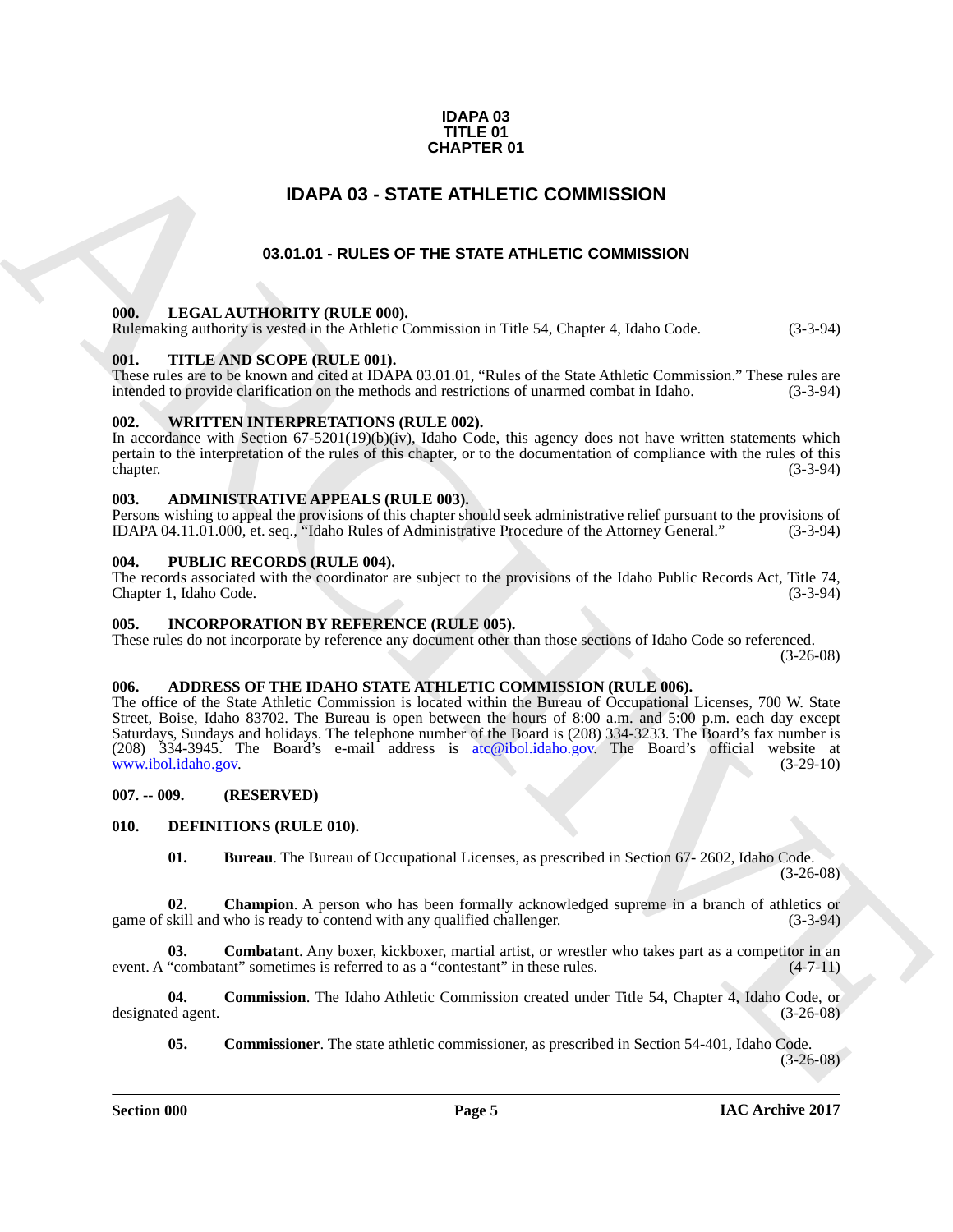#### <span id="page-5-11"></span><span id="page-5-10"></span><span id="page-5-9"></span><span id="page-5-8"></span><span id="page-5-7"></span><span id="page-5-0"></span>**011. -- 099. (RESERVED)**

#### <span id="page-5-13"></span><span id="page-5-12"></span><span id="page-5-1"></span>**100. LICENSING (RULE 100).**

<span id="page-5-6"></span><span id="page-5-5"></span>

|                                       | <b>State Athletic Commission</b>                                                                                                                                                                                                          | <b>Rules of the State Athletic Commission</b> |             |
|---------------------------------------|-------------------------------------------------------------------------------------------------------------------------------------------------------------------------------------------------------------------------------------------|-----------------------------------------------|-------------|
| 06.                                   | <b>Event.</b> A program of one (1) or more unarmed combat contests or exhibitions.                                                                                                                                                        |                                               | $(3-29-10)$ |
| a.                                    | An "amateur event" is an event in which the only combatants are amateur combatants.                                                                                                                                                       |                                               | $(3-29-10)$ |
| b.                                    | A "professional event" is an event in which the only combatants are professional combatants.                                                                                                                                              |                                               | $(3-29-10)$ |
| c.                                    | A "pro-am" is an event in which combatants include professional combatants and amateur<br>combatants. Professional combatants may not compete against amateur combatants in "pro-am" events.                                              |                                               | $(3-29-10)$ |
| 07.                                   | Main Event. The headline or marquee contest or exhibition scheduled to occur at an event.                                                                                                                                                 |                                               | $(3-29-10)$ |
| 08.                                   | Mixed Martial Arts (MMA). A full contact sport that allows a wide variety of unarmed combat<br>techniques from a mixture of martial arts traditions to be used in competitions.                                                           |                                               | $(5-8-09)$  |
| 09.                                   | Physician. A physician licensed by the Idaho Board of Medicine.                                                                                                                                                                           |                                               | $(5-8-09)$  |
| 10.                                   | Ring Official. Ring officials include referees, judges, timekeepers and glovers.                                                                                                                                                          |                                               | $(5-8-09)$  |
| 11.<br>the ticket has been collected. | Stub. That part of the ticket retained by a person entering the arena in which an event is held after                                                                                                                                     |                                               | $(3-26-08)$ |
| 12.                                   | Ticket. That document issued by the promoter allowing a person's entrance and attendance at an<br>event and may include that part of the ticket retained by the promoter documenting a person's entrance to an event.                     |                                               | $(3-26-08)$ |
| $011. - 099.$                         | (RESERVED)                                                                                                                                                                                                                                |                                               |             |
| <b>100.</b>                           | LICENSING (RULE 100).                                                                                                                                                                                                                     |                                               |             |
| 01.                                   | Application for License. An application for a license must be submitted to the Bureau on a form<br>supplied by the Commission and be verified under oath by the applicant for each of the following:                                      |                                               | $(3-26-08)$ |
| a.                                    | Combatant;                                                                                                                                                                                                                                |                                               | $(3-29-10)$ |
| b.                                    | Promoter;                                                                                                                                                                                                                                 |                                               | $(3-3-94)$  |
| c.                                    | Matchmaker;                                                                                                                                                                                                                               |                                               | $(3-3-94)$  |
| d.                                    | Manager;                                                                                                                                                                                                                                  |                                               | $(3-3-94)$  |
| е.                                    | Second, including a trainer;                                                                                                                                                                                                              |                                               | $(3-29-10)$ |
| f.                                    | Ring Official; or                                                                                                                                                                                                                         |                                               | $(3-29-10)$ |
| g.                                    | Sanctioning permit for an event.                                                                                                                                                                                                          |                                               | $(3-29-10)$ |
| 02.                                   | Complete Applications. All applications must be made on a form provided by the Bureau and<br>must be complete and include the required fee and any supporting documentation required before they will be<br>considered by the commission. |                                               | $(5-8-09)$  |
| 101.                                  | AGE AND PHYSICAL CONDITION (RULE 101).                                                                                                                                                                                                    |                                               |             |
|                                       |                                                                                                                                                                                                                                           |                                               |             |

#### <span id="page-5-14"></span><span id="page-5-4"></span><span id="page-5-3"></span><span id="page-5-2"></span>**101. AGE AND PHYSICAL CONDITION (RULE 101).**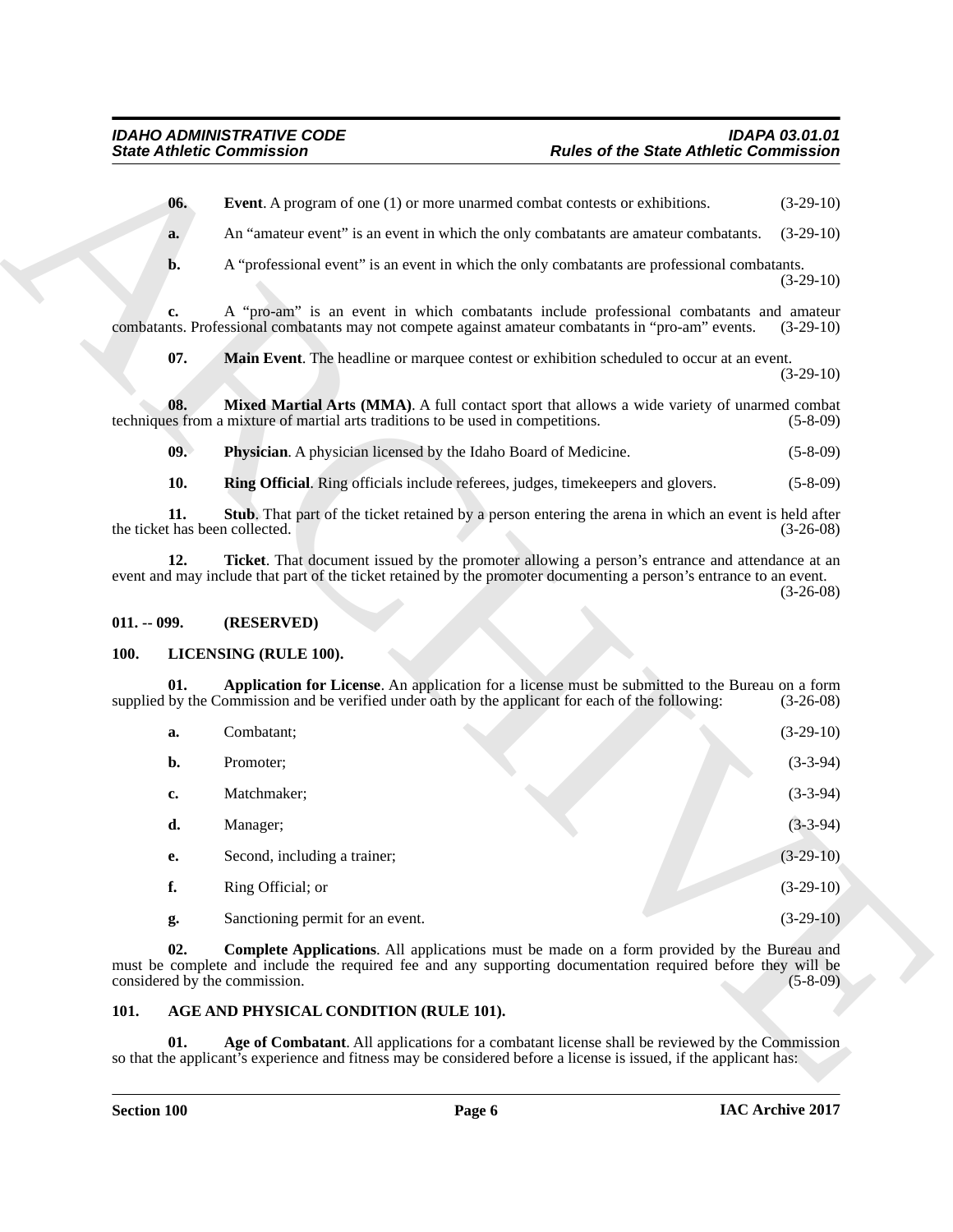(3-26-08)

<span id="page-6-7"></span>

| <b>a.</b> | Not reached eighteen (18) years of age; or | $(3-3-94)$ |
|-----------|--------------------------------------------|------------|
|           | Reached thirty-six (36) years of age.      | $(3-3-94)$ |

**02. Poor Vision**. The Commission will not issue a license to engage in unarmed combat to any applicant who is found to be blind in one (1) eye or whose vision in one  $(1)$  eye is so poor that a physician recommends that no license be granted. Exceptions will not be made due to exemplary vision in the good eye.

(3-26-08)

<span id="page-6-6"></span>**03. Cerebral Hemorrhage**. The Commission will not issue a license to engage in unarmed combat to on who has suffered a cerebral hemorrhage. any person who has suffered a cerebral hemorrhage.

<span id="page-6-8"></span>**04.** Serious Head Injuries. The Commission will review the application of any person who has a serious head injury before a license is issued to that person. (3-3-94) suffered a serious head injury before a license is issued to that person.

### <span id="page-6-3"></span><span id="page-6-0"></span>**102. ABILITY OF COMBATANT (RULE 102).**

<span id="page-6-5"></span>**01. Satisfy Commission**. Before a combatant license is issued by the Commission to any person, the satisfied of the person's ability to compete. (3-26-08) Commission must be satisfied of the person's ability to compete.

**02.** Questioned Ability. If a combatant's ability to perform is questioned for any reason, the sion may hold a hearing to determine: (3-26-08) Commission may hold a hearing to determine:

<span id="page-6-4"></span>

| Whether the person's license should be revoked; or<br>a. | $(3-26-08)$ |  |
|----------------------------------------------------------|-------------|--|
|----------------------------------------------------------|-------------|--|

<span id="page-6-15"></span><span id="page-6-11"></span>**b.** Whether he should be granted a license. (3-26-08)

#### <span id="page-6-1"></span>**103. PHYSICAL EXAMINATION OF COMBATANT (RULE 103).**

**01. Examination by Physician**. Any combatant who has applied for a license or a renewal of his license must be examined by a physician. The physician will establish the combatant's physical and mental fitness for competition. (5-8-09)

<span id="page-6-12"></span>**02. Additional Examination**. Any combatant licensed by the Commission who participates in a contest outside of the state of Idaho may be required to take this examination again before being allowed to compete  $\mu$  in Idaho. (3-26-08)

<span id="page-6-14"></span><span id="page-6-13"></span>**03. Drug Abuse**. The Commission will not issue a license to an athlete who has a recent history of drug abuse, without proof of participation in a recognized drug rehabilitation program and/or submission to urinalysis. (3-3-94)

Since Attitude Commission Text of the State Attitude (Commission 1997)<br>
A. Normal control of the State Attitude Commission 1991<br>
A. Reached Schware The Commission 1991 and also a license is meant to manner in unamed cruit **04. Blood Testing**. The Commission will not issue a license to an athlete, or allow an athlete to compete in an event, if the athlete, within the six (6) months immediately preceding the application for licensure or the event at which the licensee wishes to compete, has tested positive for the HIV virus, Hepatitis B Surface Antigen and Hepatitis C Antibody, or illegal drugs or other substances. Accordingly, when an athlete applies for a license, the athlete must submit with the application a blood test report from a blood test conducted within the six (6) months preceding the application date. The blood test must have tested the athlete for HIV virus, Hepatitis B Surface Antigent, Hepatitis C Antibody, and illegal drugs and substances. Additionally, each combatant who is to compete in an event shall, at the start of the event, provide the Commission with a blood test report from a blood test conducted within the six (6) months immediately preceding the event. Additional blood tests may be requested by the Commission in its discretion. (3-29-10)

#### <span id="page-6-2"></span>**104. FEES (RULE 104).**

<span id="page-6-10"></span><span id="page-6-9"></span>**01. Application**. Application fee: (3-26-08)

**Section 102 Page 7**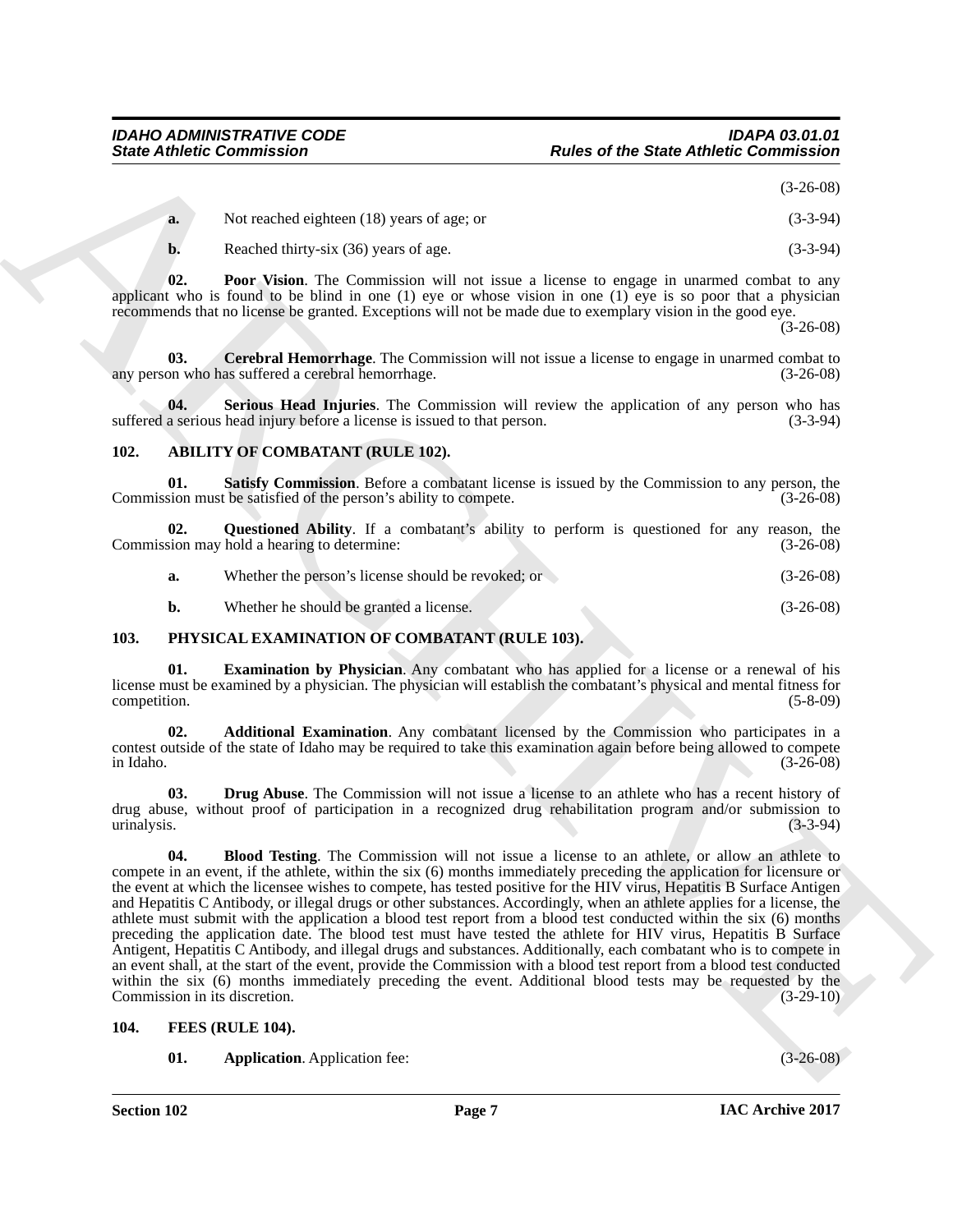| Combatant - one hundred fifty dollars (\$150).<br>a.<br>Non-combatant - one hundred fifty dollars (\$150).<br>b.<br>Matchmaker - two hundred fifty dollars (\$250).<br>c.<br>Promoter - one thousand dollars (\$1000).<br>d.<br>Sanction permit - two hundred dollars (\$200).                       | $(3-21-12)$<br>$(3-21-12)$ |
|------------------------------------------------------------------------------------------------------------------------------------------------------------------------------------------------------------------------------------------------------------------------------------------------------|----------------------------|
|                                                                                                                                                                                                                                                                                                      |                            |
|                                                                                                                                                                                                                                                                                                      |                            |
|                                                                                                                                                                                                                                                                                                      | $(3-21-12)$                |
|                                                                                                                                                                                                                                                                                                      | $(3-21-12)$                |
| e.                                                                                                                                                                                                                                                                                                   | $(3-21-12)$                |
| f.<br>Ring official - one hundred fifty dollars (\$150).                                                                                                                                                                                                                                             | $(3-21-12)$                |
| Renewal of License/Permit. Annual renewal fee:<br>02.                                                                                                                                                                                                                                                | $(3-26-08)$                |
| Combatant - one hundred fifty dollars (\$150).<br>a.                                                                                                                                                                                                                                                 | $(3-21-12)$                |
| Non-combatant - one hundred fifty dollars (\$150).<br>$\mathbf{b}$ .                                                                                                                                                                                                                                 | $(3-21-12)$                |
| Matchmaker - two hundred fifty dollars (\$250).<br>c.                                                                                                                                                                                                                                                | $(3-21-12)$                |
| d.<br>Promoter - seven hundred fifty dollars (\$750).                                                                                                                                                                                                                                                | $(3-21-12)$                |
| Ring official - one hundred fifty dollars (\$150).<br>е.                                                                                                                                                                                                                                             | $(3-21-12)$                |
| 105.<br>HONORING ACTIONS OF REGULATORY AGENCIES IN OTHER JURISDICTIONS (RULE                                                                                                                                                                                                                         |                            |
| $105$ ).<br>The Commission may honor the following actions of agencies in other jurisdictions which regulate boxing, wrestling,<br>martial arts, or combination thereof:                                                                                                                             | $(5-8-09)$                 |
| 01.<br><b>Suspension.</b> A suspension of a combatant ordered for:                                                                                                                                                                                                                                   | $(3-26-08)$                |
| Medical safety;<br>a.                                                                                                                                                                                                                                                                                | $(3-3-94)$                 |
| A violation of a law or rule governing boxing, wrestling, martial arts, or combination thereof which<br>b.<br>also exists in this state; or                                                                                                                                                          | $(5-8-09)$                 |
| Any other conduct which discredits boxing, wrestling, martial arts, or combination thereof as<br>c.<br>determined by the Commission.                                                                                                                                                                 | $(5-8-09)$                 |
| TIME BETWEEN CONTESTS (RULE 106).<br>106.<br>In no case may a combatant (excluding wrestlers) participate in more than one (1) contest or exhibition in any twenty-<br>four (24) hour period. Without the special permission of the Commission, a combatant may not compete in this state<br>unless: | $(5-8-09)$                 |
| 01.<br>Four Days. Four (4) days have elapsed since the combatant's last contest if the contest lasted not<br>more than four (4) rounds.                                                                                                                                                              | $(3-26-08)$                |
| 02.<br>Seven Days. Seven (7) days have elapsed since the combatant's last contest if the contest lasted<br>five $(5)$ or six $(6)$ rounds.                                                                                                                                                           | $(3-26-08)$                |
| 03.<br>Fourteen Days. Fourteen (14) days have elapsed since the combatant's last contest if the contest<br>lasted seven (7) or eight (8) rounds.                                                                                                                                                     | $(3-26-08)$                |
| 04.<br><b>Twenty-One Days.</b> Twenty-one (21) days have elapsed since the combatant's last contest if the<br>contest lasted nine $(9)$ or ten $(10)$ rounds.                                                                                                                                        | $(3-26-08)$                |
|                                                                                                                                                                                                                                                                                                      |                            |

#### <span id="page-7-3"></span><span id="page-7-2"></span><span id="page-7-0"></span>**105. HONORING ACTIONS OF REGULATORY AGENCIES IN OTHER JURISDICTIONS (RULE 105).**

<span id="page-7-4"></span>

| <b>Suspension.</b> A suspension of a combatant ordered for: | $(3-26-08)$ |
|-------------------------------------------------------------|-------------|
|                                                             |             |

#### <span id="page-7-9"></span><span id="page-7-8"></span><span id="page-7-7"></span><span id="page-7-6"></span><span id="page-7-5"></span><span id="page-7-1"></span>**106. TIME BETWEEN CONTESTS (RULE 106).**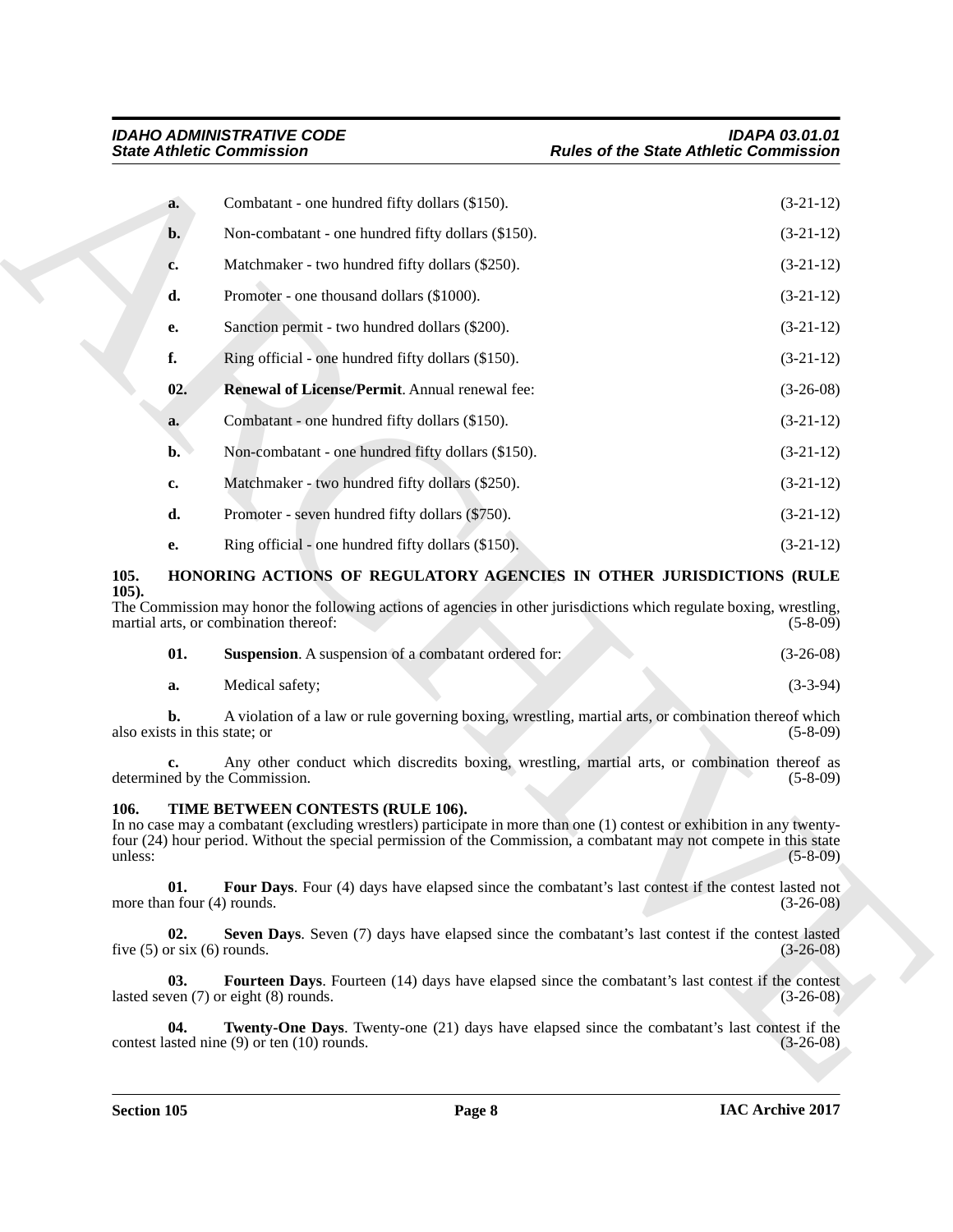<span id="page-8-14"></span>**05.** Forty-Five Days. Forty-five (45) days have elapsed since the combatant's last contest if the contest even (11) or twelve (12) rounds. lasted eleven  $(11)$  or twelve  $(12)$  rounds.

#### <span id="page-8-4"></span><span id="page-8-0"></span>**107. FEMALE COMBATANTS (RULE 107).**

**01.** Qualifications. A female combatant must be qualified to perform as a combatant before she enters a contest.  $(3-26-08)$  $a$  contest.  $(3-26-08)$ 

<span id="page-8-9"></span><span id="page-8-7"></span><span id="page-8-6"></span>**02. Limitation**. A female combatant will not engage in a contest with a male combatant. (5-8-09)

**03.** General Requirements. In addition to meeting such requirements of this chapter as are applicable tants generally, a female must: (5-8-09) to combatants generally, a female must:

- **a.** Submit to pregnancy test within fourteen (14) days of the contest. (5-8-09)
- **b.** Use a mouthpiece specially designed for her mouth; (3-3-94)
- **c.** Wear ten (10) ounce gloves in a boxing contest; (3-26-08)
- **d.** Wear a breast protector as a binder; (3-3-94)

**e.** Have her hair secured in a manner that does not interfere with the vision or safety of either tit, and  $(3-26-08)$ combatant; and

<span id="page-8-5"></span>**f.** For each contest in which she competes, have two (2) uniforms in contrasting colors, each uniform g of a body shirt, blouse, and shorts. (3-3-94) consisting of a body shirt, blouse, and shorts.

Since *Of the State Andreio* Commission <sup>R</sup> Robert of the State Andrew Commission<br>
Indices and the State Commission Commission Commission Commission Commission Commission Commission Commission<br>
1979. FEMALE COMBATANTS (RU **Addendum Requirement**. A female combatant must, in addition to signing the contract, sign an addendum certifying that the combatant is not pregnant and that the contest will not take place during a menstrual period. (5-8-09) period. (5-8-09)

<span id="page-8-8"></span>**05.** Limitation on Contest. A contest between female combatants must be limited to ten (10) rounds of ninutes duration. (3-26-08) two  $(2)$  minutes duration.

<span id="page-8-10"></span>**06.** Separate Dressing Rooms. The promoters of a contest between female combatants must provide h adequate separate dressing rooms. (5-8-09) them with adequate separate dressing rooms.

#### <span id="page-8-11"></span><span id="page-8-1"></span>**108. REQUIREMENTS FOR LICENSE AS A PROMOTER (RULE 108).**

**01. Requirements**. Any person applying for a license as a promoter may be required to appear before mission and be prepared to prove his: (3-3-94) the Commission and be prepared to prove his:

- <span id="page-8-13"></span>**a.** Integrity; (3-3-94)
- **b.** Financial stability; and (3-3-94)

<span id="page-8-12"></span>**c.** Knowledge of the responsibilities involved in the promotion of relevant combative programs.  $(3-26-08)$ 

**02. Provide Waivers**. The applicant, or a person he has designated if approved by the Commission, must provide all waivers necessary to the conduct of the Commission's investigation of the applicant's suitability.

 $(3-3-94)$ 

#### <span id="page-8-3"></span><span id="page-8-2"></span>**109. AMATEUR ATHLETIC SANCTIONING ORGANIZATIONS (RULE 109).**

The Commission may approve an entity as an officially recognized amateur athletic sanctioning organization that may sanction amateur events. The Commission is the final authority on whether an entity may be an amateur athletic sanctioning organization. (4-7-11) sanctioning organization.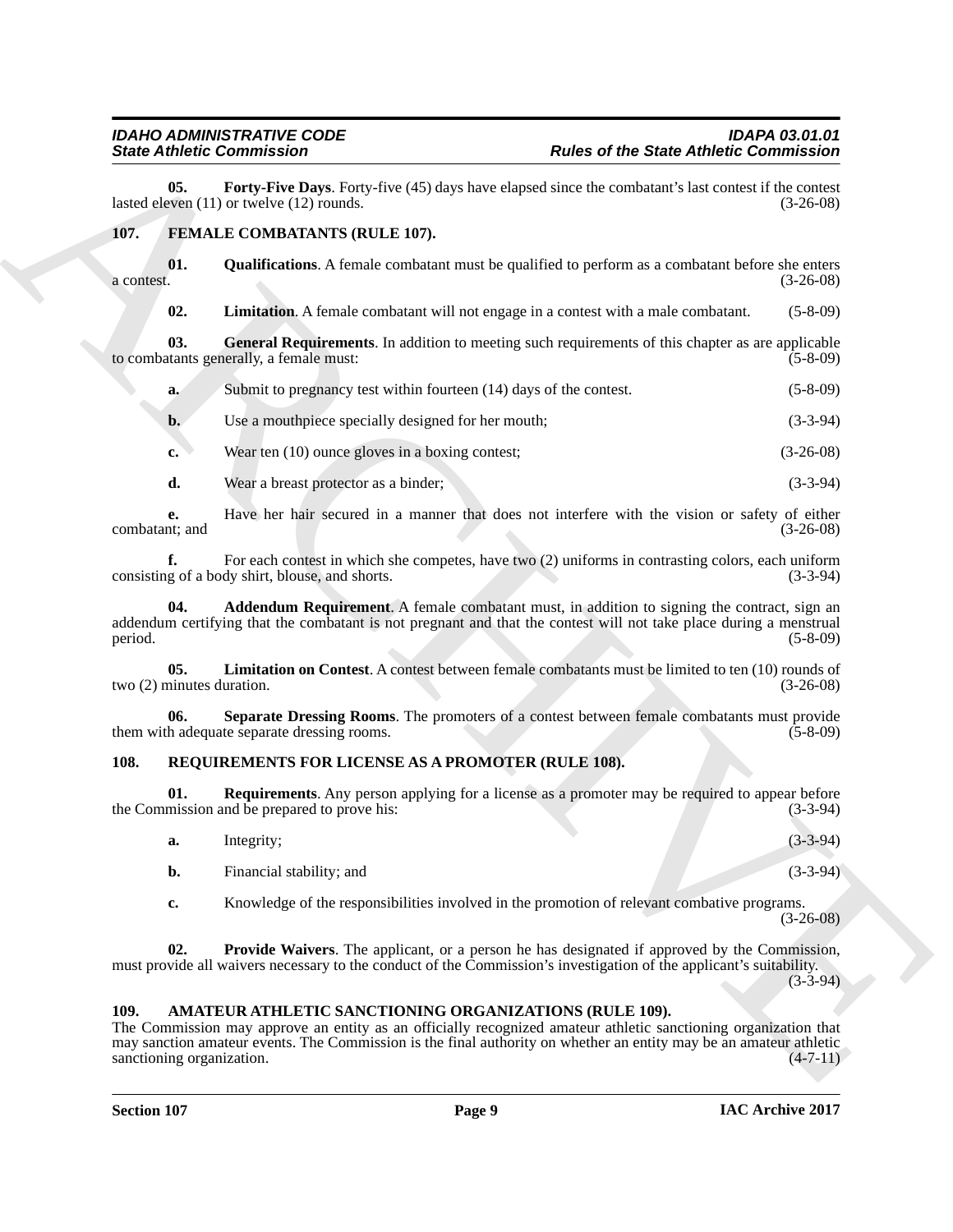**01. Application for Approval**. In order to be considered for approval as an officially recognized, athletic sanctioning organization under Section 54-406(3)(b)(iii), Idaho Code, an entity must: (4-7-11) amateur athletic sanctioning organization under Section  $54-406(3)(b)(iii)$ , Idaho Code, an entity must:

<span id="page-9-0"></span>**a.** Meet the Criteria for Eligibility set forth in Subsection 109.02 of these rules; (3-29-10)

Since Athletic Commission<br>
Units Commission<br>
Units of the state of the State Athletic Commission<br>
News of the State Athletic Commission<br>
News of the State Athletic Commission<br>
News of the Commission (Actual Commission (Ac **b.** Submit to the Bureau a completed application form, supplied by the Commission, on which the person signing the application verifies under oath that he is an officer or other person authorized to sign on behalf of the entity, that the information on the application and submitted with the application is true and correct, and that the entity meets the Criteria for Eligibility set forth in Subsection 109.02 of these rules; (3-29-10)

|  | Pay the appropriate fees, which are: | $(4-7-11)$ |
|--|--------------------------------------|------------|
|--|--------------------------------------|------------|

i. Initial application processing fee: Two hundred fifty dollars (\$250); and (4-7-11)

ii. Initial approval fee: Five hundred dollars (\$500). (4-7-11)

**d.** Provide the Bureau with such documentation as the Bureau may request in the course of reviewing the application, and including, without limitation, a list of the entity's officers and persons claiming an ownership interest in the entity, any requested bylaws, constitution, medical forms, contracts, rules, policies, and procedures used by the entity; and

**e.** If requested, appear before the Commission to answer, to the Commission's satisfaction, any questions the Commission may have about the entity or the application, including, without limitation, any questions regarding whether the entity meets the Criteria for Eligibility set forth in Subsection 109.02 of these rules; (3-29-10)

**02. Criteria for Eligibility**. An entity is eligible for approval as an amateur athletic sanctioning organization if it demonstrates, to the Commission's satisfaction, that it meets the Commission's eligibility criteria. An approved entity's failure to consistently meet these criteria may result in Commission action to suspend or revoke the entity's approved status. The criteria that must be met are:  $(4-7-11)$ the entity's approved status. The criteria that must be met are:

<span id="page-9-1"></span>**a.** The entity is incorporated or otherwise legally recognized under the law of its domicile; (3-29-10)

**b.** The entity, if not incorporated or otherwise domiciled in Idaho, is authorized to transact business in  $(3-29-10)$ Idaho; (3-29-10)

**c.** The entity and its predecessor entity, if any, have never had an application for approval as an amateur sanctioning authority, organization, or similar body denied or disapproved, or an approval as an amateur sanctioning authority, organization, or similar body suspended, revoked, or restricted in any way, by any state, territory, country, or subdivision thereof. (3-29-10) territory, country, or subdivision thereof.

**d.** No officer or person having an ownership interest in the entity has had a license, of the types issued by the Commission, suspended, revoked, or disciplined in any way by any state, territory, country, or subdivision thereof. (3-29-10)  $t$  thereof.  $(3-29-10)$ 

All sanctioned events must be conducted in accordance with the sanctioning bodies' rules as Commission. The entity must adopt and consistently enforce rules that: (3-29-10) approved by the Commission. The entity must adopt and consistently enforce rules that:

i. Ensure that contests and exhibitions do not unreasonably endanger the health of combatants or ticipants; (3-29-10) other participants;

ii. Provide for the medical safety and care of participants its events; (3-29-10)

iii. Exclude the medically unfit from the contests and exhibitions; (3-29-10)

iv. Require the presence of an ambulance and EMT's on site at all times, and the attendance of an ensed medical doctor or osteopathic physician at ringside. (3-29-10) Idaho-licensed medical doctor or osteopathic physician at ringside.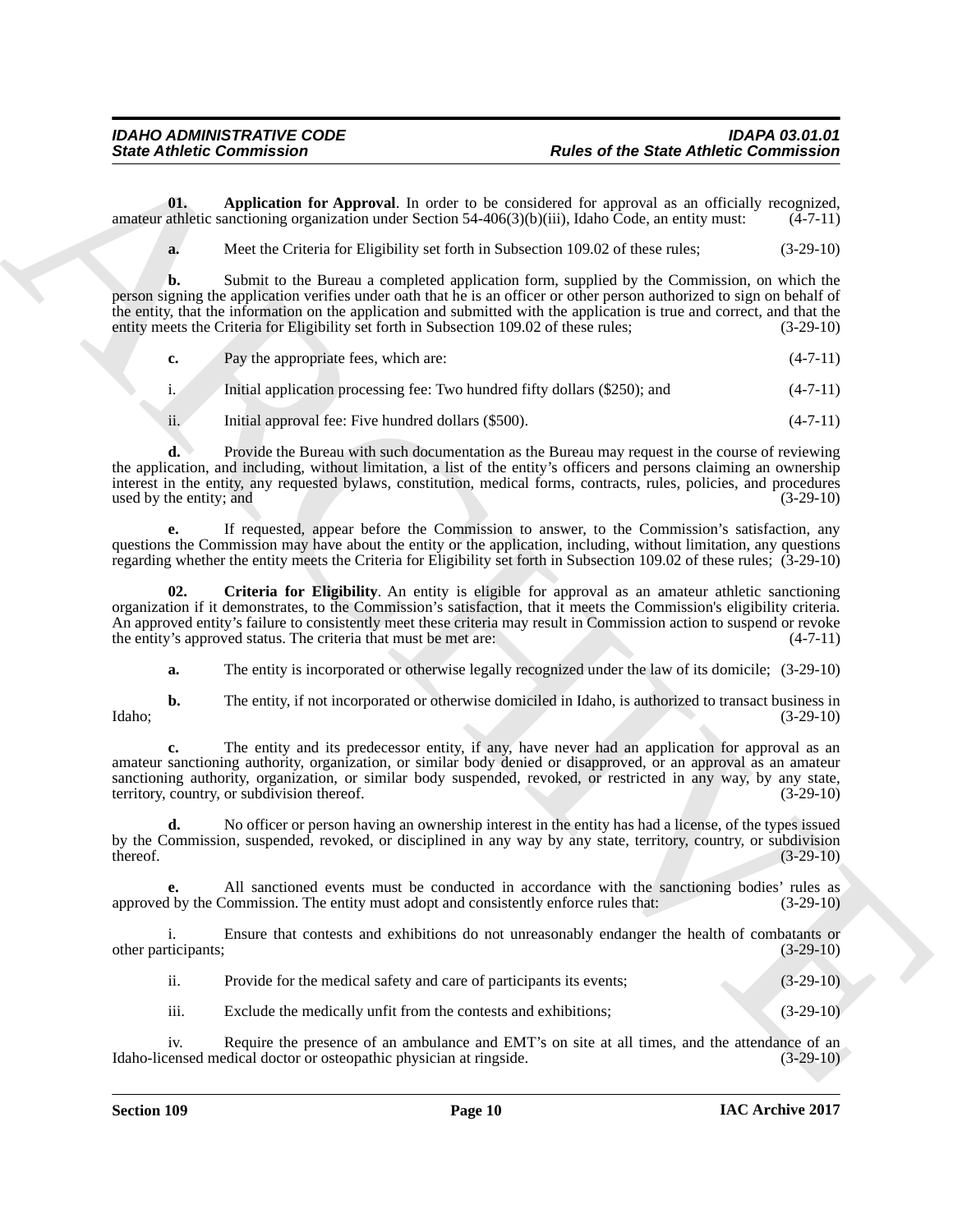Require the event promoter to obtain health insurance sufficient to cover the medical, surgical, and hospital care of all event participants, other than the promoter, for injuries sustained while participating in the event.<br>The insurance obtained must meet the requirements specified in Section 299 of these rules. (4-7-11) The insurance obtained must meet the requirements specified in Section 299 of these rules.

vi. Require drug testing and blood testing consistent with the Commission's rules for events regulated by the Commission. The entity must submit the results of such testing to the Commission within forty-eight (48) hours after the event sanctioned by the entity ends. (3-29-10)

vii. Restrict the types of blows that can be delivered; (3-29-10)

viii. Exclude professional combatants from its contests and exhibitions, and require that combatants are very any type of purse payment or compensation except as approved by the Commission: (3-29-10) not to receive any type of purse payment or compensation except as approved by the Commission;

ix. Limit the time and frequency of contests and exhibitions, including, without limitation, the times specified in Section 54-407, Idaho Code;

x. Require that the entity oversee weigh-ins, the hand wrapping, the glove placement after inspecting the gloves as required by the entity's rules as approved by the Commission; (3-29-10)

xi. Require that the entity inspect and approve the contest area before the contest starts; (3-29-10)

xii. Require prompt investigation and resolution of complaints for participants, interested persons, and<br>
(3-29-10) the Commission;

xiii. Have a system of review to ensure the entity fairly applies its rules, policies, and procedures;

(3-29-10)

xiv. Require the identification of the entity on all advertisements, programs, or handbills issued, used, or distributed in Idaho;

xv. Require cooperation with the Commission, including without limitation, at least thirty (30) days advance notification to the Commission of sanctioned events to occur in Idaho, and admission of Commission representatives and agents without charge to any sanctioned event, and to any portion of the event. (3-29-10) representatives and agents without charge to any sanctioned event, and to any portion of the event.

xvi. Require that event participants, and the entity, report to the Commission any violations of the ules arising out of a sanctioned event: (3-29-10) entity's rules arising out of a sanctioned event;

xvii. Require all participants, officials, and the entity to appear at reasonable times before the sion and truthfully answer any lawful inquiry of the Commission; (3-29-10) Commission and truthfully answer any lawful inquiry of the Commission;

xviii. Ensure that all ring officials, including, without limitation, all timekeepers, judges, referees, and glovers, and all promoters who ask an entity to sanction an event, are licensed by the Commission; (3-29-10)

xix. Set an appropriate fee schedule for ring officials. (3-29-10)

xx. Require the event promoter to obtain a bond or other form of financial security, payable to the State of Idaho, and otherwise consistent with Section 300 of these rules. (4-7-11)

xxi. Require the event promoter to obtain liability insurance for the event, which insurance must<br>ly cover the promoter, venue, entity, and the Commission. (3-29-10) adequately cover the promoter, venue, entity, and the Commission.

Since Abbetic Commission<br>
Since Abbetic Commission<br>
Negrocio ante content no content abbetic Content noise<br>
Negrocio ante abbetic Commission<br>
Negrocio ante abbetic content abbetic content in the space of the space of the xxii. Otherwise require sufficient health and safety standards before, during and after contests and exhibitions to ensure the health, safety, and well-being of any participating amateur combatants. The entity's health and safety standards must be no less stringent than the Commission's health and safety standards for contests and exhibitions for which the Commission may issue a sanctioning permit under Title 54, Chapter 4, Idaho Code. Sections 731 through 799 of these rules establish the minimum safety requirements for MMA events in Idaho. The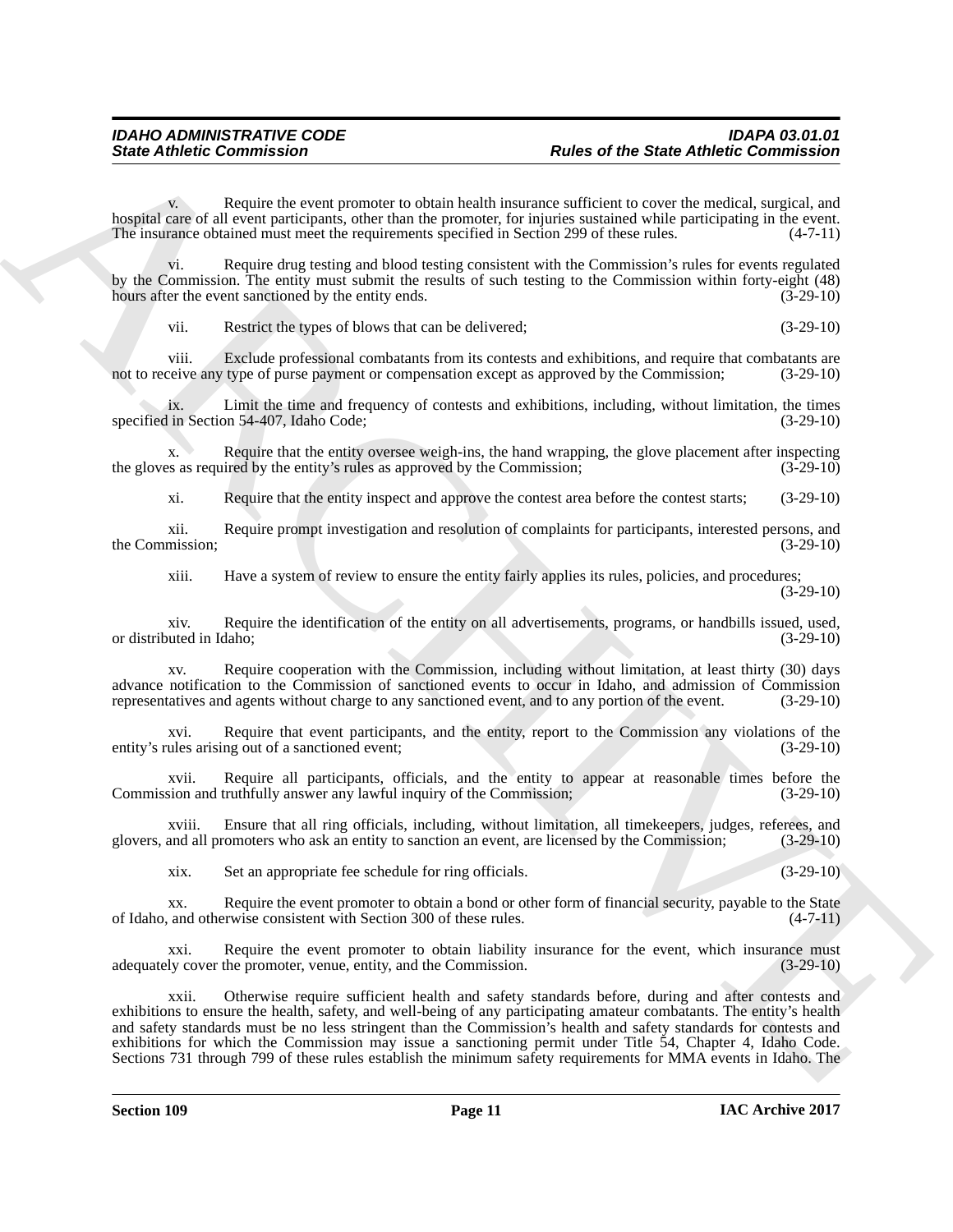entity's health and safety standards for sanctioned MMA events must, at a minimum, comport with the Section 731 through 799 requirements. (3-29-10) through 799 requirements.

**f.** For each event to be sanctioned by the entity, the entity must ensure that true and correct copies of the following documents are presented to the Bureau at least thirty (30) days before the event: (3-29-10)

i. The event promoter's bond or other form of financial security as referenced in Subparagraph (3-29-10) (3-29-10)  $109.02$ .e.xx. of these rules.

ii. The health insurance certificate for health insurance obtained by the promoter as referenced in Subparagraph 109.02.e.v. The deductible amount, claims submission instructions, and insurer contact information must also be provided. (3-29-10) must also be provided.

iii. The liability insurance certificate for liability insurance obtained by the promoter as referenced in Subparagraph 109.02.e.xxii. of these rules. (3-29-10)

**g.** The entity does not sanction events where: (3-29-10)

i. Financial ties exist between the promoter and the entity, including, without limitation, when anyone serves as an officer, principal, or manager in both the entity and promotion company, or have an ownership interest in both the entity and the promotion company: (3-29-10) both the entity and the promotion company:

<span id="page-11-3"></span>ii. Any ring official, employee, or agent that works for both the promoter and the entity. (3-29-10)

iii. The entity or any of its officers, principals, managers, owners, or employees manages or trains any mbatants. (3-29-10) of the combatants.

<span id="page-11-2"></span>**03. Violations**. The Commission may suspend or revoke its approval of an amateur athletic sanctioning organization if the approved entity or its officers, owners, or agents engage in any conduct that violates or is inconsistent with any of the requirements of this Section or reflects serious discredit on the sport of boxing, or uses dishonest methods to affect the outcome of any contest. (4-7-11) dishonest methods to affect the outcome of any contest.

Since *Columni*zion Commission Controller and the state data column in the state data column is the state of the state data column in the state of the state of the state of the state of the state of the state of the state **Annual Review of Approval.** An entity's approval to be an amateur athletic sanctioning organization automatically expires one (1) year after issuance. If the entity wishes to remain as an approved amateur sanctioning organization, the entity must submit a timely and complete review application on forms approved by the Commission, along with the appropriate fees. To be timely, a review application and any supporting documentation must be received by the at least thirty (30) days before the automatic expiration date. After receiving a timely review application, the Commission will evaluate the application using the process and criteria set forth in Subsections  $109.01$  and  $109.02$ . If the Commission is satisfied that the applicant has satisfied all requirements, then the Commission will renew the applicant's approval for another year term. The fees to be paid are:  $(4-7-11)$ Commission will renew the applicant's approval for another year term. The fees to be paid are:

<span id="page-11-4"></span>

| Annual application processing fee: Two hundred fifty dollars (\$250); and | $(4-7-11)$                                                                                                                                 |
|---------------------------------------------------------------------------|--------------------------------------------------------------------------------------------------------------------------------------------|
| Annual approval fee: Five hundred dollars (\$500).                        | $(4-7-11)$                                                                                                                                 |
|                                                                           | $(3-3-94)$                                                                                                                                 |
|                                                                           | <b>MANAGER ACTING AS SECOND (RULE 110).</b><br>A manager licensed by the Commission may act as a second without having a second's license. |

#### <span id="page-11-1"></span><span id="page-11-0"></span>**111. REQUIREMENTS FOR LICENSE AS RING OFFICIAL (RULE 111).**

<span id="page-11-6"></span><span id="page-11-5"></span>**01.** Qualifications. To qualify for a license as a ring official of contests, an applicant must: (5-8-09)

**a.** Be at least twenty-one (21) years of age. The Commission may, for good cause shown, lower the minimum age limit for a particular applicant to eighteen (18) years of age; (3-29-10)

**b.** Have no record of conviction of a felony or other crime involving moral turpitude unless approved mussion; (3-26-08) by the commission;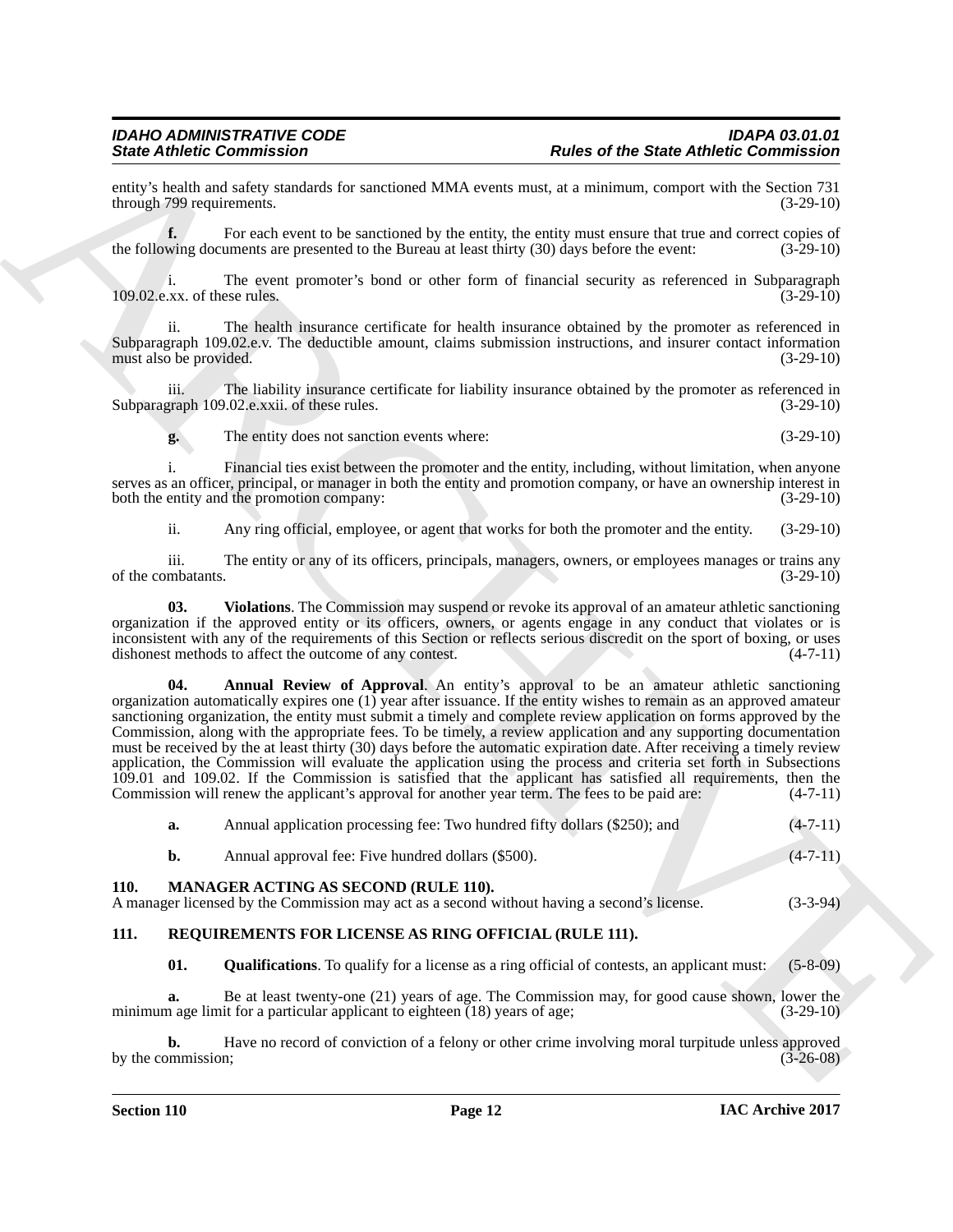- <span id="page-12-7"></span>**a.** Is currently licensed in another state or country; or (3-3-94)
- <span id="page-12-9"></span><span id="page-12-8"></span>**b.** Formerly held an Idaho license which lapsed in good standing. (3-26-08)

#### <span id="page-12-12"></span><span id="page-12-11"></span><span id="page-12-10"></span><span id="page-12-0"></span>**112. REQUIREMENTS FOR RINGSIDE PHYSICIAN (RULE 112).**

#### <span id="page-12-13"></span><span id="page-12-3"></span><span id="page-12-1"></span>**113. APPLICANTS, LICENSEES, AND OFFICIALS (RULE 113).**

#### <span id="page-12-6"></span><span id="page-12-5"></span><span id="page-12-4"></span><span id="page-12-2"></span>**114. GROUNDS FOR DENIAL OR REVOCATION OF LICENSE (RULE 114).**

|                                                         | <b>State Athletic Commission</b>                                                                    | <b>Rules of the State Athletic Commission</b>                                                                                                                                                                                                                                                                                                       |             |
|---------------------------------------------------------|-----------------------------------------------------------------------------------------------------|-----------------------------------------------------------------------------------------------------------------------------------------------------------------------------------------------------------------------------------------------------------------------------------------------------------------------------------------------------|-------------|
|                                                         | $c_{\cdot}$                                                                                         | Have had at least one (1) year experience in either amateur or professional contest as a ring official;                                                                                                                                                                                                                                             | $(5-8-09)$  |
|                                                         | d.                                                                                                  | Submit verifications from three (3) persons of his proficiency as a ring official; and                                                                                                                                                                                                                                                              | $(5-8-09)$  |
|                                                         | е.                                                                                                  | Provide proof that the applicant meets the other requirements of the commission law and rules.                                                                                                                                                                                                                                                      | $(3-26-08)$ |
|                                                         | 02.<br>satisfactory evidence of equivalent qualifications possessed by an applicant who:            | Equivalent Qualifications. In lieu of the above qualifications, the Commission may accept                                                                                                                                                                                                                                                           | $(5-8-09)$  |
|                                                         | Is currently licensed in another state or country; or<br>a.                                         |                                                                                                                                                                                                                                                                                                                                                     | $(3-3-94)$  |
|                                                         | Formerly held an Idaho license which lapsed in good standing.<br>b.                                 |                                                                                                                                                                                                                                                                                                                                                     | $(3-26-08)$ |
|                                                         | 03.<br>to perform that function.                                                                    | <b>Other Functions.</b> A person holding a current Idaho license or who formerly held an Idaho license<br>which lapsed in good standing may be licensed by the Commission without examination or internship to perform an<br>officiating function other than that for which he is or was licensed if the Commission determines that he is qualified | $(3-3-94)$  |
|                                                         | 04.<br>needed and when licensing examinations for ring officials will be conducted.                 | Ring Officials Determination. The Commission will determine when additional ring officials are                                                                                                                                                                                                                                                      | $(3-3-94)$  |
|                                                         | 05.<br>abilities may be considered in evaluating an application for renewal.                        | Validity of Licenses. Each license issued by the commission is annually renewable in accordance<br>with Section 67-2614, Idaho Code. The renewal of a license is not automatic. The applicant's past performance and                                                                                                                                | $(5-8-09)$  |
| 112.<br>REQUIREMENTS FOR RINGSIDE PHYSICIAN (RULE 112). |                                                                                                     |                                                                                                                                                                                                                                                                                                                                                     |             |
| Medicine.                                               | 01.                                                                                                 | <b>Board of Medicine.</b> Ringside physicians must be currently licensed by the Idaho Board of                                                                                                                                                                                                                                                      | $(5-8-09)$  |
|                                                         | 02.<br>cardiopulmonary resuscitation.                                                               | Cardiopulmonary Resuscitation. A ringside physician must be certified to perform                                                                                                                                                                                                                                                                    | $(3-26-08)$ |
| 113.                                                    | APPLICANTS, LICENSEES, AND OFFICIALS (RULE 113).                                                    | Any ring official, any person licensed by the Commission and any applicant for a license must submit to the<br>Commission any forms, records, and statements at the times and manner as directed by the Commission.                                                                                                                                 | $(3-3-94)$  |
| 114.                                                    | <b>GROUNDS FOR DENIAL OR REVOCATION OF LICENSE (RULE 114).</b><br>of the applicant or licensee has: | The Commission may deny an application or suspend or revoke a license or take such other disciplinary action<br>deemed appropriate if it finds that the applicant or licensee or any partner, officer, director, stockholder, or employee                                                                                                           | $(3-26-08)$ |
| commission.                                             | 01.                                                                                                 | Subject to Discipline. Performed any act which constitutes a violation of the laws or rules of the                                                                                                                                                                                                                                                  | $(3-26-08)$ |
|                                                         | <b>Specific Conduct.</b><br>02.                                                                     |                                                                                                                                                                                                                                                                                                                                                     | $(3-26-08)$ |
|                                                         | Has been convicted of a felony;<br>a.                                                               |                                                                                                                                                                                                                                                                                                                                                     | $(3-3-94)$  |
|                                                         | Engages in illegal bookmaking;<br>b.                                                                |                                                                                                                                                                                                                                                                                                                                                     | $(3-3-94)$  |
|                                                         | Engages in any illegal gambling activity;<br>c.                                                     |                                                                                                                                                                                                                                                                                                                                                     | $(3-3-94)$  |
|                                                         |                                                                                                     |                                                                                                                                                                                                                                                                                                                                                     |             |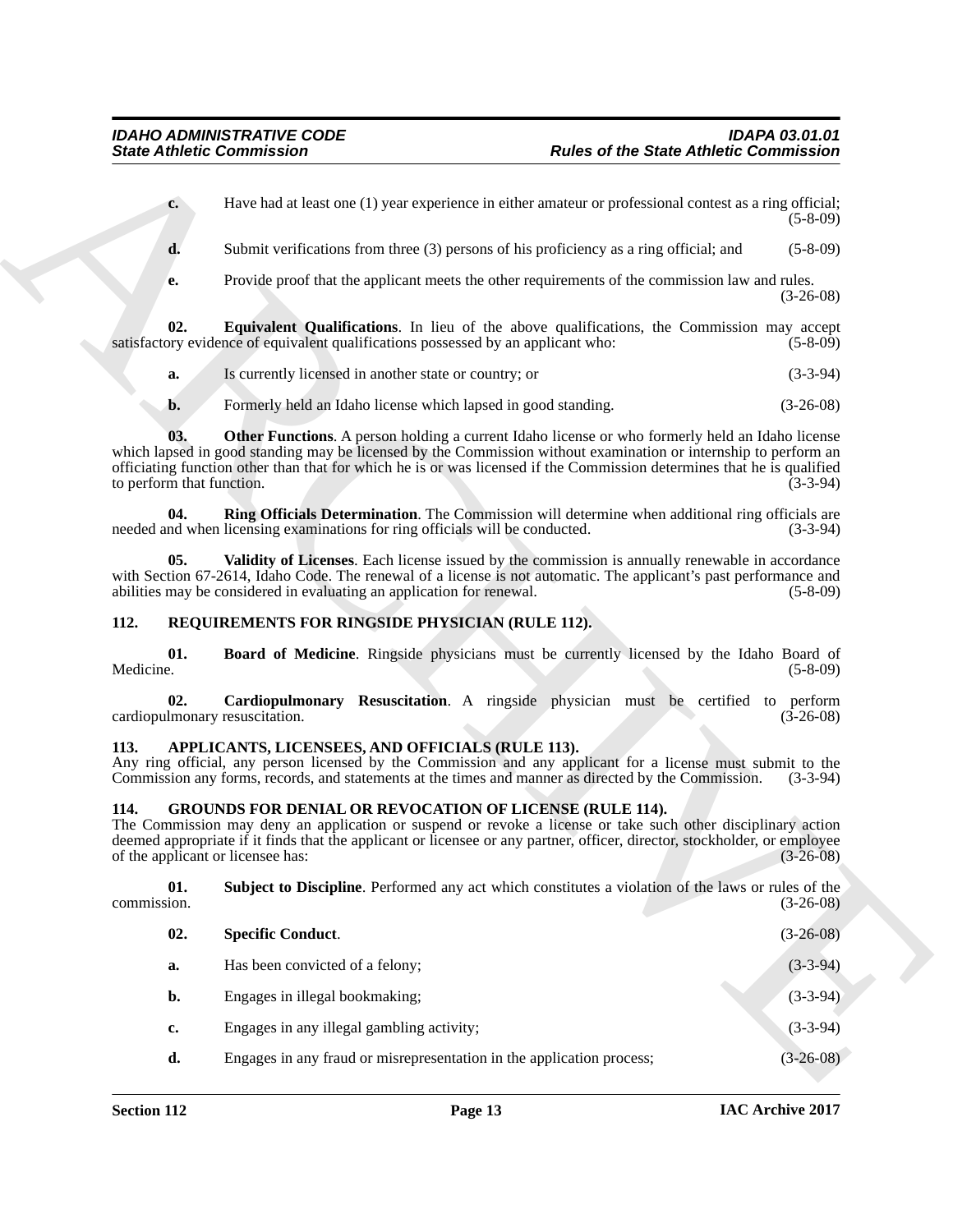**e.** Has a recent history of drug abuse or fails a drug test or refuses to submit to a drug test;  $(3-26-08)$ 

**f.** Is under suspension from any other commission; or (3-3-94)

**g.** Is engaged in any activity or practice which is detrimental to the best interests of a contest regulated by the commission.

#### <span id="page-13-0"></span>**115. -- 149. (RESERVED)**

#### <span id="page-13-13"></span><span id="page-13-1"></span>**150. RENEWAL OR REINSTATEMENT OF LICENSE (RULE 150).**

<span id="page-13-15"></span>**01. Expiration Date**. All licenses expire and must be renewed annually in accordance with Section 67-<br>aho Code. Licenses not renewed prior to expiration shall be cancelled. (3-26-08) 2614, Idaho Code. Licenses not renewed prior to expiration shall be cancelled.

<span id="page-13-16"></span>**02.** Reinstatement. Any license canceled for failure to renew may be reinstated in accordance with  $57-2614$ , Idaho Code. (3-26-08) Section 67-2614, Idaho Code.

<span id="page-13-14"></span>**03. Cancelled License**. A license that has been canceled for a period of more than five (5) years may used in accordance with section 67-2614. Idaho Code. (3-26-08) be re-issued in accordance with section 67-2614, Idaho Code.

#### <span id="page-13-2"></span>**151. -- 199. (RESERVED)**

#### <span id="page-13-8"></span><span id="page-13-5"></span><span id="page-13-3"></span>**200. CONTRACT BETWEEN MANAGER AND COMBATANT (RULE 200).**

**Since Athletic Commission**<br> **Color of the State Athletic Commission**<br> **Color of the State at a state is a state of the state at a state of the state at a state of the State 2th (1998)<br>
<b>Let us note that the state is a st 01. Contractual Obligations**. The Commission may refuse to honor a contract between a manager and combatant unless it complies with the requirements Section 200 of this rule. A contract between a manager and a combatant shall be for a term of not more than four (4) years. Such a contract may contain an option which permits the manager, at the expiration of the initial term, to renew the contract for an additional period of not more than two (2) years. (3-26-08) (2) years. (3-26-08)

<span id="page-13-6"></span>**02. After Contract Services**. A manager may not contract to receive the services of a combatant under his management for a match which is scheduled to take place after the expiration of the contract. (3-26-08)

<span id="page-13-11"></span>**03. Options**. A contract between a combatant and a manager may provide for voluntary binding arbitration of disputes by the Commission. If so agreed, the arbitration must be conducted by a member of the Commission mutually agreed upon by the two  $(2)$  parties or, if there is no agreement, by a member of the Commission appointed by the chairman. The arbitration must be conducted pursuant to generally accepted arbitration standards. (3-26-08)

<span id="page-13-7"></span>**04.** Contract Approval. The Commission may approve a contract entered into in another jurisdiction by a person who is not a resident of Idaho if the terms of the contract comply with the requirements of this section. If the terms of the contract exceed the limitations contained in this section, the Commission may honor the contract to the extent of those limitations. (3-26-08)

<span id="page-13-9"></span>**05. Manager Limitations**. A manager may not negotiate or sign for matches for a combatant who is not under contract to him. Any combatant who does not have a contract with a licensed manager must sign for his own contest and sign the receipt for his own purse. A manager or managers may not participate separately or collectively in more than thirty-three and one-third percent (33 1/3%) of the combatant's earnings in the ring.

 $(3-26-08)$ 

<span id="page-13-10"></span>**06. Manager Responsibilities**. If a manager signs only for a combatant's appearance at a contest, a copy of the manager's authorization to negotiate and sign for the combatant must accompany the contract which he concluded with the promoter. If the manager does not send a copy of his authorization, the Commission may deny any application received from the combatant or manager pending a hearing before the Commission. (3-26-08) application received from the combatant or manager pending a hearing before the Commission.

#### <span id="page-13-12"></span><span id="page-13-4"></span>**201. MANAGER'S ADVANCES -- ACCOUNTING (RULE 201).**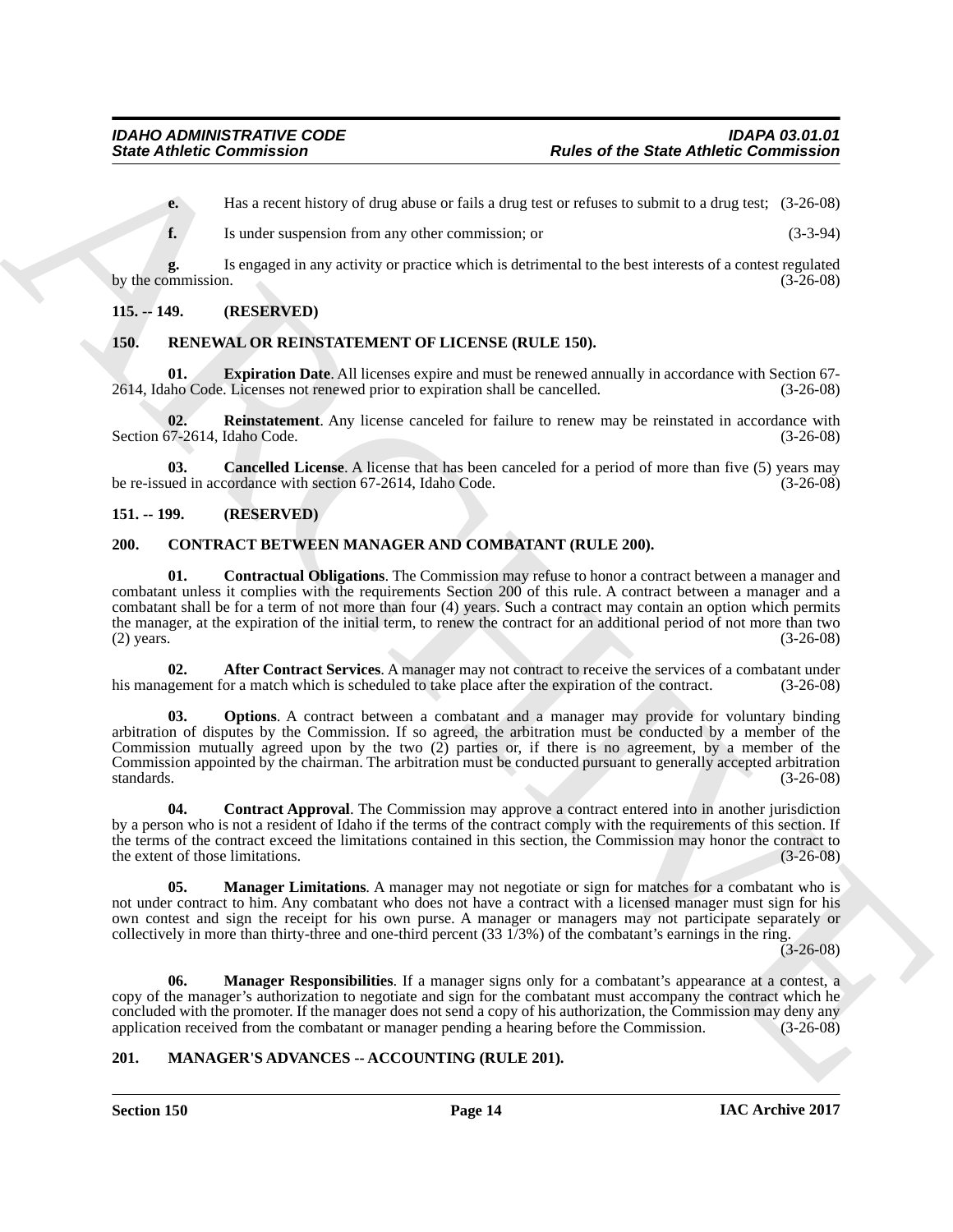Any manager who advances or lends any money to any combatant or incurs indebtedness on behalf of a combatant shall furnish an accounting in writing to the combatant every ninety (90) days. The accounting must be verified by the manager and set forth each item of indebtedness owed by the combatant, the date that the indebtedness occurred, the purpose of the indebtedness, and the name of the person to whom the debt is owed. (3-26-08)

### <span id="page-14-5"></span><span id="page-14-0"></span>**202. CONTRACT BETWEEN PROMOTER AND COMBATANT (RULE 202).**

Gate Receipts. A promoter may not deduct any amount from the gate receipts, other than for any federal taxes and the fees prescribed herein until all combatants who are to be paid a percentage of the receipts have been paid, unless the amount to be paid to the combatant is specified in the contract. (3-26-08)

#### <span id="page-14-7"></span><span id="page-14-6"></span>**02. Contract Prohibitions**. (3-3-94)

**a.** A contract which provides that a combatant must fight exclusively for or at the option of one (1) promoter is prohibited. (3-26-08)

<span id="page-14-11"></span><span id="page-14-9"></span>**b.** A contract which provides that a combatant is to pay for the services of an opponent is prohibited. (3-26-08)

### <span id="page-14-1"></span>**203. FILING CERTAIN CONTRACTS WITH COMMISSION (RULE 203).**

**01. Main and Semi-Main Events**. A contract between a promoter and a combatant for the main and semi-main events of a program must be placed on file with the Commission at least seven (7) working days before the event unless the Commission gives special approval for filing the contract closer to the time of weighing in.

(3-26-08)

<span id="page-14-13"></span>**02. Other Combatants**. Contracts for all combatants who will be contending in the program must be ore the scheduled time for weighing in. (3-26-08) filed before the scheduled time for weighing in.

<span id="page-14-12"></span><span id="page-14-10"></span>**03. Disciplinary Action**. A promoter or matchmaker who fails to file a contract for any participant ame is released to the news media is subject to disciplinary action. (3-3-94) whose name is released to the news media is subject to disciplinary action.

Since differential and account of the since of the Since of the Since differential and the since of the Since of the Since differential and account of the Since of the Since of the Since different in the since of the Sinc **Media Contracts**. Any contract by the promoter for the sale, lease or other use of rights to broadcast, televise including a right to make a closed-circuit telecast, or take motion pictures of a contest must be placed on file with the Commission at least five (5) working days before the even unless the promoter obtains special approval from the Commission for filing the contract at a time closer to the event. (3-26-08) approval from the Commission for filing the contract at a time closer to the event.

#### <span id="page-14-14"></span><span id="page-14-2"></span>**204. PERCENTAGE OF GATE RECEIPTS TO COMBATANT (RULE 204).**

Each combatant working on a percentage basis, must be paid on the basis of the net receipts of each exhibition after state and federal taxes, ring expenses and the price of complimentary tickets upon which a price is specified, have been deducted. (3-26-08)

#### <span id="page-14-15"></span><span id="page-14-3"></span>**205. PROMOTER'S ADVANCES TO COMBATANT OR MANAGER OR OCCURRENCE OF DEBT ON HIS BEHALF (RULE 205).**

<span id="page-14-17"></span>**01. Restrictions**. A promoter licensed by the Commission shall not directly or indirectly make any dyance to any combatant or manager except as provided in this rule. (3-26-08) loan or advance to any combatant or manager except as provided in this rule.

<span id="page-14-16"></span>**02.** Any Indebtedness Restricted. A promoter shall not, directly or indirectly, create any indebtedness which becomes the obligation of a combatant or manager unless the promoter has the express written permission of the Commission for that action. (3-26-08) the Commission for that action.

#### <span id="page-14-8"></span><span id="page-14-4"></span>**206. FAILURE OF COMBATANT TO APPEAR (RULE 206).**

Any combatant who fails to appear in an event in which the combatant signed a contract to appear, without a written excuse determined to be valid by the Commission or a certificate from a physician designated by the Commission in advance in case of physical disability is subject to disciplinary action. Any combatant who files a certificate from a physician designated by the Commission stating that he is unable to fulfill a contract because of physical disability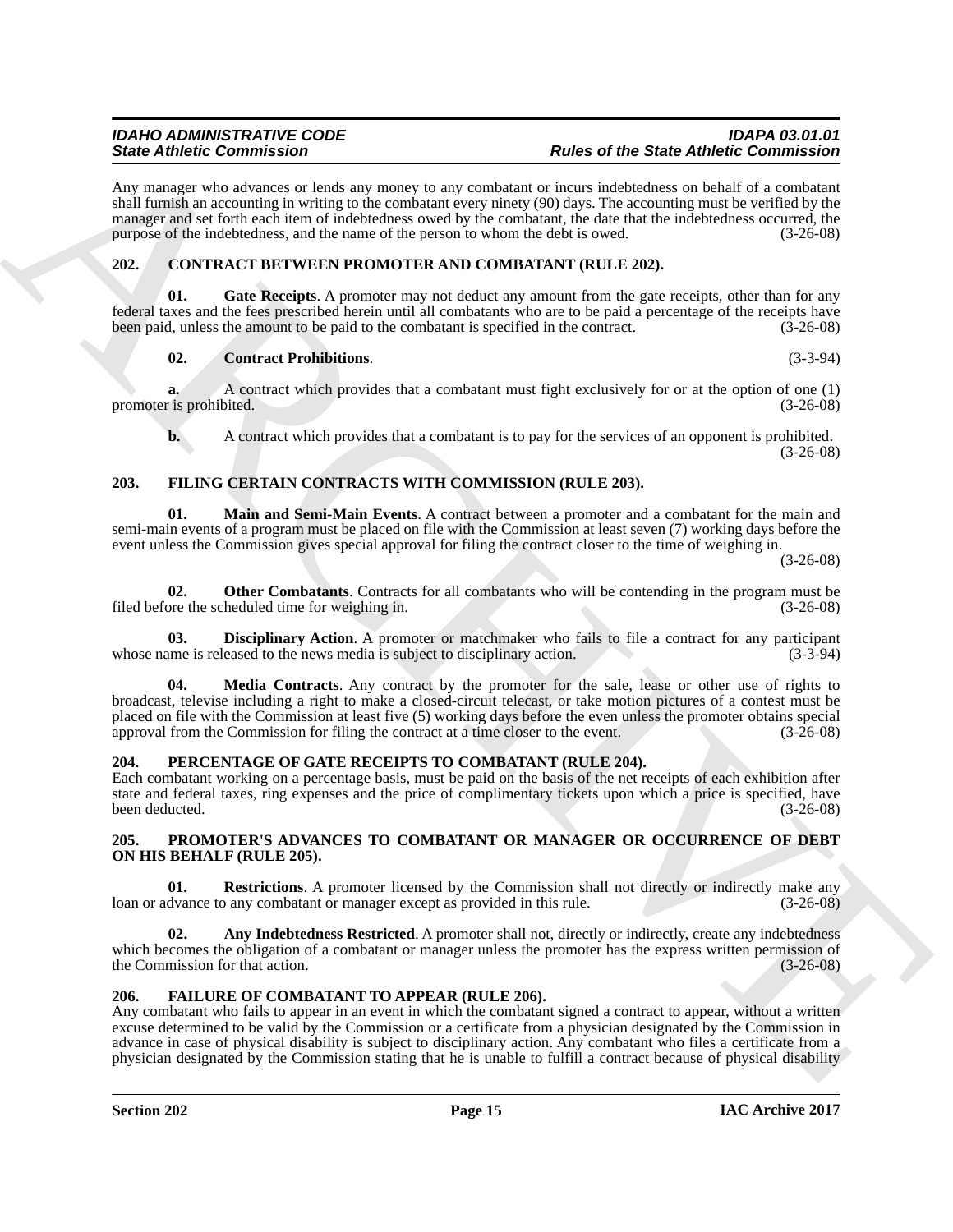shall, on being restored to the eligible list, fulfill his contract with the same opponent or a suitable substitute specified in the contract within a reasonable time, that period to be set by the Commission, unless the combatant is released from the contract by mutual agreement. (3-26-08) from the contract by mutual agreement.

### <span id="page-15-2"></span><span id="page-15-0"></span>**207. PAYMENT OF COMBATANT (RULE 207).**

<span id="page-15-4"></span>**01. Payment in Full**. Every combatant must be paid in full according to the combatant's contract, and no part of the combatant's remuneration may be withheld except by order of the Commission, nor may any part of the combatant's remuneration be returned through arrangement with the combatant's manager to any matchmaker or promoter, except as otherwise provided in this section. (3-26-08)

<span id="page-15-7"></span>**02. Prior Written Commitments**. With the prior written permission of a member of the Commission, a promoter may withhold from the purse of a combatant money advanced to the combatant for transportation and maintenance in preparation for a contest, if their agreement so provides. (3-26-08)

<span id="page-15-3"></span>**03. Manager's Share**. A manager's share of the purse may be deducted and paid directly to the if the contract so specifies. (3-3-94) manager if the contract so specifies.

**04.** Pending Action. If arbitration of a contract entered into by a manager and combatant is pending before the Commission or if the contract is in litigation in a court of competent jurisdiction, the Commission may: (3-26-08)

<span id="page-15-5"></span>**a.** Withhold the amount in dispute in the Commission's trust fund until resolution of the dispute; or (3-3-94)

<span id="page-15-6"></span>**b.** Pay the disputed amount to the clerk of the court in which the litigation is pending. (3-3-94)

**05. Prior Approval of Commission**. Neither a combatant nor his manager may assign his share of the purse, or any portion thereof, without the approval of the Commission. If a combatant or manager wants to assign his share of the purse, he must file a written request with the Commission at least seven (7) working days before the contest. (3-26-08)

#### <span id="page-15-1"></span>**208. PAYMENT OF PURSE (RULE 208).**

<span id="page-15-10"></span><span id="page-15-8"></span>

| 01. | <b>Payment Made.</b> All payment of purses must be made: | $(3-3-94)$ |
|-----|----------------------------------------------------------|------------|
|     | Immediately after the contest or exhibition; or          | $(3-3-94)$ |

<span id="page-15-12"></span>

**b.** If the combatant is to receive a percentage of the net receipts, immediately after that percentage is ed by a person designated by the Commission, unless otherwise ordered by the Commission. (3-26-08) determined by a person designated by the Commission, unless otherwise ordered by the Commission.

<span id="page-15-11"></span>**02. Signatures**. Immediately after the contest or exhibition, the person designated by the Commission will release the checks or cash to the entitled persons and will obtain their signatures on a list in which they acknowledge the payment. (3-3-94) acknowledge the payment.

Since *Contenting* is the main of the since of the Since *Reformation* and the since the since the Since *Contenting* is the contenting in the since  $\alpha$  and  $\alpha$  and  $\alpha$  and  $\alpha$  and  $\alpha$  and  $\alpha$  and  $\alpha$  and  $\alpha$  and **03. Reconciliation**. The promoter may withhold an amount of not more than ten percent (10%) of the purse for payment of expenses incurred by the combatant. A reconciliation of those expenses and payment of the undistributed portion of the purse must be made to the Commission on the Commission's form within seven (7) working days after the contest. The reconciliation must bear written approval of the combatant before it is submitted. If good cause is shown, the chairman of the Commission may grant an extension of the date for reconciliation for a period not to exceed thirty  $(30)$  days after the contest.  $(3-26-08)$ period not to exceed thirty  $(30)$  days after the contest.

**04. Alternative Payment**. The Commission may permit a form of payment other than those specified in this section. A promoter who wishes to pay the purse by an alternative method of payment shall: (3-3-94)

<span id="page-15-9"></span>**a.** Submit a written request to the Commission at least thirty (30) days before the contest. (3-26-08)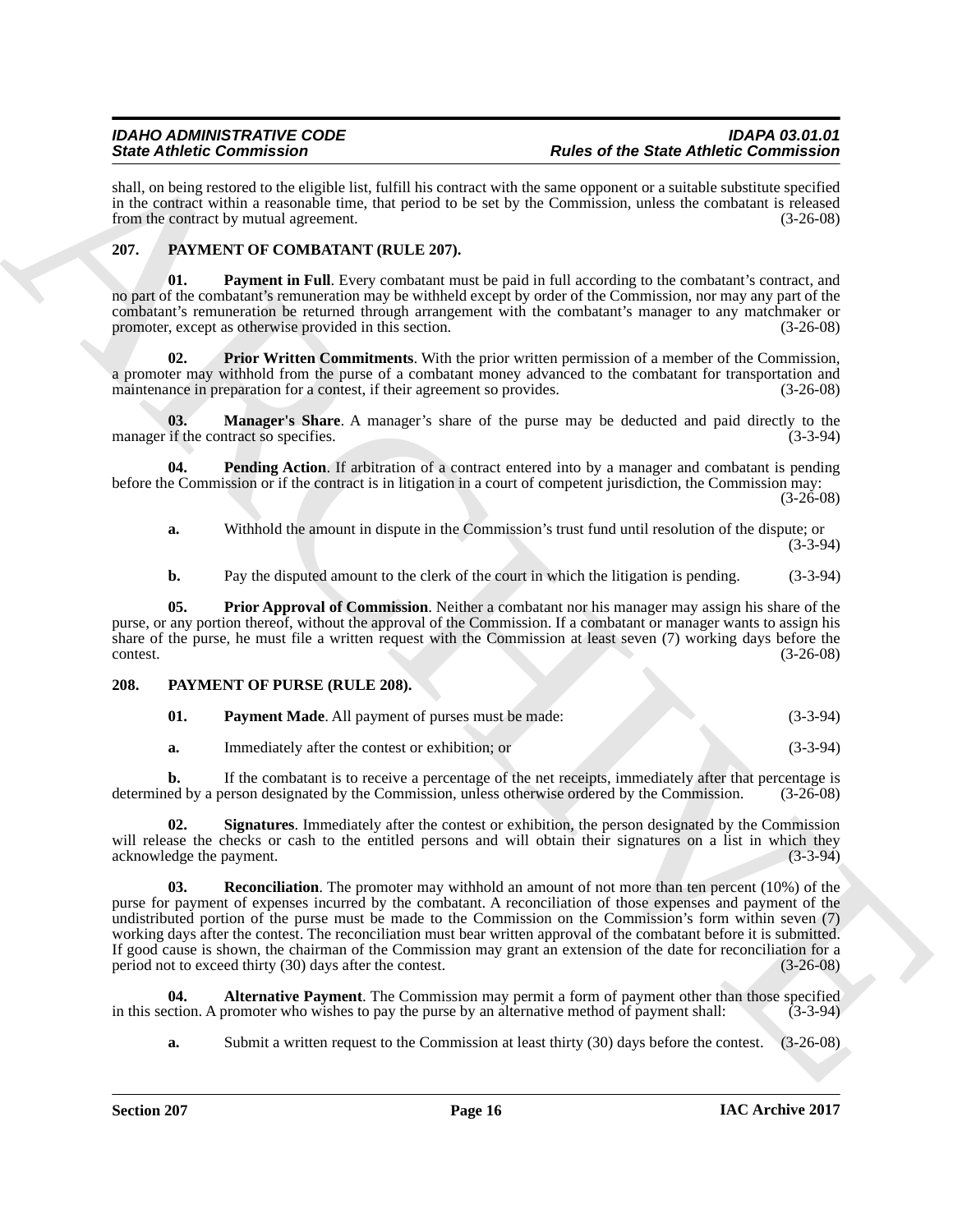- **b.** Describe in detail the alternative method of payment contemplated. (3-3-94)
- **c.** Show good cause for a waiver of the provisions as outlined in Section 208 of this rule. (3-26-08)
- **d.** Comply with all requirements of the Commission regarding the production of relevant information. (3-3-94)
- <span id="page-16-7"></span>**e.** Follow precisely the procedural directives of the Commission if the request is granted. (3-3-94)

**05. Non-Payment of Amateurs**. Consistent with Section 54-402, Idaho Code, a promoter may not compensate any amateur for participating in or being associated in any way with the promoter's event. This ban absolutely bars a promoter from paying an amateur to sell tickets or merchandise or provide services related to an event.  $(4-7-11)$  $(4-7-11)$ 

#### <span id="page-16-8"></span><span id="page-16-0"></span>**209. RETAINING PORTION OF PURSE PENDING DETERMINATION OF WHETHER PENALTY WILL BE CHARGED (RULE 209).**

At any time before the award of a purse to a contestant, a Commissioner may specify any amount not to exceed twenty-five thousand dollars (\$25,000) which must be retained from the contestant's purse and transferred from the promoter to the Commission. The money will not be given to the contestant until the Commission determines that no penalty in lieu of revoking the contestant's license will be charged for any action or condition of the contestant. Any amount so specified is not a limitation upon the amount of a penalty which may be charged. (3-3-94)

### <span id="page-16-1"></span>**210. -- 298. (RESERVED)**

#### <span id="page-16-6"></span><span id="page-16-2"></span>**299. HEALTH INSURANCE (RULE 299).**

Since Zubiete Commission<br>
Under or the Since Abbelle Commission<br>
Under or the Since Abbelle Commission<br>
Under the state and the shortest with the state and the state of the Commission regarding the procedure of the Commis An event promoter must obtain health insurance sufficient to cover the medical, surgical, and hospital care of all event participants, other than the promoter, for injuries sustained while participating in the event. The insurance shall provide primary coverage for each such participant, and the minimum amount coverage per participant shall be ten thousand dollars (\$10,000). The participant may not be required to pay a deductible associated with care provided under this insurance. If a participant pays for the medical, surgical or hospital care, the insurance proceeds must be paid to the participant or the participant's beneficiaries for reimbursement for the payment.  $(4-7-11)$ paid to the participant or the participant's beneficiaries for reimbursement for the payment.

#### <span id="page-16-9"></span><span id="page-16-3"></span>**300. SURETY BOND OR OTHER SECURITY (RULE 300).**

<span id="page-16-10"></span>**01. Requirement**. Every promoter who applies for a sanctioning permit shall furnish a surety bond or other form of financial security to the Commission consistent with Section 54-408, Idaho Code. The bond or other form of financial security shall be in an amount deemed by the Commission to be adequate to guarantee payment of all taxes, fees, fines, and other moneys due and payable under Title 54, Chapter 4, Idaho Code and the Commission's rules, including reimbursement to the purchasers of tickets for the event. (4-7-11)

<span id="page-16-13"></span>**Various Locations**. The promoter may apply one (1) bond or other form of financial security to multiple locations if only one (1) of the covered locations is scheduled for an event on any given calendar date.

(3-29-10)

<span id="page-16-12"></span>**03. Total Sum**. Each bond or other form of financial security must be conditioned for the payment to mission of a sum equivalent to the total sale of tickets: (3-29-10) the Commission of a sum equivalent to the total sale of tickets:

**a.** If the main event is not held on the date advertised, unless the event is subsequently held on a date fixed by the Commission; and (3-3-94) (3-3-94)

**b.** If the main event is neither held on the original date advertised nor on a subsequent date fixed by the Commission. (3-3-94)

<span id="page-16-11"></span>**04.** Sum Due. The sum is due within fifteen (15) days after default, to ensure reimbursement to the rs of tickets for the event, if the reimbursement of ticket holders is ordered by the Commission. (3-3-94) purchasers of tickets for the event, if the reimbursement of ticket holders is ordered by the Commission.

#### <span id="page-16-5"></span><span id="page-16-4"></span>**301. APPROVAL OF EVENTS (RULE 301).**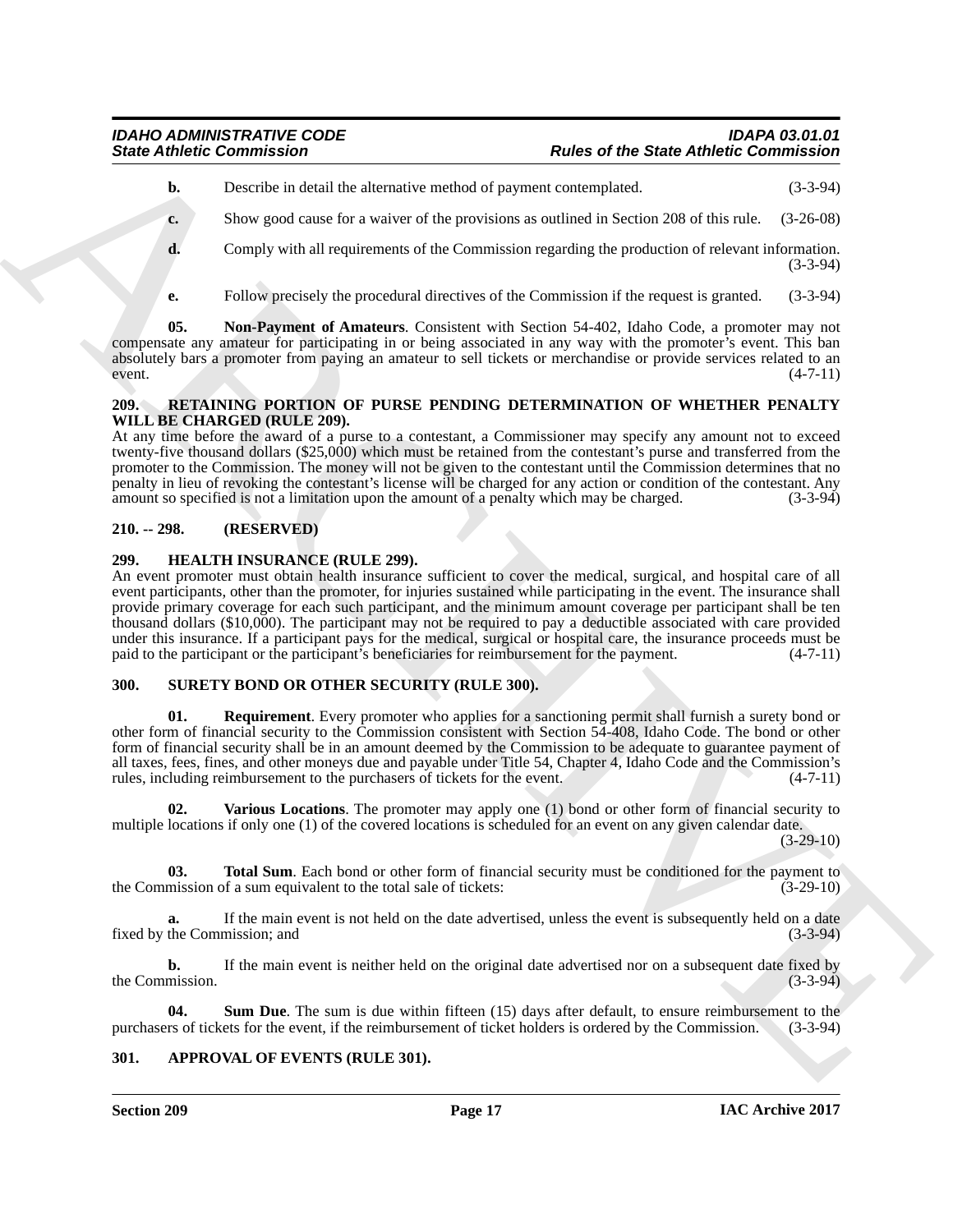#### <span id="page-17-8"></span><span id="page-17-7"></span><span id="page-17-0"></span>**302. (RESERVED)**

#### <span id="page-17-19"></span><span id="page-17-18"></span><span id="page-17-1"></span>**303. PROGRAM FOR CHARITY (RULE 303).**

<span id="page-17-20"></span>

| а. | May suspend or revoke the promoter's license. |  | $(3-3-94)$ |
|----|-----------------------------------------------|--|------------|
|----|-----------------------------------------------|--|------------|

#### <span id="page-17-10"></span><span id="page-17-2"></span>**304. ARRANGEMENT OF CONTEST FOR PROMOTER (RULE 304).**

#### <span id="page-17-16"></span><span id="page-17-3"></span>**305. MANAGERS -- LIMITATIONS ON NUMBER OF COMBATANTS (RULE 305).**

#### <span id="page-17-4"></span>**306. (RESERVED)**

#### <span id="page-17-17"></span><span id="page-17-15"></span><span id="page-17-14"></span><span id="page-17-13"></span><span id="page-17-12"></span><span id="page-17-11"></span><span id="page-17-6"></span><span id="page-17-5"></span>**307. CERTAIN PERSONS RETAINED MUST HAVE LICENSES (RULE 307).**

<span id="page-17-9"></span>

|           | <b>State Athletic Commission</b>                                                                                                            | <b>Rules of the State Athletic Commission</b>                                                                                                                                                                                                                                                                                                                                                                                                                                     |
|-----------|---------------------------------------------------------------------------------------------------------------------------------------------|-----------------------------------------------------------------------------------------------------------------------------------------------------------------------------------------------------------------------------------------------------------------------------------------------------------------------------------------------------------------------------------------------------------------------------------------------------------------------------------|
|           | 01.<br>a form provided by the Bureau.                                                                                                       | <b>Prior Approval.</b> No contest will be held without the prior approval of the Commission. A<br>promoter must submit a completed application for a sanctioning permit to hold an event on a specific date, and a<br>permit be issued by the commission before the event may be announced or advertised. Application must be made on<br>$(5-8-09)$                                                                                                                               |
|           | 02.                                                                                                                                         | <b>Deadline.</b> A complete application for a sanctioning permit together with application fees,<br>applicable bond amount, proof of insurance, and information regarding the combatants named in the main and semi-<br>main contest must be received by the commission no less than thirty $(30)$ days prior to the date requested for the event<br>named in the application. Combatants named in contests may be changed at the discretion of the commission.<br>$(5 - 8 - 09)$ |
|           | 03.<br>disciplinary action.                                                                                                                 | <b>Cancellation.</b> The failure of the promoter to notify the Commission of a cancellation at least seven<br>(7) calendar days before the date for the program will result in the forfeiture of all fees and will be grounds for<br>$(5-8-09)$                                                                                                                                                                                                                                   |
| 302.      | (RESERVED)                                                                                                                                  |                                                                                                                                                                                                                                                                                                                                                                                                                                                                                   |
| 303.      | PROGRAM FOR CHARITY (RULE 303).                                                                                                             |                                                                                                                                                                                                                                                                                                                                                                                                                                                                                   |
|           | 01.<br>and the amount or percentage of the receipts of the program which is to be paid to the charity.                                      | Application. A person who wishes to present a program or event under the jurisdiction of the<br>commission for charitable purposes must file with the Commission a sanction application to present the program. The<br>application must contain the name of the charity, charitable fund or organization which is to benefit from the program<br>$(3-26-08)$                                                                                                                      |
|           | 02.<br>file the statement within the prescribed time, the Commission:                                                                       | Certified, Itemized Statement. Within seventy-two (72) hours after such a program is held, the<br>promoter shall furnish to the Commission a certified itemized statement of the receipts and expenditures in<br>connection with the program and the net amount paid to the charitable fund or organization. If the promoter fails to<br>$(3-3-94)$                                                                                                                               |
|           | May suspend or revoke the promoter's license.<br>a.                                                                                         | $(3-3-94)$                                                                                                                                                                                                                                                                                                                                                                                                                                                                        |
| purposes. | b.                                                                                                                                          | Shall not thereafter issue a permit to the promoter for the holding of any program for charitable<br>$(3-3-94)$                                                                                                                                                                                                                                                                                                                                                                   |
| 304.      | ARRANGEMENT OF CONTEST FOR PROMOTER (RULE 304).<br>A contest may not be arranged on behalf of any promoter except by a licensed matchmaker. | $(5-8-09)$                                                                                                                                                                                                                                                                                                                                                                                                                                                                        |
| 305.      | MANAGERS -- LIMITATIONS ON NUMBER OF COMBATANTS (RULE 305).<br>permission to do so has been obtained from the Commission.                   | A manager may not have more than three (3) combatants under management in any one (1) program unless written<br>$(3-26-08)$                                                                                                                                                                                                                                                                                                                                                       |
| 306.      | (RESERVED)                                                                                                                                  |                                                                                                                                                                                                                                                                                                                                                                                                                                                                                   |
| 307.      | <b>CERTAIN PERSONS RETAINED MUST HAVE LICENSES (RULE 307).</b>                                                                              | No person will be retained for any of the following positions unless currently licensed by the Commission: (5-8-09)                                                                                                                                                                                                                                                                                                                                                               |
|           | 01.<br>Second.                                                                                                                              | $(3-3-94)$                                                                                                                                                                                                                                                                                                                                                                                                                                                                        |
|           | 02.<br>Combatant.                                                                                                                           | $(3-26-08)$                                                                                                                                                                                                                                                                                                                                                                                                                                                                       |
|           | Matchmaker.<br>03.                                                                                                                          | $(3-3-94)$                                                                                                                                                                                                                                                                                                                                                                                                                                                                        |
|           | 04.<br><b>Ring Official.</b>                                                                                                                | $(5 - 8 - 09)$                                                                                                                                                                                                                                                                                                                                                                                                                                                                    |
|           |                                                                                                                                             |                                                                                                                                                                                                                                                                                                                                                                                                                                                                                   |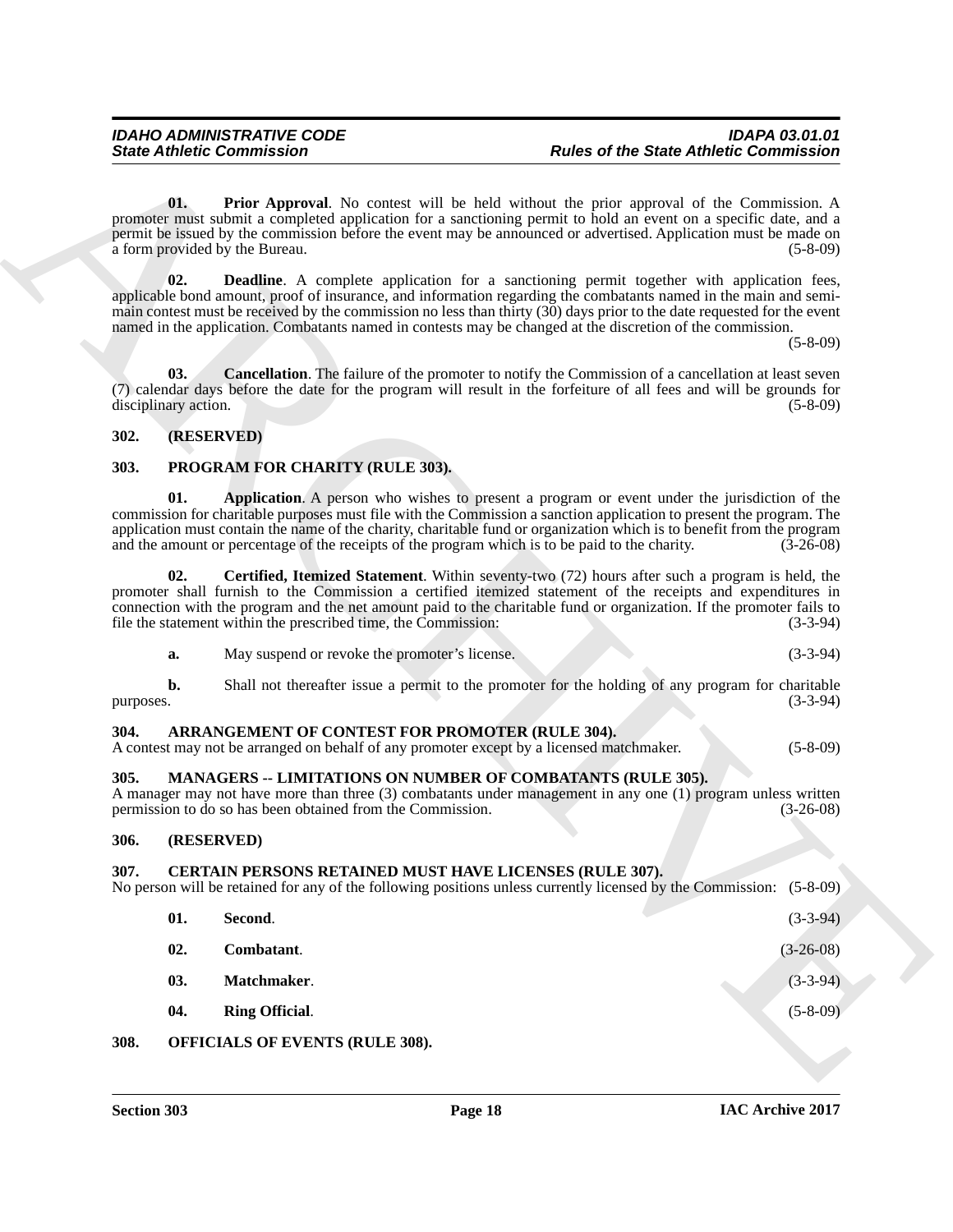<span id="page-18-15"></span>**01. Officials Described**. The officials of events are the referee, judges, timekeeper, physician, and the sion's agents. (5-8-09) Commission's agents.

<span id="page-18-14"></span>**02. Commission Involvement**. All the officials must be approved and assigned by the Commission. The promoter may select the announcer, subject to the Commission's approval. (5-8-09) (5-8-09)

#### <span id="page-18-18"></span><span id="page-18-0"></span>**309. REFEREES (RULE 309).**

<span id="page-18-21"></span><span id="page-18-20"></span>**01. Selection**. The Commission shall select the referee for the main event in championship events and for events that the Commission considers to be special events. The Commission shall set the fee and reasonable expenses that the referee is entitled to receive for an event. (3-26-08) expenses that the referee is entitled to receive for an event.

Since *Office Commission*<br>
Commission Care and the Since *of the Since Abbelic Commission*<br>
Commission Care (Since *Office Commission Care and the Commission Care and the since*  $\alpha$  *Commission Care and the Commission Care* **02. Protests**. If any licensee of the Commission protests the assignment of a referee, the protesting licensee will be given a hearing by the Commission if time permits. If time does not permit, the matter will be heard by two (2) Commissioners in order to make such disposition of the protest as the facts may justify. Protests not made<br>in a timely manner may be summarily rejected. (3-3-94) in a timely manner may be summarily rejected.

<span id="page-18-19"></span>**03. Physical Examination**. Each referee licensed by the Commission must annually undergo a complete physical examination, including an eye examination conducted by an optometrist or ophthalmologist. The licensee must produce all records of the examination at the request of the Commission. (3-3-94)

#### <span id="page-18-8"></span><span id="page-18-1"></span>**310. JUDGES (RULE 310).**

<span id="page-18-12"></span>**01.** Selection. The Commission will select the judges for the main event in championship events and ther events which the Commission considers to be special events. (3-26-08) for any other events which the Commission considers to be special events.

<span id="page-18-11"></span>**02. Protests**. If any licensee of the Commission protests the assignment of a judge, the protesting license will be given a hearing by the Commission if time permits. If time does not permit, the matter will be heard by two (2) Commissioners in order to make such disposition of the protest as the facts may justify. Protests not made in a timely manner may be summarily rejected.

**03.** Fees. The Commission will set the fee and reasonable expenses which the judges are entitled to or an event. (3-26-08) receive for an event.

<span id="page-18-13"></span><span id="page-18-10"></span><span id="page-18-9"></span>**04. Station of Judges**. The judges must be stationed ringside at places designated by the Commission. (3-3-94)

**05. Physical Examination**. Each judge licensed by the Commission may be required to submit to or proof of a complete physical examination, including an eve examination. (3-3-94) provide proof of a complete physical examination, including an eye examination.

#### <span id="page-18-5"></span><span id="page-18-2"></span>**311. ADMISSION OF LICENSEES AND AGENTS TO EVENTS (RULE 311).**

The promoter of any event under the jurisdiction of the commission shall admit the following to said event without a ticket:<br>(3-26-08) ticket: (3-26-08)

<span id="page-18-7"></span>**01. Participants**. Any individual who is licensed by the Commission and who has been authorized by the commission to participate in said event upon such individual's presentation of a current and valid license issued by the commission.  $(3-26-08)$ 

<span id="page-18-6"></span>**02. Commissioner or Agent**. The Athletic Commissioner, any Deputy Commissioner, and any agent of the Bureau upon presentation of valid identification that identifies the holder as a member of the commission or an agent of the Bureau. (3-26-08) agent of the Bureau.

#### <span id="page-18-16"></span><span id="page-18-3"></span>**312. PAYMENT OF FEE TO OFFICIAL DESIGNATED BY COMMISSION (RULE 312).**

A promoter must pay the fee and reasonable expenses set by the Commission to any person whom the Commission directs to officiate in an event promoted by that promoter. (3-26-08) directs to officiate in an event promoted by that promoter.

#### <span id="page-18-17"></span><span id="page-18-4"></span>**313. POSTPONEMENT OF PROGRAM (RULE 313).**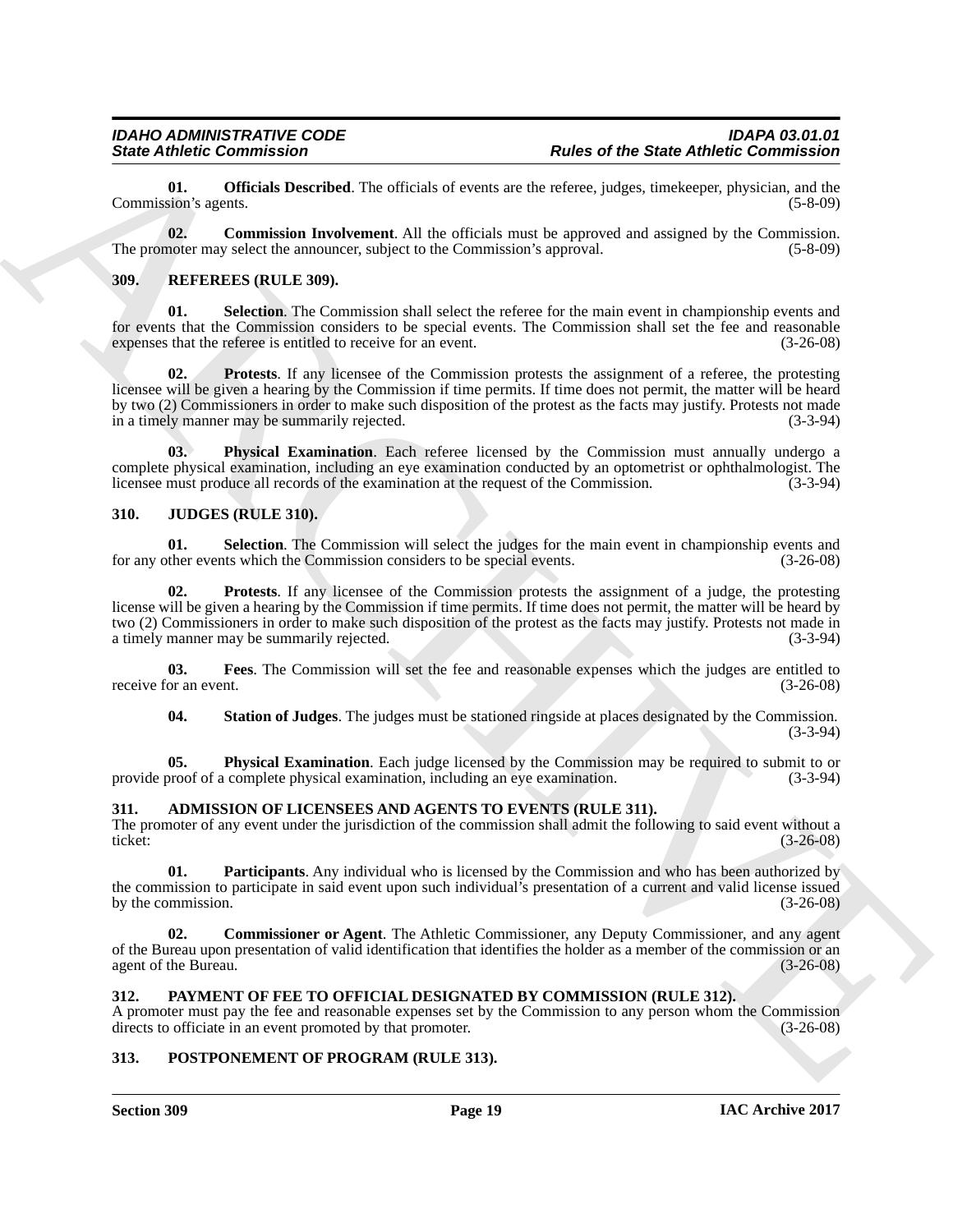<span id="page-19-21"></span>**01. Prior Approval**. A promoter may not postpone a sanctioned event unless the postponement is by the Commission. (3-26-08) approved by the Commission.

<span id="page-19-20"></span>**02.** No Fault Postponement. If a postponement of a sanctioned event becomes necessary through no he promoter, the Commission will grant an extension of the contracts and set a new date.  $(3-26-08)$ fault of the promoter, the Commission will grant an extension of the contracts and set a new date.

<span id="page-19-19"></span>**Limitations on Postponement**. A small advance sale is not a legitimate reason for postponement. Indoor boxing and wrestling programs may not be called off or canceled on account of storms or for any other reason not expressed in this chapter except as approved by the Commission. (3-26-08)

<span id="page-19-18"></span>**04. Advance Notice**. A sanctioned event must not be called off by the promoter without one (1) week tten approval of the Commission. (3-26-08) prior written approval of the Commission.

## <span id="page-19-14"></span><span id="page-19-0"></span>**314. MAIN AND SEMI-MAIN EVENTS (RULE 314).**

<span id="page-19-15"></span>This section applies to the main and semi-main events. (5-8-09)

Since Athletic Commission<br>
U. The rad Approximation Commission<br>
U. The Approximation Commission Commission<br>
The commission Commission Commission Commission Commission Commission Commission Commission<br>
The Commission Commi **01. Notice**. The promoter must request Commission approval of any change in an announced or advertised program for the main and semi-main events at least one (1) week before the event. Notice of any change or substitution must also be conspicuously posted at the box office of the premises where the program is to be held and announced from the ring before the opening contest. (5-8-09)

<span id="page-19-16"></span>**02. Refunds**. If such change occurs and any patron desires a refund of the ticket price, the promoter must provide a refund upon presentation of the ticket or the ticket stub at the box office before the event is scheduled to begin. The box office must remain open a reasonable length of time to redeem such tickets. (3-26-08)

<span id="page-19-17"></span>**03. Substitutions**. A combatant may not substitute for another combatant in a contest which is the main and semi-main events unless the Commission approves the substitution. (5-8-09)

#### <span id="page-19-12"></span><span id="page-19-1"></span>**315. COMBATANT NOT USED IN PROGRAM MUST BE USED IN NEXT PROGRAM OR REIMBURSED (RULE 315).**

If a promoter engages a combatant for a contest but does not use him in the scheduled event, he must be used in the next event staged by the promoter or be reimbursed pursuant to their contract.  $(3-26-08)$ 

#### <span id="page-19-22"></span><span id="page-19-2"></span>**316. SOLICITATION IN THE ARENA (RULE 316).**

| A person may not solicit in any arena without the written permission of the Commission. |  | $(5-8-09)$ |
|-----------------------------------------------------------------------------------------|--|------------|
|                                                                                         |  |            |

#### <span id="page-19-13"></span><span id="page-19-3"></span>**317. CONTAINERS (RULE 317).**

All drinks at an event must be dispensed in paper or plastic cups. (5-8-09)

#### <span id="page-19-4"></span>**318. -- 399. (RESERVED)**

#### <span id="page-19-7"></span><span id="page-19-5"></span>**400. ADMISSION FEE AT QUARTERS WHERE COMBATANT TRAINS (RULE 400).**

<span id="page-19-8"></span>**01. Fee**. An admission fee may not be charged to enter the quarters where a combatant is training unless the Commission has authorized the charging of admission. Where such an admission fee is charged, the Commission will consider the charge to be for the privilege of seeing an exhibition. (5-8-09)

<span id="page-19-9"></span>**02.** State Fee. The state fee on those gross receipts, exclusive of any federal taxes paid thereon, must of the Commission with the report. be sent to the Commission with the report.

#### <span id="page-19-10"></span><span id="page-19-6"></span>**401. APPROVAL OF FACILITIES BY COMMISSION BEFORE TICKETS MAY BE SOLD (RULE 401).**

The sale of tickets for any proposed contest or exhibition is prohibited until: (3-3-94)

<span id="page-19-11"></span>**Approval**. Plans and statements showing the seating arrangements, the location of tickets of each price, and other aspects of the physical layout of the ring and apron have been approved by the Commission; and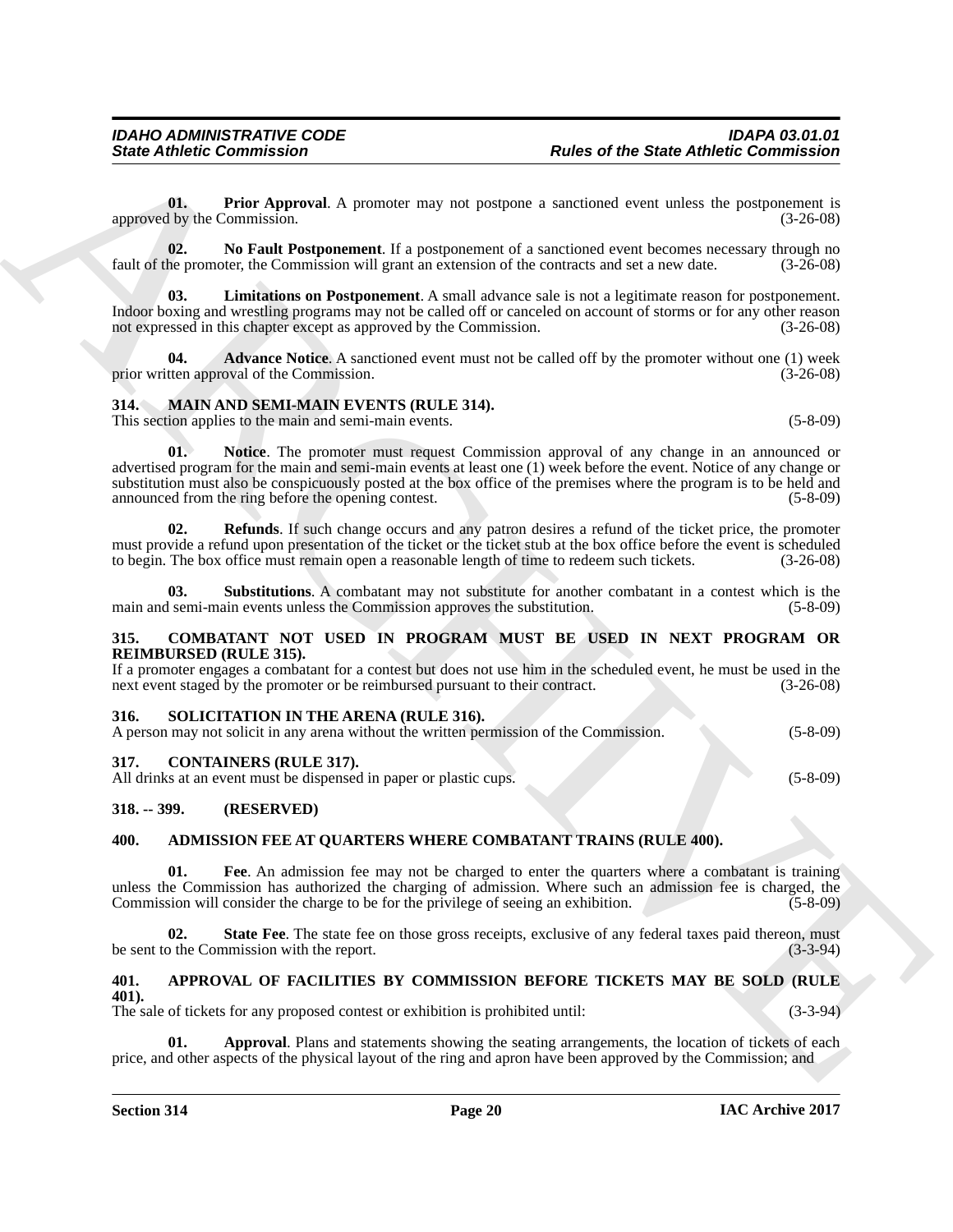(3-26-08)

<span id="page-20-5"></span>**02. Other Considerations**. The aisle spacing, exit facilities, and the location of appliances to extinguish fires have been approved by the appropriate county or municipal authority. (3-3-94)

#### <span id="page-20-19"></span><span id="page-20-0"></span>**402. TICKETS LIMITED TO SEATING CAPACITY OF ARENA (RULE 402).**

The sale of tickets for an event may not exceed the seating capacity of an indoor arena and no ticket may be issued for standing room. A person may not be sold the right of admission without a ticket. standing room. A person may not be sold the right of admission without a ticket.

#### <span id="page-20-20"></span><span id="page-20-1"></span>**403. TICKETS (RULE 403).**

**01.** Inventory. The ticket outlet shall to the Commission an inventory, which he affirms under oath to the Control of all the tickets issued. (3-3-94) be correct, of all the tickets issued.

<span id="page-20-14"></span><span id="page-20-13"></span><span id="page-20-11"></span><span id="page-20-9"></span>**02.** Notification. The promoter shall notify the ticket outlet of the requirements of this section.

(3-3-94)

#### <span id="page-20-2"></span>**404. CONTENTS OF TICKETS (RULE 404).**

**01.** General. Every ticket must have the price, name of the promoter, and date of the program plainly (3-3-94) on it.  $(3-3-94)$ 

<span id="page-20-10"></span>**02.** Changes. Requests for changes in ticket prices or dates of programs must be made in writing to the sion for approval. (3-3-94) Commission for approval.

<span id="page-20-12"></span>**03.** License to Sell. Tickets may not be sold by any person except through an agency holding a license e tickets unless the sale is first approved by the Commission. (3-3-94) to sell the tickets unless the sale is first approved by the Commission.

#### <span id="page-20-7"></span><span id="page-20-6"></span><span id="page-20-3"></span>**405. COMPLIMENTARY TICKETS (RULE 405).**

Since *Abbetic* Commission  $\frac{1}{2}$  Reduce of the State Abbetic Commission<br>
Collection Contribution The network vector of network and rise tensor of the State Abbetic Commission<br>
and La The Collection Theorem is a contri **01.** Limitation. A promoter may not issue complimentary tickets for more than two percent (2%) of the seats in the house without the Commission's written authorization. The Commission does not consider complementary tickets which it authorizes under this section to constitute part of the total gross receipts from admission fees for the purposes of calculating the Commission taxes. (3-3-94)

<span id="page-20-8"></span>**02. More Than Two Percent Issued**. If complimentary tickets are issued for more than two percent he tickets sold: (3-26-08)  $(2%)$  of the tickets sold:

**a.** Each combatant who is working on a percentage must be paid his percentage of the normal price of all complimentary tickets in excess of two percent (2%) of the tickets sold unless the contract between him and the promoter provides otherwise and stipulates the number of complimentary tickets which will be issued; and (3-26-08)

**b.** If a service charge is made for complimentary tickets, the combatant is entitled to be paid his ge of that service charge, less any deduction for federal taxes and fees. (3-26-08) percentage of that service charge, less any deduction for federal taxes and fees.

#### <span id="page-20-15"></span><span id="page-20-4"></span>**406. PROVISIONS OF TICKETS WITHOUT CHARGE OR AT REDUCED RATES (RULE 406).**

<span id="page-20-18"></span>**01. Without Charge**. Each promoter shall provide tickets without charge to holders of lifetime passes issued by the Commission.  $(3-26-08)$ 

**02. No Fees**. Persons who receive tickets pursuant to this section are not liable for the payment of any fees for those tickets. (3-3-94)

<span id="page-20-17"></span><span id="page-20-16"></span>**03. Optional Charges**. Each promoter may provide tickets without charge or at a reduced rate to: (3-3-94)

**a.** Any of his employees, and if the promoter is a corporation, to a director or officer, who is regularly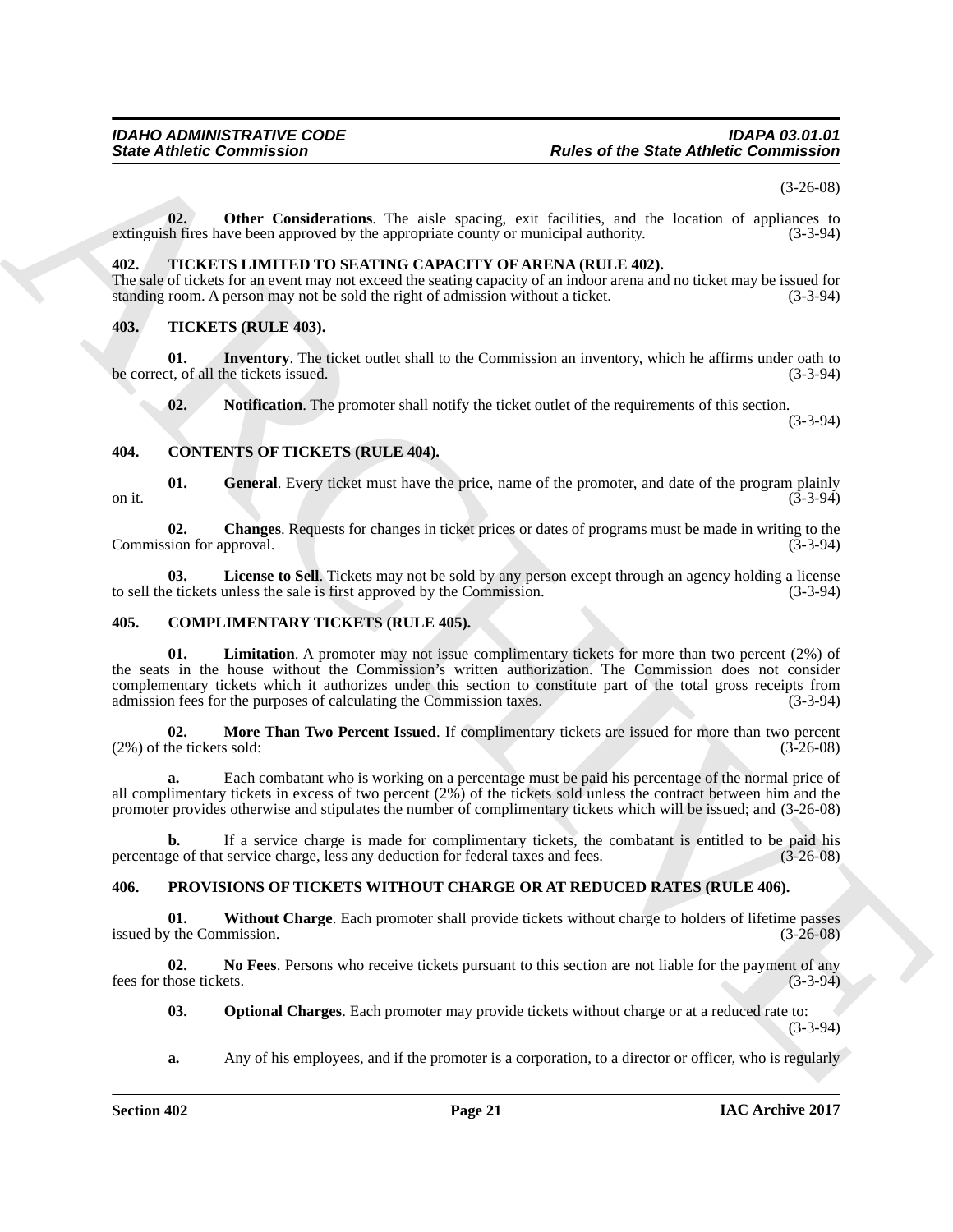employed or engaged in promoting such programs, whether or not his duties require him to be admitted to the particular program and whether or not he is on duty at the time of that program: (3-3-94) particular program and whether or not he is on duty at the time of that program;

**b.** A journalist who is performing his duties as such; and (3-3-94)

<span id="page-21-2"></span>**c.** A fireman or police officer who is performing his duties as such. (3-3-94)

**04. Duties Required**. Each promoter shall perform the following duties in relation to the issuance of entary tickets issued: (3-3-94) complimentary tickets issued:

a. Each ticket issued to a journalist must be clearly marked "PRESS." No more tickets may be issued lists than will permit comfortable seating in the press area. (3-3-94) to journalists than will permit comfortable seating in the press area.

Since distincts Commission Commission and person in the two of the State Abbenic Commission<br>
yardicular proposition in the state of the State Abbenic Commission in the state of the State Abbenic Commission<br>
yardicular pro **b.** The promoter may allocate seats for the media, subject to the commission's final approval of the allocation. Seating at the press tables or in the press area must be limited to journalists who are actually covering the contest and to other persons designated by the Commission. (3-26-08)

**c.** A list of passes issued to journalists must be submitted to the Commission. (3-3-94)

**d.** Only one (1) complimentary ticket may be issued to any one (1) manager, second, combatant, or son licensed by the Commission. (3-26-08) other person licensed by the Commission.

**e.** Any credential issued by the promoter which allows an admission to the event without a ticket must be approved in advance by the Commission. Requests for the issuance of such credentials must be made at least five (5) hours before the first contest on the program. (3-3-94)

<span id="page-21-1"></span>**05. Admission Criteria**. Admission of any person who does not hold a ticket or who is not specifically exempted pursuant to this section is grounds for suspension or revocation of the promoter's license or the assessment of a penalty. (3-26-08) of a penalty.  $(3-26-08)$ 

<span id="page-21-3"></span>**06. Fees**. The Commission shall collect all fees and taxes due on any ticket which is not specifically exempt pursuant to this section, and for any person who is admitted without a ticket in violation of this section.

(3-3-94)

#### <span id="page-21-4"></span><span id="page-21-0"></span>**407. SPECULATION IN TICKETS PROHIBITED (RULE 407).**

<span id="page-21-7"></span>**01. Prevent Speculation**. A promoter who holds programs or events under the jurisdiction of the ion shall exercise extraordinary caution to prevent speculation in tickets. (3-26-08) commission shall exercise extraordinary caution to prevent speculation in tickets.

<span id="page-21-6"></span>**02.** No Other Price. The promoter may not sell any tickets for a price other than the price printed (3-26-08)  $t = (3-26-08)$ 

**a.** The promoter may not, without the Commission's written permission, change the price of tickets at any time after they have been placed on sale or sell them at any time during the program for a different price than tickets for the same seats were offered or sold before the program commenced.  $(3-26-08)$ tickets for the same seats were offered or sold before the program commenced.

**b.** Any ticket sold for other than the price printed on the ticket must be over stamped with the actual price charged. The over stamp must be placed on the printed face of the ticket as well as the stub retained by the holder of the ticket. (3-26-08) holder of the ticket.

**03.** Exchange. A person may only exchange tickets at the box office. A ticket may not be redeemed after the show has taken place. Tickets that have not sold must be returned to the box office not later than one (1) hour before the show is scheduled to begin. (3-26-08)

<span id="page-21-8"></span><span id="page-21-5"></span>**04. Removal and Possession of Stub**. A holder of a ticket for a program or event must not be allowed: (3-26-08)

**Section 407 Page 22**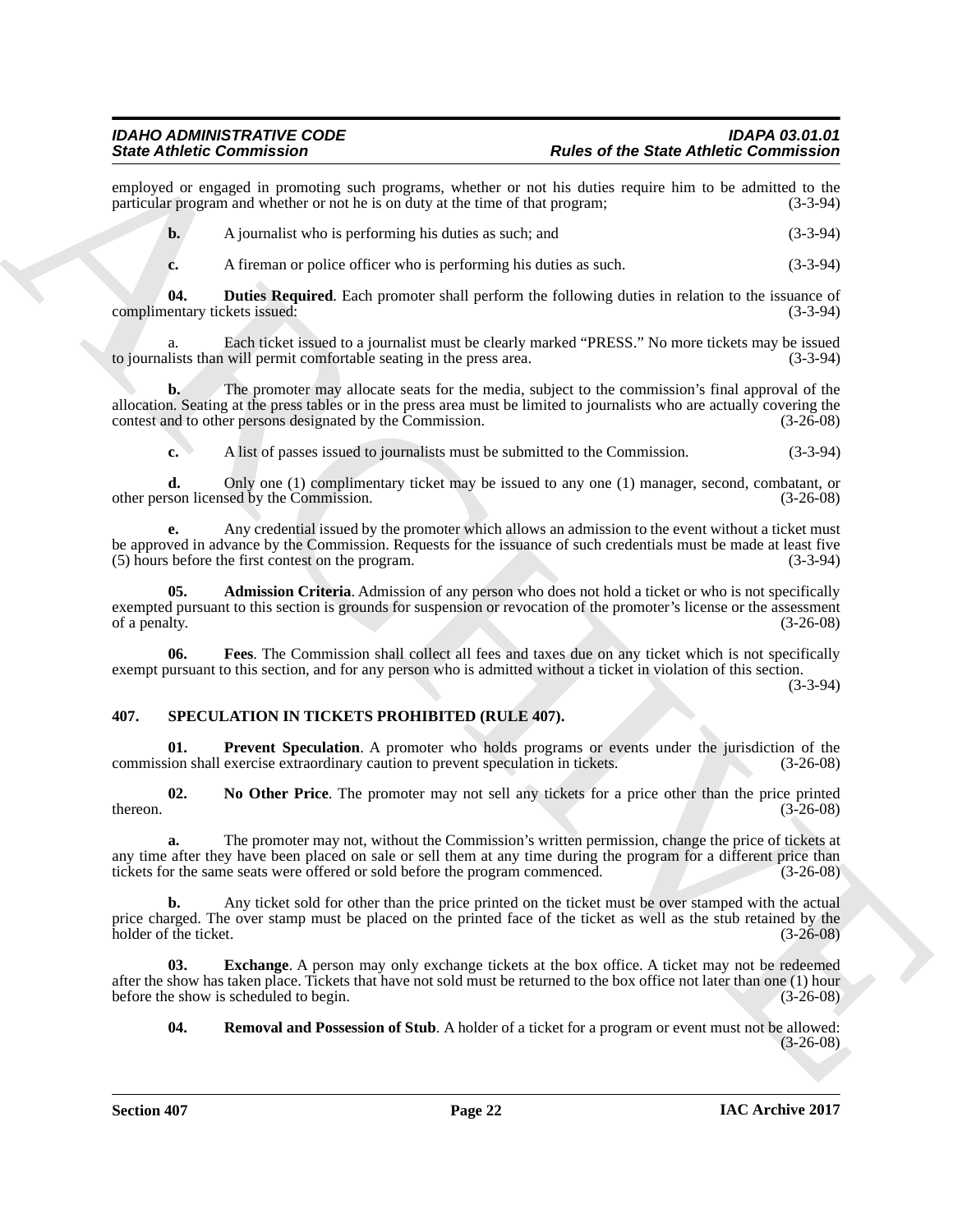**a.** To pass through the gate of the premises where the program is being held unless his ticket is 1 from the stub: or (3-26-08) separated from the stub; or

<span id="page-22-14"></span>**b.** To occupy a seat unless he is in possession of the stub.  $(3-26-08)$ 

**05. Tickets for Readmission**. A promoter may not issue a ticket to any person for the purpose of readmission due to leaving the arena and later reentering the arena, useless the promoter has obtained the commission's written permission for such an issuance. (3-26-08)

#### <span id="page-22-0"></span>**408. -- 411. (RESERVED)**

#### <span id="page-22-1"></span>**412. DUTIES OF USHERS AND DOORMEN; RESPONSIBILITY OF PROMOTER (RULE 412).**

<span id="page-22-10"></span><span id="page-22-8"></span>

|    | <b>Usher Duties.</b> An usher shall see that:                    | $(3-3-94)$ |
|----|------------------------------------------------------------------|------------|
| a. | Patrons get the seats corresponding with their ticket stubs; and | $(3-3-94)$ |

**b.** Anyone who occupies a seat for which he does not have the ticket stub is asked to vacate or, if necessary, is ejected. (3-3-94)

<span id="page-22-9"></span>**02. Promoter Responsibilities**. The promoter is subject to disciplinary action by the Commission if: (3-3-94)

**a.** Any usher allows an unsold seat to be occupied by a patron not holding a stub for the seat. (3-3-94)

**b.** Any doorman admits entrance to a program or event to any person, other than members of the ion, agents of the Bureau, or participants, without a ticket for said program or event.  $(3-26-08)$ commission, agents of the Bureau, or participants, without a ticket for said program or event.

#### <span id="page-22-2"></span>**413. (RESERVED)**

#### <span id="page-22-7"></span><span id="page-22-3"></span>**414. TICKETS: SEALING IN CANS DURING CONTEST; COUNTING (RULE 414).**

The Commission may check numbers and places of containers for tickets at gates and have the containers sealed and padlocked. After the program or event the Commission may require the containers to be opened and the tickets counted under its supervision. (3-26-08)

#### <span id="page-22-4"></span>**415. TICKETS: REMOVAL AND RETENTION AFTER MATCH; DESTRUCTION (RULE 415).**

<span id="page-22-16"></span><span id="page-22-15"></span>**01. Removal**. All tickets and stubs sold or unsold, other than unsold reel tickets, used for any program or event may be removed to the office of the Bureau by the Commission after the Commission has completed the computation of gate receipts and tax due thereon. (3-26-08) computation of gate receipts and tax due thereon.

Since Zabiene Commission Control to the present of the State Abbene Commission<br>
spyrande, the Toyota Marchives the presence whose the presence of the State Abbene Commission in the present<br>
of the Toyotay are an interesti **02. Destruction**. After the tickets and stubs have been held for at least fifteen (15) days by the Commission, the Commission will destroy them. If the tickets are not taken by the Commission, they must be retained by the promoters for at least six (6) months. Those tickets may be destroyed after they have been held for at least thirty (30) days and written permission has been granted by the Commission for the destruction of such tickets. Tickets must be kept in separate packages for each show so that an audit can be made at any time by the Commission.  $(3-26-08)$ 

#### <span id="page-22-5"></span>**416. -- 499. (RESERVED)**

#### <span id="page-22-11"></span><span id="page-22-6"></span>**500. SANITATION (RULE 500).**

**01. Sanitary Conditions**. Each promoter shall be responsible for and must correct any violation of the regulations of the Commission or the public health district regarding the sanitary condition of dressing rooms, showers, water bottles, towels or other equipment. (3-26-08) showers, water bottles, towels or other equipment.

<span id="page-22-13"></span><span id="page-22-12"></span>**02. Reporting**. Physicians and the Commission or its agents shall make a particular examination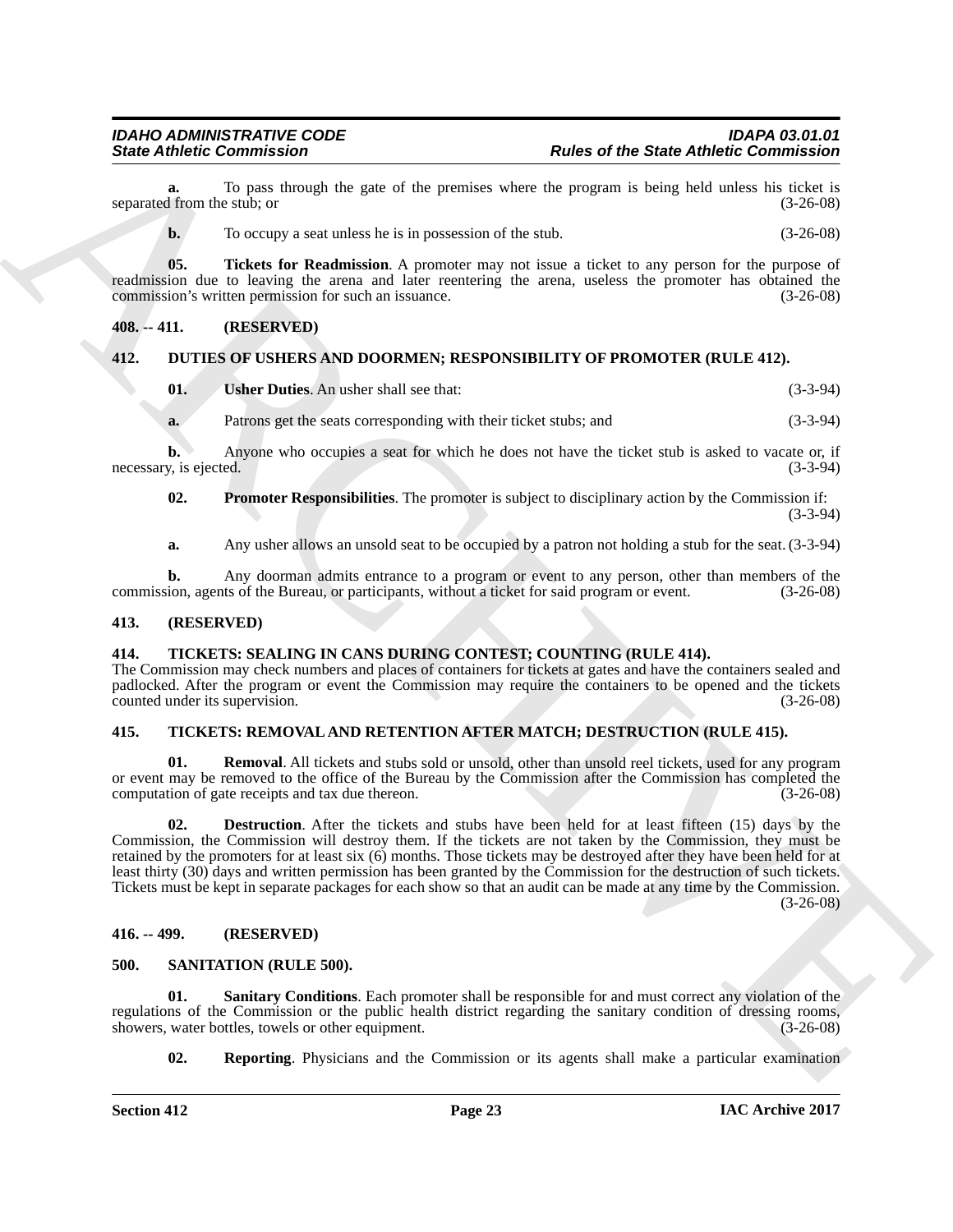#### <span id="page-23-11"></span><span id="page-23-10"></span><span id="page-23-9"></span><span id="page-23-0"></span>**501. REQUIRED NUMBER OF AMBULANCES; NOTICE TO AMBULANCE SERVICE AND HOSPITAL (RULE 501).**

#### <span id="page-23-7"></span><span id="page-23-1"></span>**502. DRESSING ROOMS -- ONLY AUTHORIZED PERSONS ARE ALLOWED TO ENTER (RULE 502).**

|                                    | <b>State Athletic Commission</b>                                                                              | <b>Rules of the State Athletic Commission</b>                                                                                                                                                                        |                                          |
|------------------------------------|---------------------------------------------------------------------------------------------------------------|----------------------------------------------------------------------------------------------------------------------------------------------------------------------------------------------------------------------|------------------------------------------|
|                                    | reported to the Commission immediately.                                                                       | before or during each program or event to discover any violation of such regulations, and any such violation must be                                                                                                 | $(3-26-08)$                              |
| 501.<br>HOSPITAL (RULE 501).       |                                                                                                               | REQUIRED NUMBER OF AMBULANCES; NOTICE TO AMBULANCE SERVICE AND                                                                                                                                                       |                                          |
| 01.                                | site of any program or event under the jurisdiction of the commission:                                        | <b>Required Number of Ambulances</b> . The following number of ambulances must be present at the                                                                                                                     | $(3-26-08)$                              |
| a.                                 | thousand $(8,000)$ persons, one $(1)$ ambulance is required.                                                  | Where the anticipated attendance is four thousand $(4,000)$ persons or more but less than eight                                                                                                                      | $(3-3-94)$                               |
| b.<br>are required.                |                                                                                                               | Where the anticipated attendance is eight thousand $(8,000)$ persons or more, two $(2)$ ambulances                                                                                                                   | $(3-3-94)$                               |
| 02.<br>the anticipated attendance: |                                                                                                               | Promoter Requirements. Each promoter of a program or event shall, without regard to the size of                                                                                                                      | $(3-26-08)$                              |
| a.                                 | required for one $(1)$ of its ambulances to reach the site.                                                   | Give notice of the time, date and site of the program to the ambulance service or emergency<br>medical service which is located nearest to the site of the program and ascertain from the service the length of time | $(3-3-94)$                               |
| b.                                 |                                                                                                               | Give such a notice to the nearest hospital and the persons in charge of its emergency room.                                                                                                                          | $(3-3-94)$                               |
| c.                                 | requirements of this section have been met.                                                                   | Before the start of the program or event, certify to a member of the Commission that the                                                                                                                             | $(3-26-08)$                              |
| 502.<br>$502$ ).                   |                                                                                                               | DRESSING ROOMS -- ONLY AUTHORIZED PERSONS ARE ALLOWED TO ENTER (RULE                                                                                                                                                 |                                          |
| 01.                                | dressing room of a combatant;                                                                                 | <b>Authorized Persons to Enter.</b> On the day of a contest only the following people are allowed in the                                                                                                             | $(3-3-94)$                               |
| a.                                 | The combatant's manager;                                                                                      |                                                                                                                                                                                                                      | $(3-26-08)$                              |
| b.                                 | The combatant's seconds;                                                                                      |                                                                                                                                                                                                                      | $(3-26-08)$                              |
|                                    |                                                                                                               |                                                                                                                                                                                                                      |                                          |
| c.                                 | Any authorized agent of the promoter; and                                                                     |                                                                                                                                                                                                                      |                                          |
| d.                                 | Members of the Commission or its agent.                                                                       |                                                                                                                                                                                                                      |                                          |
| 02.                                | rooms to enforce this section.                                                                                | Other Persons. The promoter shall furnish a doorman or doormen at the entrance to the dressing                                                                                                                       | $(3-26-08)$<br>$(3-26-08)$<br>$(3-3-94)$ |
| 503.                               | <b>BOXING GLOVES (RULE 503).</b><br>The gloves used in a boxing contest must meet the following requirements: |                                                                                                                                                                                                                      |                                          |
| 01.                                | before the contest starts. No breaking, roughing or twisting of gloves is permitted.                          | General. The gloves must be examined by the Commission and the referee. If padding in any of the<br>gloves is found to be misplaced or lumpy or if any of the gloves are found to be imperfect, they must be changed |                                          |
| 02.                                | combatants, furnished by the promoter, and of the size specified by the Commission.                           | Glove Specifications. The gloves for every main event must be new, of the same brand for both                                                                                                                        | $(3-3-94)$<br>$(3-26-08)$<br>$(3-26-08)$ |

#### <span id="page-23-8"></span><span id="page-23-6"></span><span id="page-23-5"></span><span id="page-23-4"></span><span id="page-23-3"></span><span id="page-23-2"></span>**503. BOXING GLOVES (RULE 503).**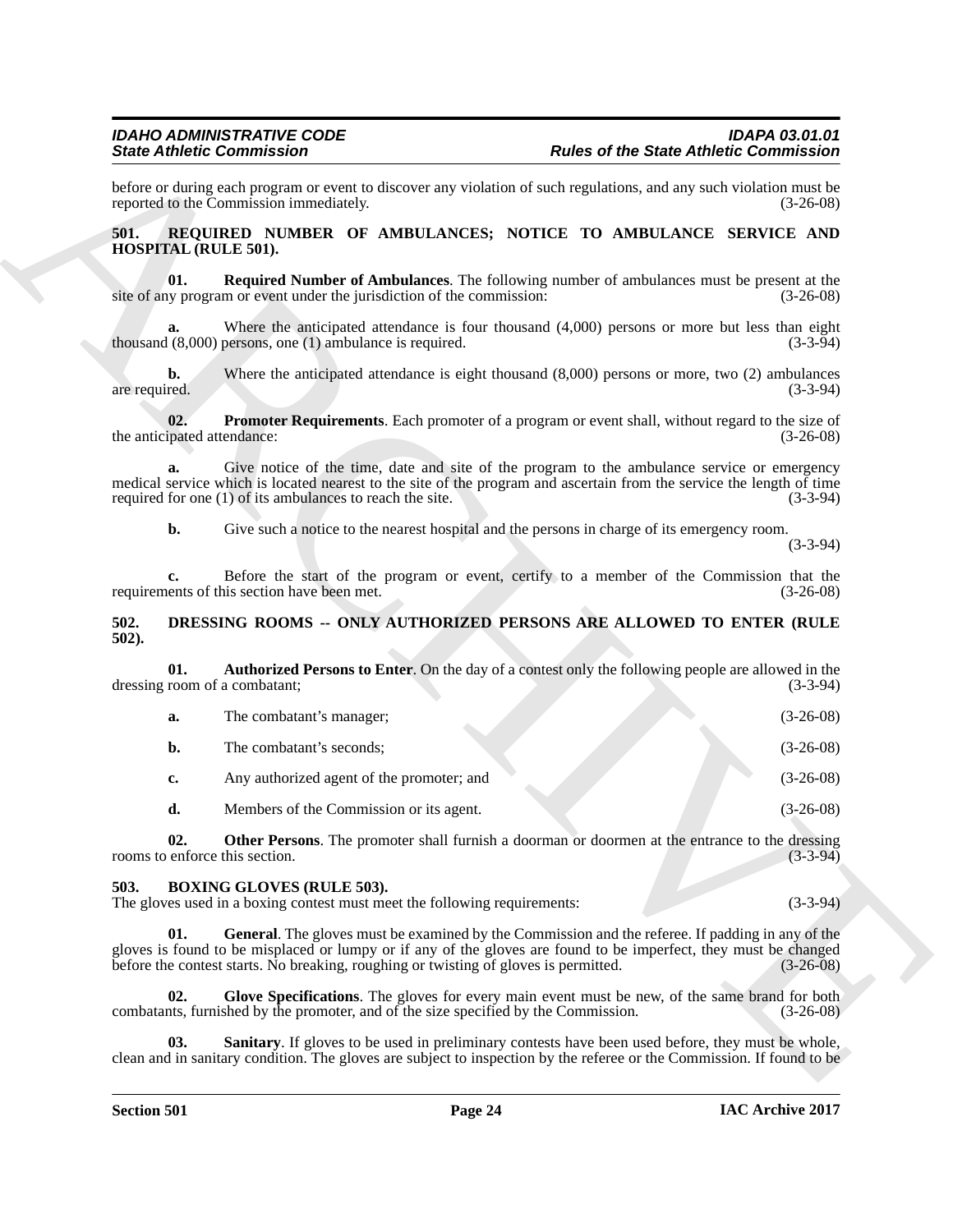#### <span id="page-24-9"></span><span id="page-24-8"></span><span id="page-24-7"></span><span id="page-24-5"></span><span id="page-24-4"></span><span id="page-24-3"></span><span id="page-24-0"></span>**504. BANDAGING OF COMBATANT'S HANDS (RULE 504).**

#### <span id="page-24-13"></span><span id="page-24-11"></span><span id="page-24-6"></span><span id="page-24-1"></span>**505. EQUIPMENT OF THE CHIEF SECOND (RULE 505).**

|                                      | <b>State Athletic Commission</b>                                                                                                                                                                                                                                                                                                                                                                                                                                | <b>Rules of the State Athletic Commission</b> |
|--------------------------------------|-----------------------------------------------------------------------------------------------------------------------------------------------------------------------------------------------------------------------------------------------------------------------------------------------------------------------------------------------------------------------------------------------------------------------------------------------------------------|-----------------------------------------------|
|                                      | unfit, they must be immediately discarded and replaced with gloves meeting the requirements of this section.                                                                                                                                                                                                                                                                                                                                                    | $(3-26-08)$                                   |
| 04.                                  | <b>Extra Set</b> . Each promoter must have an extra set of gloves of the appropriate weight available at<br>the glove table to be used in case gloves are broken or otherwise damaged during the course of a contest. (3-26-08)                                                                                                                                                                                                                                 |                                               |
| 05.<br>ounce gloves.                 | Weight of Gloves. Each combatant must wear gloves that are not less than eight (8) ounces and not<br>more than ten (10) ounces in weight except that the Commission will set the weight of gloves to be used in a<br>championship fight. Eight (8) ounce gloves must be used for all weight classes through welterweight (one hundred<br>forty-seven $(147)$ lbs). Super welterweight (above one hundred forty-seven $(147)$ lbs) and above must use ten $(10)$ | $(5-8-09)$                                    |
| 06.                                  | <b>Distal Portion.</b> All gloves must have the distal portion of the thumb attached to the body of the<br>glove so as to minimize the possibility of injury to an opponent's eye.                                                                                                                                                                                                                                                                              | $(3-3-94)$                                    |
| 504.                                 | <b>BANDAGING OF COMBATANT'S HANDS (RULE 504).</b>                                                                                                                                                                                                                                                                                                                                                                                                               |                                               |
| 01.<br>clenched to make a fist.      | General. Bandages may not exceed one (1) winding of surgeon's adhesive tape, not over one and<br>one-half (1 1/2) inches wide, placed directly on the hand to protect the part of the hand near the wrists. The tape may<br>cross the back of the hand twice but may not extend within three-fourths (3/4) inch of the knuckles when the hand is                                                                                                                | $(3-3-94)$                                    |
| 02.                                  | Additional Requirements. Each combatant shall use soft surgical bandage not over two (2) inches<br>wide, held in place by not more than six $(6)$ feet of surgeon's adhesive tape for each hand. Up to one $(1)$ fifteen $(15)$<br>yard roll of bandage may be used to complete the wrappings for each hand. Strips of tape may be used between the<br>fingers to hold down the bandages.                                                                       | $(3-26-08)$                                   |
| 03.                                  | Witnesses. Bandages must be adjusted in the dressing room in the presence of the Commission and                                                                                                                                                                                                                                                                                                                                                                 |                                               |
|                                      | both combatants. Either combatant may waive his privilege of witnessing the bandaging of the opponent's hands.                                                                                                                                                                                                                                                                                                                                                  |                                               |
| 505.                                 | EQUIPMENT OF THE CHIEF SECOND (RULE 505).                                                                                                                                                                                                                                                                                                                                                                                                                       |                                               |
| 01.                                  | <b>Equipment</b> . The chief second shall equip himself with:                                                                                                                                                                                                                                                                                                                                                                                                   |                                               |
| a.                                   | A clear plastic water bottle;                                                                                                                                                                                                                                                                                                                                                                                                                                   | $(3-26-08)$<br>$(3-3-94)$<br>$(3-3-94)$       |
| b.                                   | A bucket containing ice;                                                                                                                                                                                                                                                                                                                                                                                                                                        | $(3-3-94)$                                    |
| c.                                   | A solution of a kind approved by the Commission for stopping hemorrhaging;                                                                                                                                                                                                                                                                                                                                                                                      | $(3-3-94)$                                    |
| d.                                   | Adhesive tape;                                                                                                                                                                                                                                                                                                                                                                                                                                                  | $(3-3-94)$                                    |
| е.                                   | Gauze;                                                                                                                                                                                                                                                                                                                                                                                                                                                          | $(3-3-94)$                                    |
| f.                                   | Scissors; and                                                                                                                                                                                                                                                                                                                                                                                                                                                   |                                               |
| g.                                   | One (1) extra mouthpiece.                                                                                                                                                                                                                                                                                                                                                                                                                                       | $(3-3-94)$<br>$(3-3-94)$                      |
| 02.                                  | Ammonia. No ammonia may be used in the ring.                                                                                                                                                                                                                                                                                                                                                                                                                    |                                               |
| 03.<br>chief second's first-aid kit. | Ring Physician. The ring physician or the Commission may at any time inspect the contents of the                                                                                                                                                                                                                                                                                                                                                                | $(3-3-94)$<br>$(3-26-08)$                     |

#### <span id="page-24-14"></span><span id="page-24-12"></span><span id="page-24-10"></span><span id="page-24-2"></span>**506. BOXING RING (RULE 506).**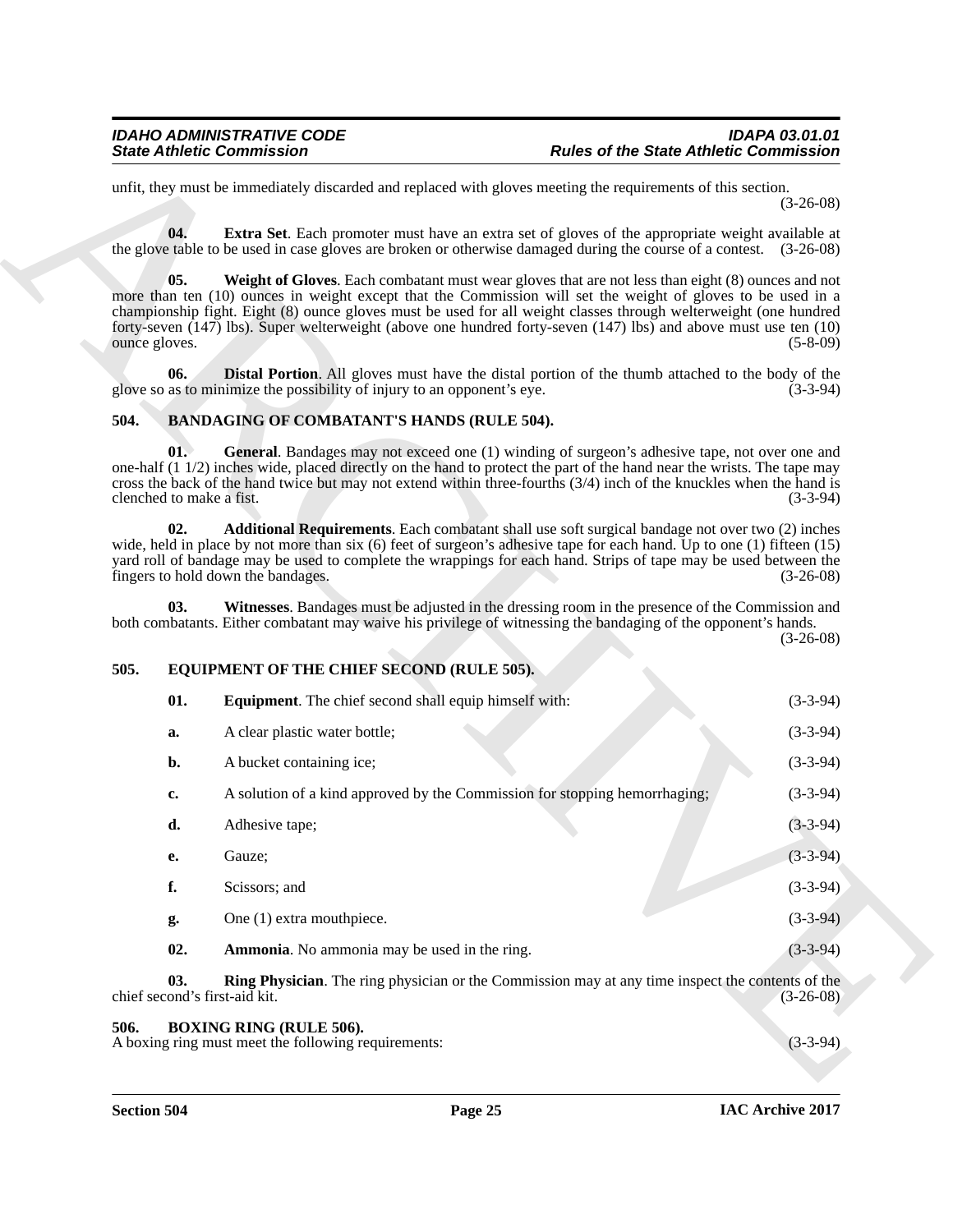#### <span id="page-25-7"></span><span id="page-25-6"></span><span id="page-25-4"></span><span id="page-25-0"></span>**507. BELL OR GONG (RULE 507).**

#### <span id="page-25-8"></span><span id="page-25-1"></span>**508. EQUIPMENT OF A TIMEKEEPER (RULE 508).**

#### <span id="page-25-2"></span>**509. -- 599. (RESERVED)**

### <span id="page-25-10"></span><span id="page-25-9"></span><span id="page-25-3"></span>**600. WEIGHTS AND CLASSES OF COMBATANTS (RULE 600).**

<span id="page-25-5"></span>

| <b>State Athletic Commission</b>                      |                 |                                                                                                                                                                                                                                                                                                                                                                                                                                                                                                                                                                                 | <b>Rules of the State Athletic Commission</b> |             |
|-------------------------------------------------------|-----------------|---------------------------------------------------------------------------------------------------------------------------------------------------------------------------------------------------------------------------------------------------------------------------------------------------------------------------------------------------------------------------------------------------------------------------------------------------------------------------------------------------------------------------------------------------------------------------------|-----------------------------------------------|-------------|
|                                                       | 01.             | <b>Ring Dimensions.</b> The ring must be not less than sixteen (16) feet square not more than twenty-<br>four (24) feet square within the ropes. The ring floor must extend at least eighteen (18) inches beyond the ropes. The<br>ring floor must be padded with ensolite or another similar closed-cell foam. Padding must extend beyond the ring<br>ropes and over the edge of the platform, with a top covering of canvas, duck or similar material tightly stretched and<br>laced to the ring platform. Material that tends to gather in lumps or ridges must not be used. |                                               | $(3-3-94)$  |
|                                                       | 02.             | <b>Ring Platform</b> . The ring platform must not be more than four (4) feet above the floor of the<br>building, and must be provided with suitable steps for use of contestants. Ring posts must be of metal, not more than<br>three (3) inches in diameter, extending from the floor of the building to a height of fifty-eight (58) inches above the<br>ring floor. Rings posts must be at least eighteen (18) inches away from the ropes.                                                                                                                                   |                                               | $(3-3-94)$  |
|                                                       | 03.             | <b>Ropes.</b> There must be four (4) padded ring ropes, not less than one (1) inch in diameter and<br>wrapped in soft material. The lower rope must be eighteen $(18)$ inches above the ring floor and offset four $(4)$ inches<br>to the outside of the ring from the ropes above.                                                                                                                                                                                                                                                                                             |                                               | $(3-3-94)$  |
| 507.                                                  |                 | BELL OR GONG (RULE 507).<br>There must be a bell or gong at the ring no higher than the floor level of the ring. The bell or gong must produce a<br>clear tone easily heard by the contestants.                                                                                                                                                                                                                                                                                                                                                                                 |                                               | $(3-3-94)$  |
| 508.                                                  | the Commission. | EQUIPMENT OF A TIMEKEEPER (RULE 508).<br>Every timekeeper shall have the equipment prescribed by the Commission and shall carry out the duties directed by                                                                                                                                                                                                                                                                                                                                                                                                                      |                                               | $(3-26-08)$ |
| $509. - 599.$                                         |                 | (RESERVED)                                                                                                                                                                                                                                                                                                                                                                                                                                                                                                                                                                      |                                               |             |
| 600.<br>WEIGHTS AND CLASSES OF COMBATANTS (RULE 600). |                 |                                                                                                                                                                                                                                                                                                                                                                                                                                                                                                                                                                                 |                                               |             |
|                                                       | 01.             | Classes and Weights. The classes and weights for each class are shown in the following schedule:                                                                                                                                                                                                                                                                                                                                                                                                                                                                                |                                               | $(3-3-94)$  |
|                                                       | a.              | Strawweight -- up to one hundred five (105) pounds.                                                                                                                                                                                                                                                                                                                                                                                                                                                                                                                             |                                               | $(3-3-94)$  |
|                                                       | b.              | Light-Flyweight -- over one hundred five (105) to one hundred eight (108) pounds.                                                                                                                                                                                                                                                                                                                                                                                                                                                                                               |                                               | $(3-3-94)$  |
|                                                       | c.              | Flyweight -- over one hundred eight (108) to one hundred twelve (112) pounds.                                                                                                                                                                                                                                                                                                                                                                                                                                                                                                   |                                               | $(3-3-94)$  |
|                                                       | d.              | Super Flyweight -- over one hundred twelve $(112)$ to one hundred fifteen $(115)$ pounds.                                                                                                                                                                                                                                                                                                                                                                                                                                                                                       |                                               | $(3-3-94)$  |
|                                                       | <b>e.</b>       | Bantamweight -- over one hundred fifteen (115) to one hundred eighteen (118) pounds.                                                                                                                                                                                                                                                                                                                                                                                                                                                                                            |                                               | $(3-3-94)$  |
|                                                       | f.              | Super Bantamweight -- over one hundred eighteen (118) to one hundred twenty-two (122) pounds.                                                                                                                                                                                                                                                                                                                                                                                                                                                                                   |                                               | $(3-3-94)$  |
|                                                       | g.              | Featherweight -- over one hundred twenty-two (122) to one hundred twenty-six (126) pounds.                                                                                                                                                                                                                                                                                                                                                                                                                                                                                      |                                               | $(3-3-94)$  |
|                                                       | h.              | Super Featherweight -- over one hundred twenty-six (126) to one hundred thirty (130) pounds.                                                                                                                                                                                                                                                                                                                                                                                                                                                                                    |                                               | $(3-3-94)$  |
|                                                       | i.              | Lightweight -- over one hundred thirty (130) to one hundred thirty-five (135) pounds.                                                                                                                                                                                                                                                                                                                                                                                                                                                                                           |                                               | $(3-3-94)$  |
|                                                       | j.              | Super Lightweight -- over one hundred thirty-five (135) to one hundred forty (140) pounds.                                                                                                                                                                                                                                                                                                                                                                                                                                                                                      |                                               | $(3-3-94)$  |
|                                                       | k.              | Welterweight -- over one hundred forty $(140)$ to one hundred forty-seven $(147)$ pounds.                                                                                                                                                                                                                                                                                                                                                                                                                                                                                       |                                               | $(3-3-94)$  |
|                                                       | $\mathbf{l}$ .  | Super Welterweight -- over one hundred forty-seven (147) to one hundred fifty-four (154) pounds.                                                                                                                                                                                                                                                                                                                                                                                                                                                                                |                                               |             |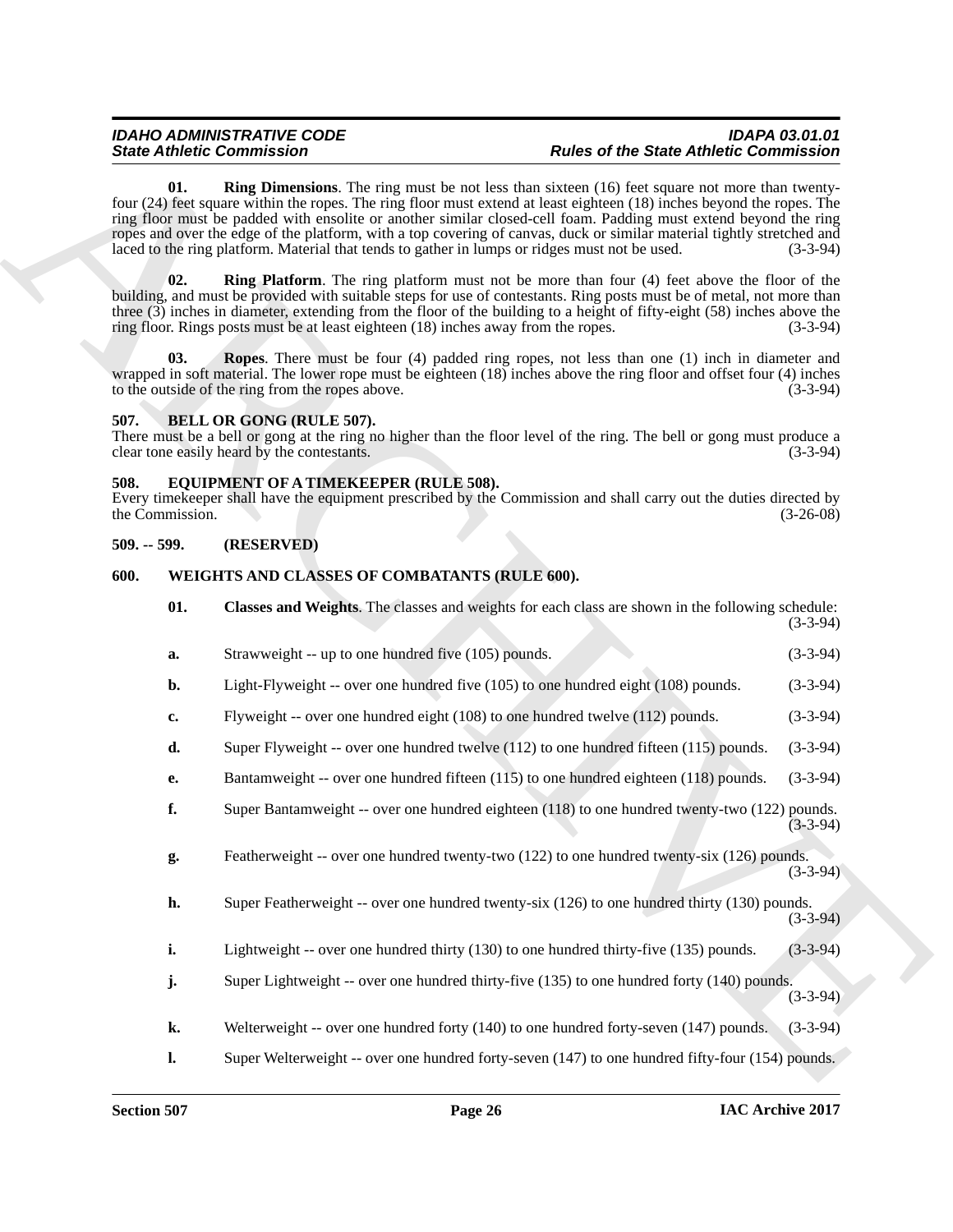<span id="page-26-5"></span>

|                      | <b>State Athletic Commission</b>                                                                                                                                                                                                                                                                                                         | <b>Rules of the State Athletic Commission</b>                                                                     |
|----------------------|------------------------------------------------------------------------------------------------------------------------------------------------------------------------------------------------------------------------------------------------------------------------------------------------------------------------------------------|-------------------------------------------------------------------------------------------------------------------|
|                      |                                                                                                                                                                                                                                                                                                                                          | $(3-3-94)$                                                                                                        |
| m.                   | Middleweight -- over one hundred fifty-four $(154)$ to one hundred sixty $(160)$ pounds.                                                                                                                                                                                                                                                 | $(3-3-94)$                                                                                                        |
| n.                   | Super Middleweight -- over one hundred sixty (160) to one hundred sixty-eight (168) pounds.                                                                                                                                                                                                                                              | $(3-3-94)$                                                                                                        |
| 0.<br>pounds.        | Light-Heavyweight -- over one hundred sixty-eight (168) to one hundred seventy-five (175)                                                                                                                                                                                                                                                | $(3-3-94)$                                                                                                        |
| p.                   | Cruiserweight -- over one hundred seventy-five (175) to one hundred ninety-five (195) pounds.                                                                                                                                                                                                                                            | $(3-3-94)$                                                                                                        |
| q.                   | Heavyweight -- all over one hundred ninety-five (195) pounds.                                                                                                                                                                                                                                                                            | $(3-3-94)$                                                                                                        |
| 02.                  | <b>Exceeding Weight Allowances</b> . No contest may be scheduled and no combatant may engage in a<br>boxing contest without the approval of the Commission if the difference in weight between combatants exceeds the<br>allowance shown in the following schedule:                                                                      | $(3-26-08)$                                                                                                       |
| a.                   | Up to one hundred eighteen $(118)$ pounds -- not more than three $(3)$ pounds.                                                                                                                                                                                                                                                           | $(3-3-94)$                                                                                                        |
| b.<br>pounds.        | One hundred eighteen $(118)$ to one hundred twenty-six $(126)$ pounds -- not more than five $(5)$                                                                                                                                                                                                                                        | $(3-3-94)$                                                                                                        |
| c.<br>pounds.        | One hundred twenty-six $(126)$ to one hundred thirty-five $(135)$ pounds -- not more than seven $(7)$                                                                                                                                                                                                                                    | $(3-3-94)$                                                                                                        |
| d.<br>pounds.        | One hundred thirty-five $(135)$ to one hundred forty-seven $(147)$ pounds -- not more than nine $(9)$                                                                                                                                                                                                                                    | $(3-3-94)$                                                                                                        |
| e.<br>pounds.        | One hundred forty-seven $(147)$ to one hundred sixty $(160)$ pounds -- not more than eleven $(11)$                                                                                                                                                                                                                                       | $(3-3-94)$                                                                                                        |
| f.                   | One hundred sixty $(160)$ to one hundred seventy-five $(175)$ -- not more than twelve $(12)$ pounds.                                                                                                                                                                                                                                     | $(3-3-94)$                                                                                                        |
| g.<br>$(20)$ pounds. | One hundred seventy-five (175) to one hundred ninety-five (195) pounds -- not more than twenty                                                                                                                                                                                                                                           | $(3-3-94)$                                                                                                        |
| h.                   | One hundred ninety-five (195) pounds and over -- no limit.                                                                                                                                                                                                                                                                               | $(3-3-94)$                                                                                                        |
| 03.                  | Weigh-Ins on Day of Contest. If a weigh-in is scheduled on the day of the contest, weight loss in<br>excess of two (2) pounds after the time of the weigh-in is not permitted.                                                                                                                                                           | $(3-3-94)$                                                                                                        |
| 601.                 | <b>CHAMPIONS (RULE 601).</b>                                                                                                                                                                                                                                                                                                             |                                                                                                                   |
| 01.                  | General. This section applies to a boxer who has been declared the champion of his class. (3-3-94)                                                                                                                                                                                                                                       |                                                                                                                   |
| 02.                  | Title Not at Stake. A champion may engage in a contest in which his title is not at stake if the<br>Commission consents to the contest.                                                                                                                                                                                                  | $(3-3-94)$                                                                                                        |
| 03.                  | Title at Stake. The title of a champion is at stake if at the official weigh-in his opponent shows and<br>is determined to be within the maximum weight limit of the class. Contests for the championship of the state must be<br>held at twelve (12) rounds. If a champion in a match which has been approved by the Commission for the | championship of the state has, within two (2) hours after the scheduled time for the weigh-in, failed to make the |

#### <span id="page-26-6"></span><span id="page-26-4"></span><span id="page-26-3"></span><span id="page-26-2"></span><span id="page-26-1"></span><span id="page-26-0"></span>**601. CHAMPIONS (RULE 601).**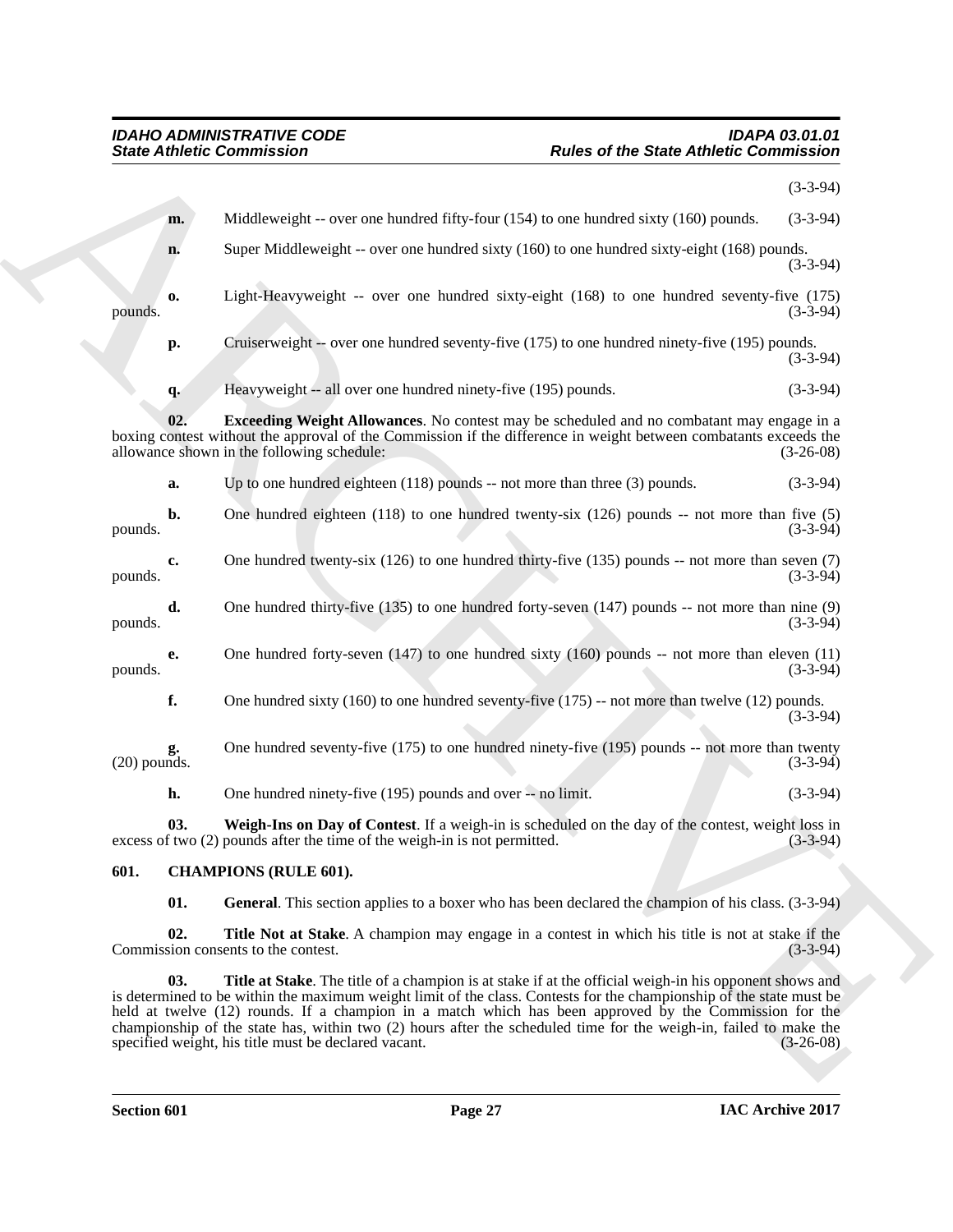Since *Address* Commissions and Learn from the properties of the Since of the Since *Commission* and the since the Since *Commission* and the since the since the since the since the since  $\theta$  and  $\theta$  and  $\theta$  and  $\theta$  a **04. Fighting a Boxer from Heavier Class**. The Commission may permit a champion to fight a boxer belonging to a heavier class, but no restriction of minimum weight may be placed on the opponent to prevent his weighing in as a contender for the title. The difference in weight between the combatants may not exceed twenty (20) pounds unless both weigh over one hundred ninety-five (195) pounds. (3-26-08)

<span id="page-27-9"></span><span id="page-27-7"></span>**05. Commission Names Champions**. The Commission may name professional boxing champions of the state each year in each weight class. A championship may be lost by default, forfeit or inability to make the weight, but a championship may only be won in a contest. weight, but a championship may only be won in a contest.

<span id="page-27-8"></span>**Defending a Title**. The titles of champions of the state must be defended at least once every six (6) months. If a boxer does not defend his title within this period, his title is automatically vacated. (3-3-94)

<span id="page-27-10"></span>**07. Presentation of Championship Belt to Commission Before Title Contest**. Every boxer who holds a belt for winning the championship of the state must present the belt to the Commission when the title is being defended. Any donor of a championship belt must be approved by the Commission. (3-26-08)

#### <span id="page-27-13"></span><span id="page-27-0"></span>**602. WEIGH-IN, EXAMINATION OF COMBATANT MAY BE ORDERED BY THE COMMISSION (RULE 602).**

Any combatant who has signed a contract to box on a promoter's program is subject to an order by the Commission to appear at any time to be weighed or examined by any physician designated by the Commission. (5-8-09)

#### <span id="page-27-6"></span><span id="page-27-1"></span>**603. ADVANCE APPEARANCE OF COMBATANT SCHEDULED TO FIGHT IN MAIN EVENT (RULE 603).**

<span id="page-27-5"></span>**01. When to Appear**. Each combatant who is scheduled to fight in a main event, except a combatant in a regularly scheduled weekly contest, must be present in any place specified by the promoter at least three (3) days before the scheduled day of the contest for the purpose of training, publicity, and whatever other purpose the promoter may desire, unless the combatant has the Commission's express written approval to be absent. (5-8-09) promoter may desire, unless the combatant has the Commission's express written approval to be absent.

<span id="page-27-4"></span>**02. Expenses**. Unless otherwise provided for in the contract, the combatant's expenses for this purpose must be borne by the promoter. If a boxer fails to comply with this requirement, the promoter, subject to approval of the Commission, may deduct ten percent  $(10\%)$  of the offending combatant's purse. (5-8-09)

### <span id="page-27-14"></span><span id="page-27-2"></span>**604. WEIGHING IN OF COMBATANTS (RULE 604).**

<span id="page-27-16"></span>**01. Attendees and Scales Used at Weigh-In**. Each combatant must be weighed in the presence of the public, the other combatant, the Commission and an official representing the promoter, on scales approved by the Commission at any place designated by the Commission. (3-26-08)

<span id="page-27-17"></span>**02. Attire**. The combatant must have all weights stripped from his body before he is weighed in, but he r shorts. (5-8-09) may wear shorts.

<span id="page-27-15"></span>**03. Attendance by Media**. Representatives of newspapers and the electronic news media who provide dentification as such will be admitted to each official weighing in of a combatant. (5-8-09) official identification as such will be admitted to each official weighing in of a combatant.

<span id="page-27-18"></span>**04.** Security. The owner or operator of the premises in which the weighing in is held must provide security for the combatant and other persons who are present. (5-8-09) adequate security for the combatant and other persons who are present.

#### <span id="page-27-11"></span><span id="page-27-3"></span>**605. FORFEITURE FOR FAILURE TO MAKE WEIGHT (RULE 605).**

**01. Failure to Make Weight**. Any combatant who fails to make the weight agreed upon in his contract forfeits: (3-26-08)

<span id="page-27-12"></span>**a.** Ten percent (10%) of his purse if no lesser amount is set by the Commission; or (3-26-08)

**b.** A lesser amount set by the Commission, unless the weight difference is one (1) pound or less.

 $(3-3-94)$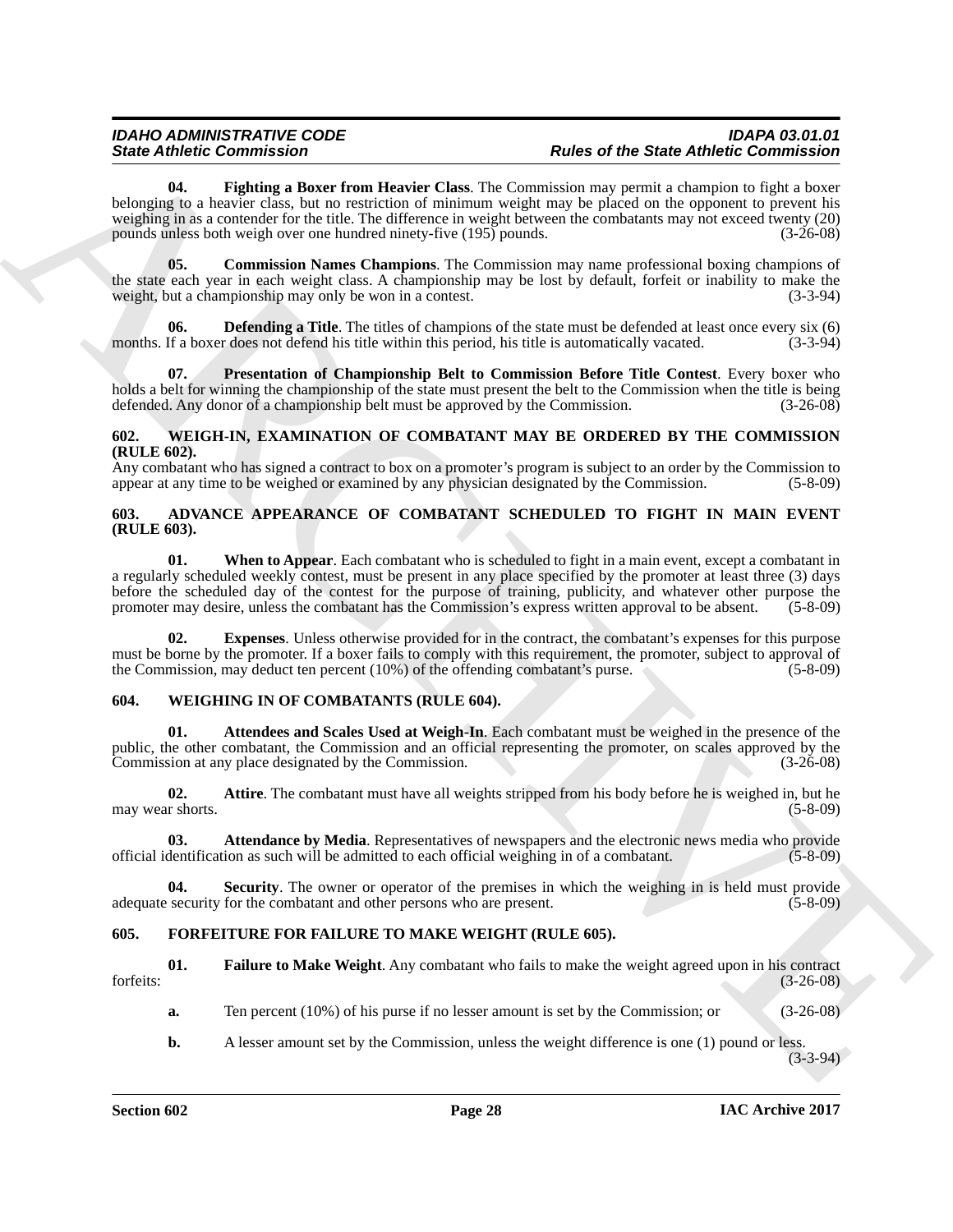<span id="page-28-11"></span><span id="page-28-10"></span>**02.** Dividing Forfeit. A forfeit must be divided equally between the other combatant and the Commission. (3-26-08) Commission. (3-26-08)

Since Zubieks Commission<br>
(2). Dividing Porfisi. A thrist must be distributed by the earth of the Since Zubieks Commission<br>
(2). Biology and the since the state of the Since Zubiek Commission<br>
(3). The state of the state **03.** Exception. Except as otherwise provided, if, during the two (2) hours following the time of the weigh-in, a combatant is able to make the weight or weighs less than one (1) pound outside the agreed limits, no<br>forfeit may be imposed or fine assessed upon him. forfeit may be imposed or fine assessed upon him.

#### <span id="page-28-12"></span><span id="page-28-0"></span>**606. PHYSICAL AND EYE EXAMINATION OF COMBATANTS (RULE 606).**

A physician designated by the Commission must give each combatant a thorough physical and eye examination within thirty-six (36) hours, but not less than two (2) hours, before the contest or exhibition in which the combatant will participate.  $(3-29-10)$ will participate.

#### <span id="page-28-1"></span>**607. PHYSICIAN -- SUITABLE PLACE TO EXAMINE CONTESTANT; FEE; EMERGENCY TREATMENT (RULE 607).**

**01.** Suitable Examination Place. The promoter shall provide the physician designated by the sion a suitable place to examine each contestant. (3-3-94) Commission a suitable place to examine each contestant.

<span id="page-28-8"></span><span id="page-28-7"></span><span id="page-28-6"></span>**02. Fees**. The physician is entitled to receive a fee for his services at a bout. (3-3-94)

**03. Emergency Treatment**. The physician shall give any injured contestant temporary or emergency t in the arena or dressing room and no additional fee may be charged. (3-3-94) treatment in the arena or dressing room and no additional fee may be charged.

#### <span id="page-28-2"></span>**608. PHYSICIAN'S DETERMINATION OF FITNESS OF COMBATANTS AND REFEREE; CERTIFICATION; REPORT (RULE 608).**

**01. Determination of Physician**. The physician who examines any combatant or referee who has contracted to participate in an event will determine that a combatant or referee will not participate in the event and must immediately report such finding to the promoter and the Commission if: (5-8-09) must immediately report such finding to the promoter and the Commission if:

<span id="page-28-13"></span>

| The combatant is unfit for competition; or |  | $(3-26-08)$ |
|--------------------------------------------|--|-------------|
|                                            |  |             |

<span id="page-28-15"></span><span id="page-28-14"></span>**b.** The referee is unfit for officiating. (3-3-94)

**02. Written Certification**. If the examining physician finds that the combatants and referees are in good physical condition, the physician must, one (1) hour before the start of the event, give written certification of those findings to the Commission. (5-8-09)

**03. Physician's Written Report**. Within twenty-four (24) hours after the event ends, the physician must mail or deliver to the Commission his written report on every licensee he examined. The report must be on a<br>form furnished by the Commission. (5-8-09) form furnished by the Commission.

#### <span id="page-28-3"></span>**609. COMBATANT'S REPORT OF OWN ILLNESS OR INJURY; EXAMINATION; FEE (RULE 609).**

<span id="page-28-5"></span>**01. Combatant's Report of Non-Participation to Commission**. When a licensed combatant is unable to take part in a contest for which he is under contract because of injury or illness, he must immediately report the fact to the Commission and must submit to an examination by a physician designated by the Commission. (5-8-09)

<span id="page-28-9"></span>**Payment of Fees to Physician**. The fee for the physician's examination must be paid by the requested the examination, otherwise the fee must be paid by the combatant. (5-8-09) promoter if he has requested the examination, otherwise the fee must be paid by the combatant.

#### <span id="page-28-16"></span><span id="page-28-4"></span>**610. SUSPENSION OF LICENSEE FOR MEDICAL REASON (RULE 610).**

<span id="page-28-17"></span>**01.** Not Fit for Competition or Officiating. Any licensee who is determined to be unfit to compete or must be suspended until it is shown that he is fit for further competition or officiating. (3-3-94) officiate must be suspended until it is shown that he is fit for further competition or officiating. (3-3-94)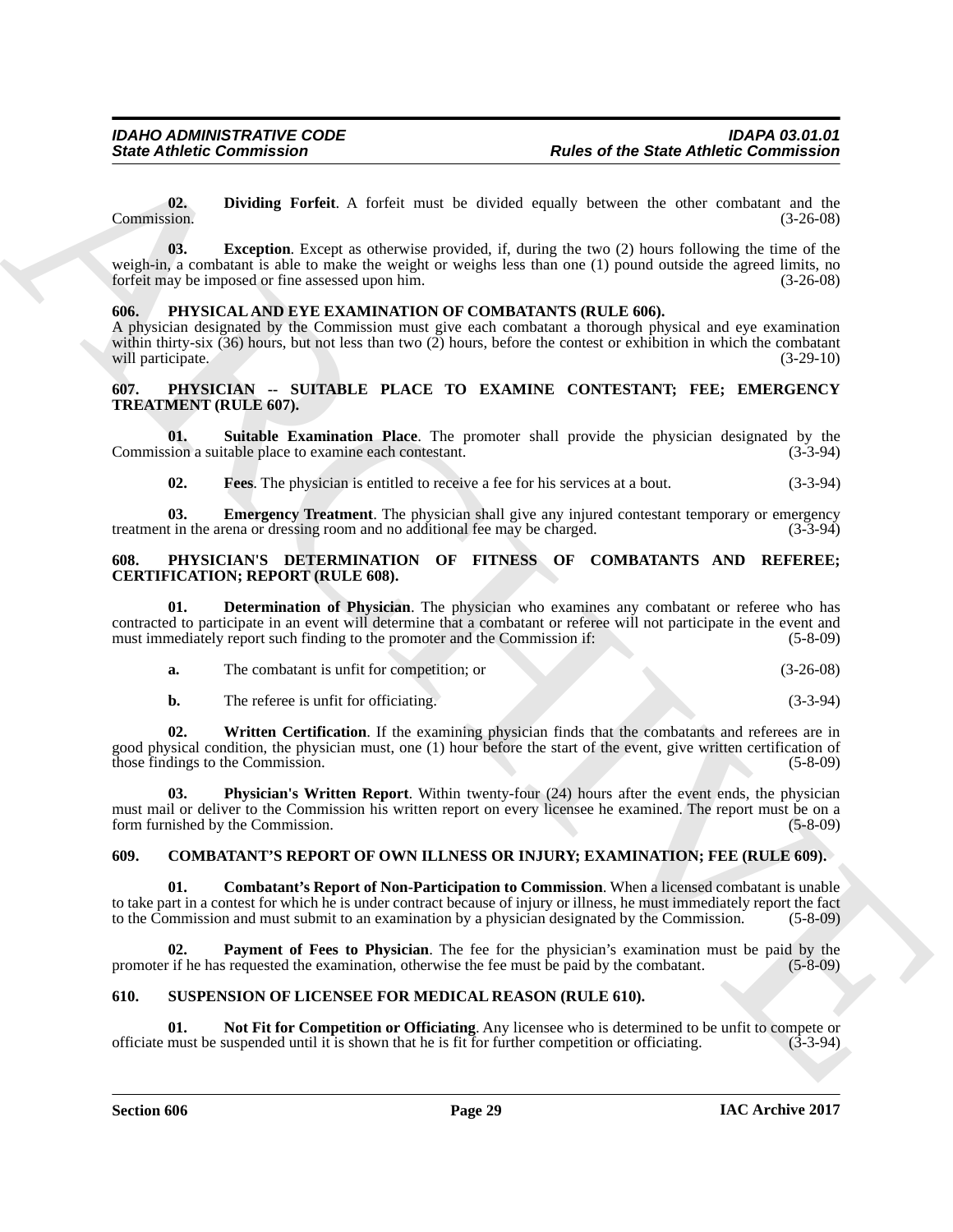<span id="page-29-20"></span>**02. Medical Suspension -- Thirty Days**. Any boxer suspended for thirty (30) days for his medical protection shall take the same examination upon the expiration of his suspension as is required annually, unless the Commission directs him to submit to further tests of his physical condition. The physician may require any other procedures during the examination, including an electroencephalogram if indicated. (3-3-94)

### <span id="page-29-0"></span>**611. -- 699. (RESERVED)**

#### <span id="page-29-14"></span><span id="page-29-1"></span>**700. COMBATANTS MUST REPORT (RULE 700).**

Each combatant must report to the Commission in the dressing rooms at least one (1) hour before his scheduled time of the first match. (3-26-08)

### <span id="page-29-5"></span><span id="page-29-2"></span>**701. BOXER'S COSTUME AND EQUIPMENT (RULE 701).**

<span id="page-29-9"></span><span id="page-29-6"></span>**01.** Costume. Each combatant on a program must provide himself with the ring costume selected and approved by the Commission. (3-26-08)

Since *Office Commission* - Thirty Develope Any boar any problem of the Since *Photo-River Commission* and the since the Since *Office Commission* and the since the since the since the since the since the since the since **02. Trunks**. Each combatant signed to engage in a contest must appear at scheduled ring time equipped with two (2) pairs of regulation trunks. One (1) pair must be white. The second pair may be a color of the boxer's own choice (other than white). These trunks may bear an emblem or insigne if it is not of a commercial or advertising nature. The articles of agreement must specify the colors of trunks to be worn by each combatant. The combatants may not wear the same colors in the ring without the approval of the Commission. (3-26-08) may not wear the same colors in the ring without the approval of the Commission.

**03.** Fit. The trunks must be loose fitting and made of a lightweight cloth similar to an athlete's pants." The belt of the trunks must not extend above the waist line. (3-3-94) "running pants." The belt of the trunks must not extend above the waist line.

<span id="page-29-8"></span><span id="page-29-7"></span>

| 04. | <b>Other Equipment.</b> Each combatant must wear: |  | $(3-26-08)$ |
|-----|---------------------------------------------------|--|-------------|
|-----|---------------------------------------------------|--|-------------|

- **a.** A mouthpiece which has been individually fitted; and (3-26-08)
- <span id="page-29-10"></span>**b.** An abdominal cup which will protect him against injury from a foul blow. (3-3-94)

#### <span id="page-29-3"></span>**702. COMBATANT'S PHYSICAL APPEARANCE (RULE 702).**

<span id="page-29-13"></span><span id="page-29-12"></span><span id="page-29-11"></span>**01.** Appearance. Each combatant must be clean and present a tidy appearance. (3-26-08)

**02. Grease or Foreign Substances**. The excessive use of grease or any other foreign substance may not be used on the face of a combatant. The referees or the Commission shall cause any excessive grease or foreign substance to be removed. (3-26-08)

**03. Hair**. The Commission shall determine whether head or facial hair presents any hazard to the safety mbatant or his opponent or will interfere with the supervision and conduct of the contest. (3-26-08) of the combatant or his opponent or will interfere with the supervision and conduct of the contest. (3-26-08)

#### <span id="page-29-4"></span>**703. PROCEDURE FOR USE OF SCORECARDS (RULE 703).**

<span id="page-29-19"></span><span id="page-29-18"></span><span id="page-29-17"></span><span id="page-29-15"></span>**01. Scorecards**. The Commission shall, before the start of the contest, give scorecards to each judge.  $(3-26-08)$ 

**Scoring by Judges**. The judges shall score each round of the contest on an individual scorecard and sign it. The referee shall pick up the scorecard from each judge and turn in the scorecards at the Commission's desk before the start of each round. (3-26-08) desk before the start of each round.

**03.** Presentation of Scorecards to Press After Contest. The Commission may show the scorecards to depresentatives of the press after the completion of the contest. (3-26-08) accredited representatives of the press after the completion of the contest.

<span id="page-29-16"></span>**04. Delivery of Scorecards to Commission**. The Commission shall mail or deliver the scorecards with required reports regarding the contest to the Bureau. (3-26-08) together with required reports regarding the contest to the Bureau.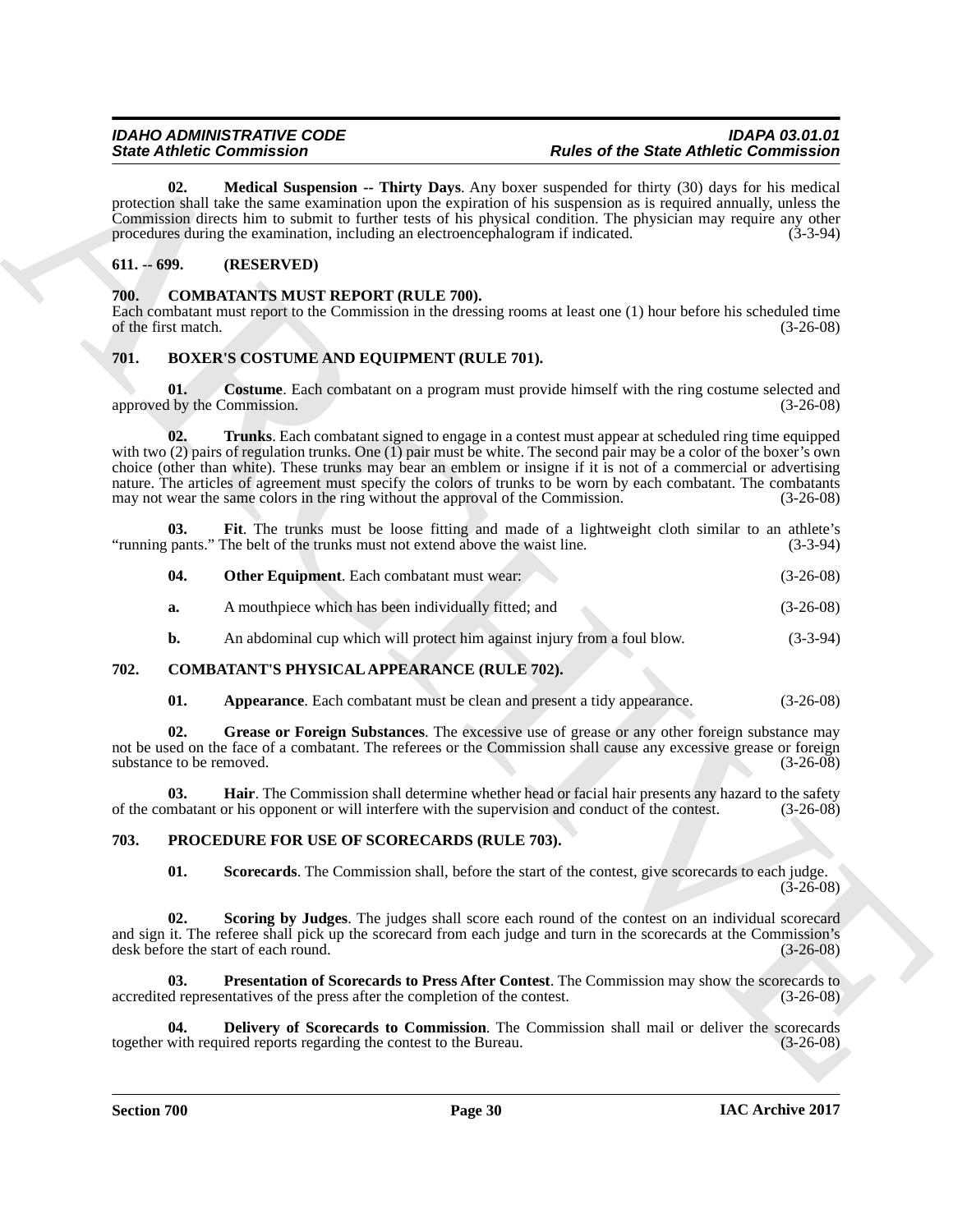#### <span id="page-30-18"></span><span id="page-30-17"></span><span id="page-30-14"></span><span id="page-30-0"></span>**704. METHOD OF JUDGING (RULE 704).**

|                                 | <b>State Athletic Commission</b>                                                            | <b>Rules of the State Athletic Commission</b>                                                                                                                                                                                                                                                                                                                                                                                                                       |             |
|---------------------------------|---------------------------------------------------------------------------------------------|---------------------------------------------------------------------------------------------------------------------------------------------------------------------------------------------------------------------------------------------------------------------------------------------------------------------------------------------------------------------------------------------------------------------------------------------------------------------|-------------|
| 05.                             |                                                                                             | Report of Each Contest. Reports of each contest will be kept on file in the office of the Bureau.                                                                                                                                                                                                                                                                                                                                                                   | $(3-26-08)$ |
| 704.                            | METHOD OF JUDGING (RULE 704).                                                               |                                                                                                                                                                                                                                                                                                                                                                                                                                                                     |             |
| 01.<br>of the following system: |                                                                                             | Scoring by Judges. Each judge shall score every contest and determine the winner through the use                                                                                                                                                                                                                                                                                                                                                                    | $(3-3-94)$  |
| a.                              |                                                                                             | The better combatant of a round receives ten (10) points and his opponent proportionately less.                                                                                                                                                                                                                                                                                                                                                                     | $(3-26-08)$ |
| b.                              | If the round is even, each combatant receives ten (10) points.                              |                                                                                                                                                                                                                                                                                                                                                                                                                                                                     | $(3-26-08)$ |
| $c_{\bullet}$                   | No fraction of points may be given.                                                         |                                                                                                                                                                                                                                                                                                                                                                                                                                                                     | $(3-3-94)$  |
| d.                              |                                                                                             | Points for each round must be awarded immediately after the end of the round.                                                                                                                                                                                                                                                                                                                                                                                       | $(3-3-94)$  |
| 02.                             |                                                                                             | Majority Opinion. After the end of the contest the announcer shall pick up the scores of the judges<br>from the Commission's desk. The majority opinion in conclusive and if there is no majority the decision is a draw.                                                                                                                                                                                                                                           | $(3-3-94)$  |
| 03.<br>address system.          |                                                                                             | Announcing a Winner. When the Commission has checked the scores, the announcer shall be<br>informed of the decision, and the announcer shall inform the audience of the decision over the available public                                                                                                                                                                                                                                                          | $(3-26-08)$ |
| 705.                            | INTRODUCTION FROM RING (RULE 705).<br>with specific authority to do so from the Commission. | Only a combatant or person officially identified with the contest may be introduced from the ring at an event, except                                                                                                                                                                                                                                                                                                                                               | $(5-8-09)$  |
| 706.<br>his chief second only.  | REFEREE'S INSTRUCTIONS TO COMBATANTS (RULE 706).                                            | The referee shall, before starting a contest, ascertain from each combatant the name of his chief second, who shall be<br>responsible for the conduct of the assistant seconds during the progress of the contest. The referee shall call<br>combatants together before each contest for final instructions, at which time each combatant must be accompanied by                                                                                                    | $(3-26-08)$ |
| 707.                            | LIMITATIONS ON SECONDS (RULE 707).                                                          |                                                                                                                                                                                                                                                                                                                                                                                                                                                                     |             |
| 01.                             | for a world title the Commission may authorize four (4) seconds.                            | <b>Number of Seconds.</b> No contestant shall have more than three (3) seconds except that in a contest                                                                                                                                                                                                                                                                                                                                                             | $(3-3-94)$  |
| 02.                             |                                                                                             | <b>Entering Ring.</b> Only one $(1)$ of the seconds may be inside the ring ropes between rounds. $(3-3-94)$                                                                                                                                                                                                                                                                                                                                                         |             |
| 03.                             |                                                                                             | <b>Coaching.</b> A second may not coach loudly or excessively from the corners during the rounds.                                                                                                                                                                                                                                                                                                                                                                   | $(3-3-94)$  |
| 04.                             | second between rounds is prohibited.                                                        | <b>Excessive Use of Water.</b> Any excessive or undue spraying or throwing of water on any boxer by a                                                                                                                                                                                                                                                                                                                                                               | $(3-3-94)$  |
| 708.                            |                                                                                             | CONTINUOUS PRESENCE OF PHYSICIAN AT RINGSIDE (RULE 708).                                                                                                                                                                                                                                                                                                                                                                                                            |             |
| 01.                             |                                                                                             | <b>Presence of Physician at Ringside.</b> The physician designated by the Commission must sit at the<br>immediate ringside at every event. A contest may not proceed unless the physician is in his seat at ringside. The<br>physician must not leave until released by the Commission. He must be prepared to assist if any serious emergency<br>arises and must render temporary or emergency treatments for cuts and minor injuries sustained by the combatants. | $(5-8-09)$  |
|                                 |                                                                                             |                                                                                                                                                                                                                                                                                                                                                                                                                                                                     |             |

#### <span id="page-30-16"></span><span id="page-30-15"></span><span id="page-30-8"></span><span id="page-30-1"></span>**705. INTRODUCTION FROM RING (RULE 705).**

#### <span id="page-30-19"></span><span id="page-30-2"></span>**706. REFEREE'S INSTRUCTIONS TO COMBATANTS (RULE 706).**

### <span id="page-30-13"></span><span id="page-30-11"></span><span id="page-30-10"></span><span id="page-30-9"></span><span id="page-30-3"></span>**707. LIMITATIONS ON SECONDS (RULE 707).**

#### <span id="page-30-12"></span><span id="page-30-7"></span><span id="page-30-6"></span><span id="page-30-5"></span><span id="page-30-4"></span>**708. CONTINUOUS PRESENCE OF PHYSICIAN AT RINGSIDE (RULE 708).**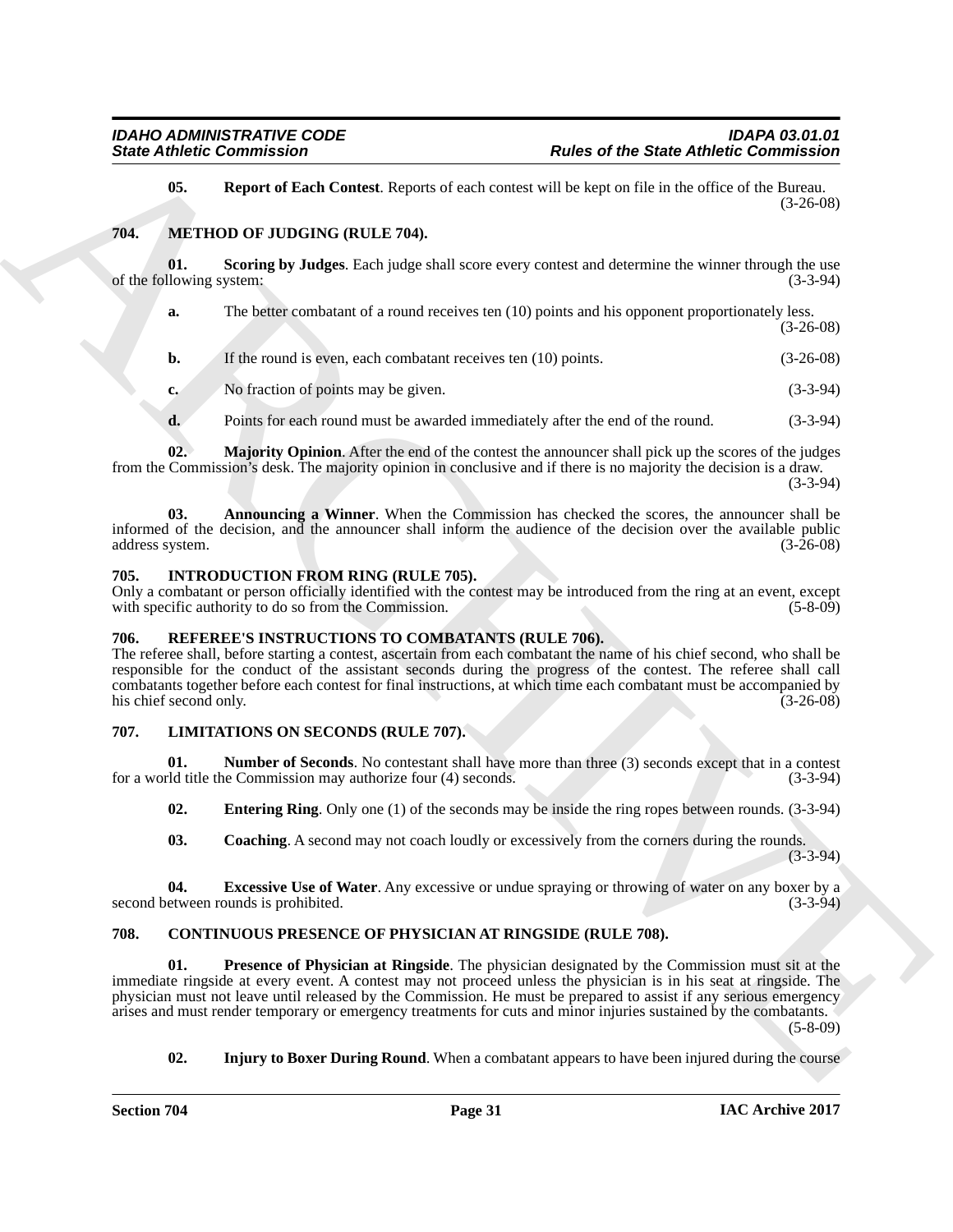<span id="page-31-10"></span><span id="page-31-9"></span><span id="page-31-8"></span><span id="page-31-7"></span><span id="page-31-6"></span><span id="page-31-5"></span><span id="page-31-3"></span><span id="page-31-2"></span><span id="page-31-1"></span><span id="page-31-0"></span>

|                 | <b>IDAHO ADMINISTRATIVE CODE</b><br><b>State Athletic Commission</b>                                                                                                                        | <b>IDAPA 03.01.01</b><br><b>Rules of the State Athletic Commission</b> |
|-----------------|---------------------------------------------------------------------------------------------------------------------------------------------------------------------------------------------|------------------------------------------------------------------------|
| to examine him. | of a round, his manager or second must not attempt to render aid to him before the physician has had an opportunity                                                                         | $(5-8-09)$                                                             |
| 709.            | WARNING BEFORE START OF ROUND (RULE 709).<br>Ten (10) seconds before the beginning of each round the timekeeper will give warning to the seconds of the<br>combatants by blowing a whistle. | $(5-8-09)$                                                             |
| 710.            | DURATION OF ROUND (RULE 701).<br>A round of boxing must be three (3) minutes in duration.                                                                                                   | $(3-3-94)$                                                             |
| 711.            | PERSONS ALLOWED IN RING (RULE 711).<br>No persons other than the contestants and the referee may be in the ring during the progress of a round.                                             | $(3-3-94)$                                                             |
| 712.            | <b>FAIR BLOWS AND FOULS (RULE 712).</b>                                                                                                                                                     |                                                                        |
| 01.             | <b>Fair Blow.</b> A fair blow is one delivered with the padded knuckle part of the glove on the front or<br>side of the head or the front or side of the body above the belt.               | $(3-3-94)$                                                             |
| 02.             | Fouls. The following acts constitute fouls in boxing:                                                                                                                                       | $(3-3-94)$                                                             |
| a.              | Hitting below the belt.                                                                                                                                                                     | $(3-3-94)$                                                             |
| b.              | Hitting an opponent who is down or is getting up after being down.                                                                                                                          | $(3-3-94)$                                                             |
| c.              | Holding an opponent with one hand and hitting with the other.                                                                                                                               | $(3-3-94)$                                                             |
| d.              | Holding or deliberately maintaining a clinch.                                                                                                                                               | $(3-3-94)$                                                             |
| е.              | Wrestling or kicking.                                                                                                                                                                       | $(3-3-94)$                                                             |
| f.              | Butting with the head or shoulder or using the knee.                                                                                                                                        | $(3-3-94)$                                                             |
| g.              | Hitting with the open glove, the butt of the hand, the wrist or the elbow, and all backhand blows.                                                                                          | $(3-3-94)$                                                             |
| h.              | Purposely going down without being hit.                                                                                                                                                     | $(3-3-94)$                                                             |
| i.              | Striking deliberately at that part of the body over the kidneys.                                                                                                                            | $(3-3-94)$                                                             |
| j.              | Deliberately using the rabbit punch.                                                                                                                                                        | $(3-3-94)$                                                             |
| k.              | Jabbing the opponent's eyes with the thumb of the glove.                                                                                                                                    | $(3-3-94)$                                                             |
| $\mathbf{l}$ .  | Using abusive language in the ring.                                                                                                                                                         | $(3-3-94)$                                                             |
| m.              | Engaging in any unsportsman like trick or action which causes injury to an opponent.                                                                                                        | $(3-3-94)$                                                             |
| n.              | Hitting on the break.                                                                                                                                                                       | $(3-3-94)$                                                             |
| 0.              | Hitting after the bell has sounded the end of the round.                                                                                                                                    | $(3-3-94)$                                                             |
| p.              | Hitting an opponent whose head is between and outside of the ropes.                                                                                                                         | $(3-3-94)$                                                             |
| q.              | Pushing an opponent about the ring or into the ropes.                                                                                                                                       | $(3-3-94)$                                                             |
| 713.            | UNFAIR PRACTICES; DUTIES OF REFEREES (RULE 713).                                                                                                                                            |                                                                        |

### <span id="page-31-4"></span>**713. UNFAIR PRACTICES; DUTIES OF REFEREES (RULE 713).**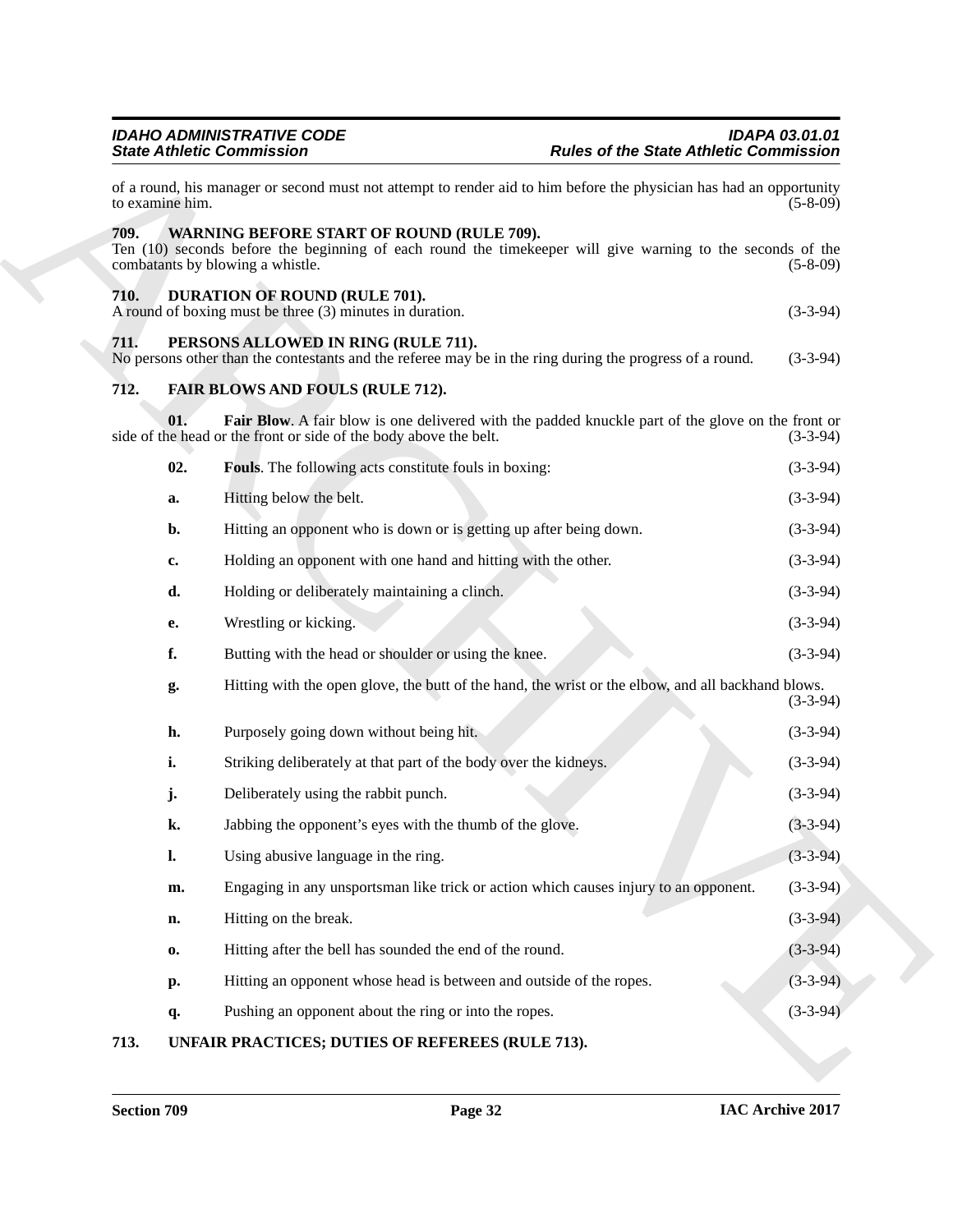**01. Enforcing the Rules**. A referee is responsible for enforcing the rules of the contest. He must not nfair practices that may cause injury to a combatant. (5-8-09) permit unfair practices that may cause injury to a combatant.

<span id="page-32-17"></span><span id="page-32-16"></span><span id="page-32-15"></span>**02. Warnings**. The referees must warn the combatants whenever they are committing fouls. (5-8-09)

**03. Deducting Points**. If a combatant persists in committing fouls after he has been warned, the referee act points from him or disqualify him. (5-8-09) will deduct points from him or disqualify him.

#### <span id="page-32-0"></span>**714. FOULS: DEDUCTION FOR POINTS; EFFECT OF CLAIMING LOW BLOW BY OPPONENT (RULE 714).**

<span id="page-32-10"></span>**01. Deducting Points Because of Fouls**. If a contestant repeatedly fouls his opponent during a contest or commits any other infraction, the referee may penalize him by deducting a point from his score, whether or not the foul or infraction was intentional. (3-3-94)

<span id="page-32-12"></span>**02. Notification of Point Deduction**. When the referee determines that it is necessary to deduct a point because of a foul or infraction, he shall inform the offender, the scoring table and the judges of the penalty to be assessed. (3-3-94)

<span id="page-32-11"></span>**03. Deduction of Points in Round Foul Occurs**. Any point or points to be deducted for any foul or infraction must be deducted in the round in which the foul or infraction occurred, and may not be deducted from the score of any subsequent round.

<span id="page-32-9"></span>**04.** Contestant Claiming Low Blow. A contestant may not be declared the winner of a contest on the basis of his claim that his opponent committed a foul by hitting him below the belt. If a contestant falls to the floor of the ring or otherwise indicates that he is unwilling to continue because of a claim of a blow to be a technical knockout in favor of the contestant who is willing to continue. (3-3-94) in favor of the contestant who is willing to continue.

#### <span id="page-32-13"></span><span id="page-32-1"></span>**715. FOULS: DISQUALIFICATION OF COMBATANT AND WITHHOLDING OF PURSE (RULE 715).**

Any combatant guilty of a foul in a contest may be disqualified by the referee and the participant's purse ordered withheld by the Commission. Disposition of the purse and the penalty to be imposed upon the combatant will be determined by the Commission. (5-8-09) determined by the Commission.

#### <span id="page-32-6"></span><span id="page-32-5"></span><span id="page-32-2"></span>**716. ACCIDENTAL FOULING (RULE 716).**

Since *Officers* Constraints are the same Absent of the Since *of the Since Absent* Constraints in<br>
yearnal of the Los Construction of the Marchive Constraints in the construction of the Construction of the Construction<br> Accidental Foul. If a contest is stopped because of an accidental foul, the referee will determine whether the combatant who has been fouled can continue or not. If the combatant's chance of winning has not been seriously jeopardized as a result of a foul, the referee may order the contest continued after a reasonable interval. Before the contest begins again, the referee must inform the Commission of his determination that the foul was accidental. (5-8-09)

<span id="page-32-8"></span>**02. Contest Stopped Due to Accidental Foul**. If the referee determines that the contest may not continue because of an injury suffered as the result of an accidental foul, the bout must be declared a draw if the foul occurs during one-half  $(1/2)$  of the total scheduled rounds.  $(3-26-08)$ occurs during one-half  $(1/2)$  of the total scheduled rounds.

<span id="page-32-7"></span>**03. Contest Stopped by Referee**. If an injury inflicted by an accidental foul later becomes aggravated by fair blows and the referee orders the contest stopped because of the injury, the outcome must be determined by scoring the completed rounds and the round during which the referee stops the contest. (3-26-08)

#### <span id="page-32-14"></span><span id="page-32-3"></span>**717. STOPPING OF CONTEST: INJURY TO COMBATANT (RULE 717).**

The referee, in consultation with the ring physician designated by the Commission, will determine whether a contest should be stopped because of an injury to a combatant. (5-8-09)

#### <span id="page-32-4"></span>**718. STOPPING OF CONTEST: ONE-SIDED CONTEST; RISK OF INJURY; EXAMINATION BY PHYSICIAN (RULE 718).**

**Section 714 Page 33**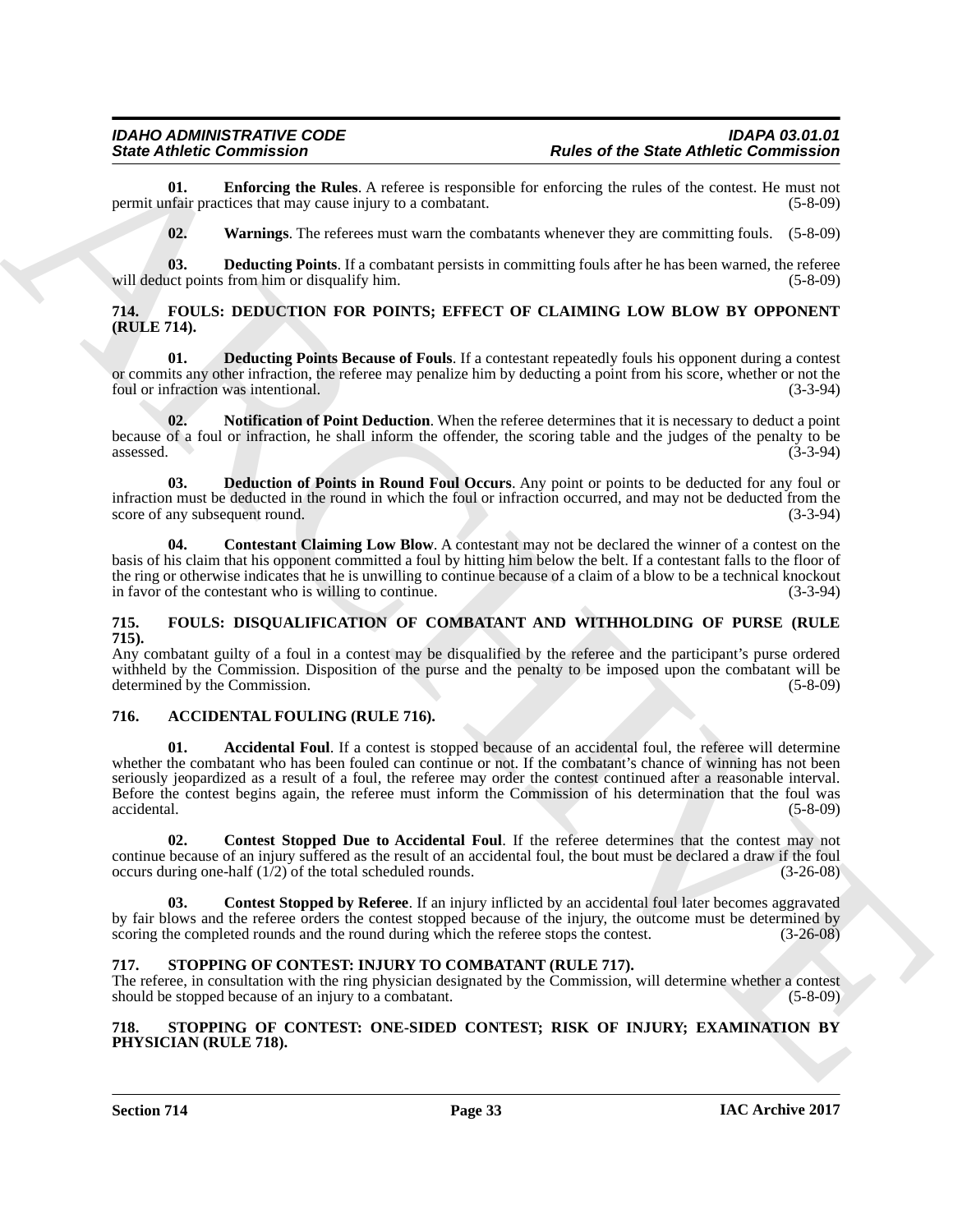<span id="page-33-4"></span>**01.** One-Sided Contested. The referee may stop a contest at any stage if he considers it too one-sided er combatant is in such a condition that to continue might subject him to serious injury. (5-8-09) or if either combatant is in such a condition that to continue might subject him to serious injury.

<span id="page-33-5"></span>**02. Risk of Injury and Examination by Physician**. If a combatant sustains any injury which the referee believes may incapacitate him, the referee must call the physician into the ring to examine the combatant. The physician must give his opinion to the referee before the referee renders his decision in the matter. (5-8-09)

### <span id="page-33-15"></span><span id="page-33-0"></span>**719. STOPPING THE CONTEST: COMBATANT NOT HONESTLY COMPETING (RULE 719).**

If the referee decides that a combatant is not honestly competing, he may stop the contest before its scheduled completion, disqualify the combatant and recommend the purse of that combatant be held pending investigation by the Commission. The announcer will then inform the audience that no decision has been rendered.  $(5-8-09)$ 

#### <span id="page-33-6"></span><span id="page-33-1"></span>**720. FAILURE OF COMBATANT TO RESUME (RULE 720).**

A combatant must not leave the ring during any one (1) minute rest period between rounds. If any combatant fails or refuses to resume the contest when the bell sounds signaling the commencement of the next round, the referee will award a decision of technical knockout to his opponent as of the round which has last been finished, unless the circumstances indicate to the referee the need for investigation or punitive action, in which event the referee will not give a decision and will recommend the purse or purses of either or both combatants to be withheld.

#### <span id="page-33-7"></span><span id="page-33-2"></span>**721. GLOVES TO BE WIPED BY REFEREE AFTER BOXER FALLS (RULE 721).**

Before a boxer may resume boxing after having been knocked or having fallen or slipped to the floor of the ring, the referee shall wipe any accumulated resin from the boxer's gloves with a damp towel or the referee's shirt. (3-3-94)

#### <span id="page-33-3"></span>**722. KNOCKDOWN OF COMBATANT; PROCEDURE FOR COUNTING (RULE 722).**

<span id="page-33-11"></span>**01.** Knockdown. When a combatant is knocked down, the referee will order the opponent to retire to the farthest neutral corner of the ring, pointing to the corner, and immediately begin the count over the combatant who is down. The referee must audibly announce the passing of the seconds, accompanying the count with motions of his arm, the downward motion indication the end of each second. (5-8-09) (5-8-09)

<span id="page-33-14"></span><span id="page-33-10"></span>**Timekeeper**. The timekeeper, by effective signaling, will give the referee the correct one (1) second interval for his count. The referee's count is the official count. Once the referee picks up the count from the timekeeper, the timekeeper will cease counting. No combatant who is knocked down may be allowed to resume boxing until the referee has finished counting to eight (8). The combatant may take the count either on the floor or standing. (5-8-09)

Since Zubine Commission -<br>
Architect Commission - Role of the Since of the Since Role of the Since Role of the Since Role of the Since Role of the Since Role of the Since Role of the Since Role of the Since Role of the Si **03. Failure of Opponent to Stay in Farthest Neutral Corner**. If the opponent fails to stay in the farthest neutral corner, the referee will cease counting until he has returned to his corner and will then go on with the count form the point at which it was interrupted. If the combatant who is down arises during the count, the referee may step between the combatants long enough to assure himself that the combatant just arisen is in condition to continue. If so assured, he will, without loss of time, order both combatants to go on with the contest. During the intervention by the referee the striking of a blow by either combatant may be ruled a foul. (5-8-09)

<span id="page-33-13"></span>**04.** Knock-Out. When a combatant is knocked out, the referee must perform a full ten (10) second count unless, in the judgment of the referee, the safety for the combatant would be jeopardized by such a count. If the combatant who is knocked down is still down when the referee calls the count of ten (10), the referee must wave both arms to indicate that he had been knocked out and must raise the hand of the opponent as the winner. (5-8-09)

<span id="page-33-8"></span>**05. Both Combatants Down**. If both combatants go down at the same time, the count must be continued as long as one (1) is still down. If both combatants remain down until the count of ten (10), the contest must be stopped and the decision is a technical draw. (5-8-09) must be stopped and the decision is a technical draw.

**06. Combatants Down -- Referee Counting**. If a combatant is down as a result of a legal blow at or near the end of a round, the ring official must continue the count. The combatant cannot be saved by the bell.

(5-8-09)

#### <span id="page-33-12"></span><span id="page-33-9"></span>**07. Knockdown After Bell Has Sounded**. If a legal blow struck in the final seconds of a round causes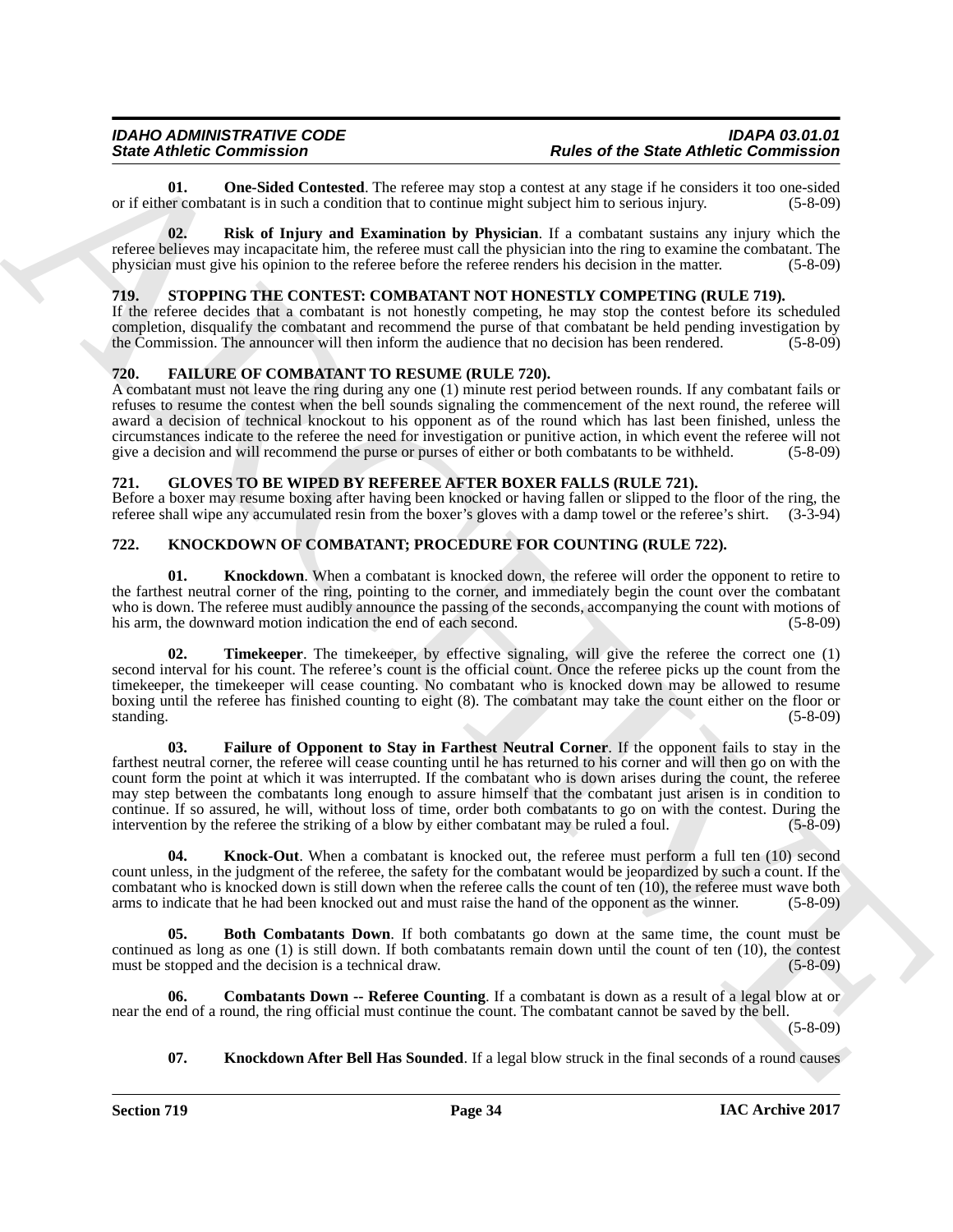#### <span id="page-34-12"></span><span id="page-34-11"></span><span id="page-34-0"></span>**723. RESUMING COUNT ON BOXER (RULE 723).**

### <span id="page-34-5"></span><span id="page-34-4"></span><span id="page-34-1"></span>**724. ADJUDICATION OF TECHNICAL KNOCKOUT (RULE 724).**

|                                | <b>State Athletic Commission</b>                                                     | <b>Rules of the State Athletic Commission</b>                                                                                                                                                                                                                                                                                                                                                                                                                                                                                                                                        |             |
|--------------------------------|--------------------------------------------------------------------------------------|--------------------------------------------------------------------------------------------------------------------------------------------------------------------------------------------------------------------------------------------------------------------------------------------------------------------------------------------------------------------------------------------------------------------------------------------------------------------------------------------------------------------------------------------------------------------------------------|-------------|
|                                |                                                                                      | a combatant to go down after the bell has sounded, that knockdown must be regarded as having occurred during the<br>round just ended and the appropriate count must continue into the rest period following the bell.                                                                                                                                                                                                                                                                                                                                                                | $(3-26-08)$ |
| 08.                            |                                                                                      | Three Knockdowns in Same Round. There is no three (3) knockdown limit.                                                                                                                                                                                                                                                                                                                                                                                                                                                                                                               | $(5-8-09)$  |
| 723.<br>where it was left off. | <b>RESUMING COUNT ON BOXER (RULE 723).</b>                                           | If a knockdown occurs before the normal termination of a round and the boxer who is down stands up before the<br>count of ten (10) is reached and then falls down immediately without being struck, the referee shall resume the count                                                                                                                                                                                                                                                                                                                                               | $(3-3-94)$  |
| 724.                           | ADJUDICATION OF TECHNICAL KNOCKOUT (RULE 724).                                       |                                                                                                                                                                                                                                                                                                                                                                                                                                                                                                                                                                                      |             |
| 01.                            | contest is terminated because a combatant is:                                        | <b>Contest Termination.</b> It must be adjudged a technical knockout to the credit of the winner if a                                                                                                                                                                                                                                                                                                                                                                                                                                                                                | $(5-8-09)$  |
| a.                             | Unable to continue;                                                                  |                                                                                                                                                                                                                                                                                                                                                                                                                                                                                                                                                                                      | $(3-3-94)$  |
| $\mathbf{b}$ .                 | Not honestly competing;                                                              |                                                                                                                                                                                                                                                                                                                                                                                                                                                                                                                                                                                      | $(3-3-94)$  |
| c.                             | Injured; or                                                                          |                                                                                                                                                                                                                                                                                                                                                                                                                                                                                                                                                                                      | $(3-3-94)$  |
| d.                             | Disqualified.                                                                        |                                                                                                                                                                                                                                                                                                                                                                                                                                                                                                                                                                                      | $(3-3-94)$  |
| 02.                            |                                                                                      | Win by Other Than Full Count. A contest which is won by other than a full count of ten (10) or<br>the scoring of the judges must be adjudged a technical knockout to the credit of the winner.                                                                                                                                                                                                                                                                                                                                                                                       | $(3-3-94)$  |
| 725.                           | CONTEST; EXAMINATION IN CASE OF HEAD INJURY (RULE 725).                              | PROCEDURE WHEN COMBATANT IS KNOCKED OUT; PERIOD BEFORE HIS NEXT                                                                                                                                                                                                                                                                                                                                                                                                                                                                                                                      |             |
| 01.                            |                                                                                      | Combatant Who Has Been Knocked Out. A combatant who has been knocked out must be kept<br>in a prone position until he has recovered. Except for the referee or chief second who may remove his mouthpiece, no<br>one may touch him until the ring physician enters the ring, attends him and issues any instructions to his handlers.                                                                                                                                                                                                                                                | $(3-26-08)$ |
| 02.<br>Commission.             |                                                                                      | Decision of Technical Knockout Rendered by Referee. If the referee has rendered a decision of<br>technical knockout against a combatant, the participant must be placed on the ill and unavailable list for a period<br>designated by the Commission after consulting the Commission's physician, but that period must not be less than<br>fifteen (15) days. The combatant may not engage in any contact boxing during this period without the approval of the                                                                                                                      | $(3-26-08)$ |
| 03.                            |                                                                                      | <b>Knockout from Blow to Head.</b> If a combatant has been knocked out by a blow to the head, he<br>must be placed on the ill and unavailable list for at least thirty (30) days. Before he is reinstated, he must satisfactorily<br>pass an examination performed with a computerized tomographic scanning device or an electroencephalogram, or<br>both, if the Commission or its physician finds that such an examination is necessary to determine his condition.                                                                                                                | $(3-26-08)$ |
| 04.                            | undergo such an examination if directed to do so by the Commission or its physician. | <b>Head Injury.</b> Whenever it appears that a combatant may have suffered a head injury, he must                                                                                                                                                                                                                                                                                                                                                                                                                                                                                    | $(3-26-08)$ |
| 726.                           |                                                                                      | WHEN COMBATANT FALLS FROM RING DURING ROUND (RULE 726).                                                                                                                                                                                                                                                                                                                                                                                                                                                                                                                              |             |
| 01.<br>the ring.               |                                                                                      | Combatant Knocked or Falls from Ring Platform. A combatant who has been knocked or has<br>fallen through the ropes and over the edge of the ring platform during the contest may be helped back by anyone<br>except his seconds or manager, and the referee may allow a reasonable amount of time for the combatant to return to<br>the ring. If the combatant is on the ring platform outside the ropes, he must enter the ring immediately where he may<br>resume the contest or take a count. The referee must start the count as soon as the combatant who had fallen is back in | $(5-8-09)$  |

#### <span id="page-34-8"></span><span id="page-34-7"></span><span id="page-34-6"></span><span id="page-34-2"></span>**725. PROCEDURE WHEN COMBATANT IS KNOCKED OUT; PERIOD BEFORE HIS NEXT CONTEST; EXAMINATION IN CASE OF HEAD INJURY (RULE 725).**

### <span id="page-34-14"></span><span id="page-34-13"></span><span id="page-34-10"></span><span id="page-34-9"></span><span id="page-34-3"></span>**726. WHEN COMBATANT FALLS FROM RING DURING ROUND (RULE 726).**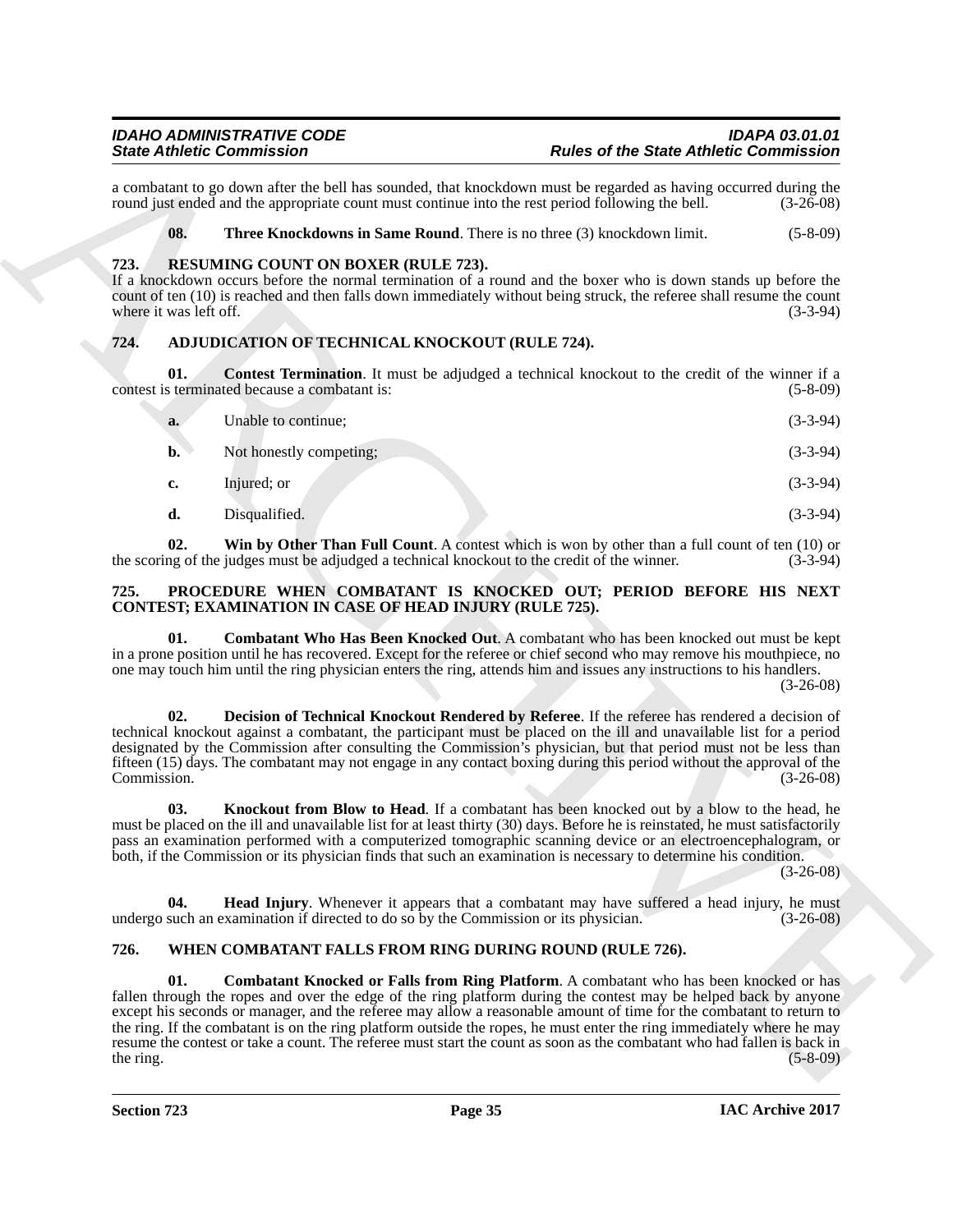<span id="page-35-20"></span>**02.** Stalling Outside Ropes. If the combatant stalls for time outside the ropes, the referee must start the thout waiting for him to reenter the ring.  $(5-8-09)$ count without waiting for him to reenter the ring.

<span id="page-35-18"></span>**03.** Combatant to Neutral Corner. When one (1) combatant has fallen through the ropes, the other combatant must retire to the farthest corner and stay there until ordered to continue the contest by the referee.

(5-8-09)

<span id="page-35-19"></span>**04.** Penalty. A combatant who deliberately wrestles or throws an opponent from the ring, or who hits when he is partly out of the ring and is prevented by the ropes from assuming a position of defense, may be penalized.  $(5-8-09)$ 

### <span id="page-35-15"></span><span id="page-35-0"></span>**727. WHEN A BOXER SHALL BE DEEMED DOWN (RULE 727).**

<span id="page-35-16"></span>**01.** Feet Off Floor. A boxer shall be deemed to be down when any part of his body other than his feet floor. (3-3-94) is on the floor.

<span id="page-35-17"></span>**02. Hanging over Ropes**. A boxer shall be deemed to be down when he is hanging over the ropes without the ability to protect himself and he cannot fall to the floor. A referee may count a contestant out if he is on the floor or is being held up by the ropes. (3-3-94)

#### <span id="page-35-5"></span><span id="page-35-1"></span>**728. ANNOUNCEMENT OF WINNER OF BOUT (RULE 728).**

At the termination of each boxing bout the announcer shall announce the winner and the referee shall raise the winner's hand. (3-29-10) winner's hand.

#### <span id="page-35-10"></span><span id="page-35-2"></span>**729. CHANGE OF DECISION IN CONTEST (RULE 729).**

The Commission will not change a decision rendered at the end of any contest unless: (3-29-10)

<span id="page-35-8"></span><span id="page-35-6"></span>**01.** Collusion. The Commission determines that there was collusion affecting the result of the contest; (3-3-94)

**02. Error in Scoring**. The compilation of scorecards of the judges discloses an error which shows that ion was given to the wrong combatant; or (3-29-10) the decision was given to the wrong combatant; or

**03. Error in Interpretation of Rules**. As a result of an error in interpreting a provision of this chapter, ee has rendered an incorrect decision. (3-3-94) the referee has rendered an incorrect decision.

<span id="page-35-9"></span><span id="page-35-7"></span>**04. Failure of Drug Test**. The Commission determines that there was a violation of Section 900.

(5-8-09)

#### <span id="page-35-3"></span>**730. PHYSICIAN'S REPORT TO COMMISSION AFTER CONTEST (RULE 730).**

On the report which the physician designated by the Commission files after a contest, he shall list each case in which the boxer or wrestler: (3-3-94)

<span id="page-35-14"></span><span id="page-35-13"></span><span id="page-35-12"></span><span id="page-35-11"></span>

|     | <b>Injury.</b> Was injured during the contest; or                              | $(3-3-94)$ |
|-----|--------------------------------------------------------------------------------|------------|
| 02. | <b>Applies for Medical Aid.</b> Has applied for medical aid after the contest. | $(3-3-94)$ |

#### <span id="page-35-4"></span>**731. MARTIAL ARTS AND MIXED MARTIAL ARTS (MMA) (RULE 731).**

Since Attitude Committenion<br>
Order of the Since Attitude Committee Committees<br>
Committee Committee of the Since Attitude Committee Committee of the Committee of the Committee of the Committee<br>
Committee of the Committee o **01. Regulation of Marital Arts and MMA**. Except to the extent set forth under Rules 731-799, all requirements and the limitations relating to combatants and licenses (as set forth within Title 54, Chapter 4, Idaho Code, and in the remaining rules of the Commission) will apply to all martial arts and MMA contests and exhibitions. Notwithstanding the foregoing, at its sole discretion, the Commission may (by specific reference in the sanctioning permit) allow the use of other requirements and limitations during a particular martial arts contest or exhibition.

(5-8-09)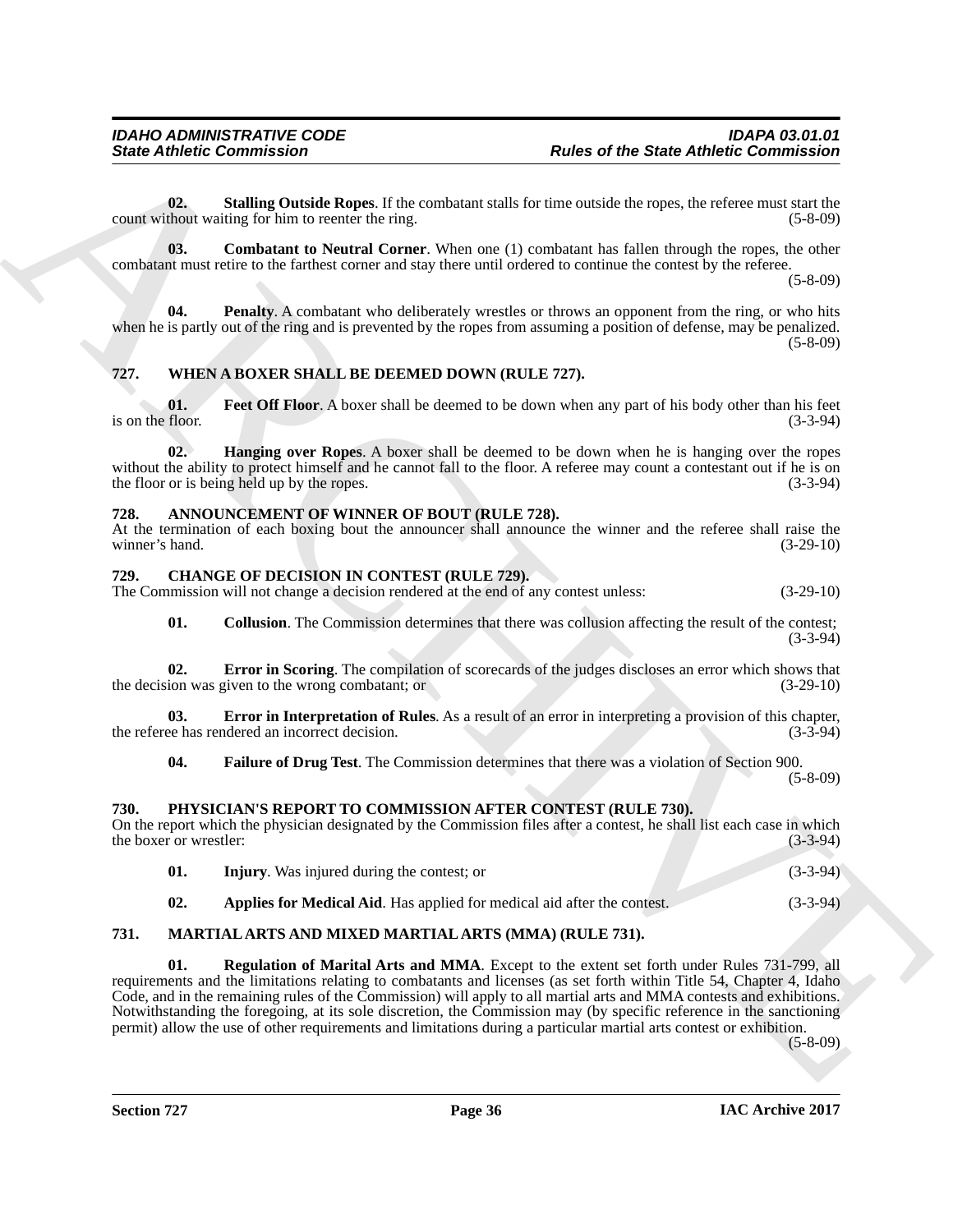Since *Administration*<br>
2. Pertities. Bell, Promutions, and Now-Contest Demonstrations And Securities (Somewhere *Contest Administrations*) and Now-Contest Demonstrations and No. 2012<br>
Consider the main of the state prope **02. Practices, Belt Promotions, and Non-Contact Demonstrations**. Martial arts practices, belt promotion testing and demonstrations (as used herein the term demonstrations means displays that do not involve combative contact between combatants or between participants) conducted by martial arts schools are not considered to be boxing. Such practices, testing, and demonstrations are exempt from the licensing requirements of Title 54, Chapter 4, Idaho Code, and persons do not need a license to participate in such practices, testing, and demonstrations. (3-29-10)

<span id="page-36-3"></span><span id="page-36-2"></span>**03. Licensing Exemption**. Martial arts schools that meet the conditions set forth within Section 54- 406(3)(b), Idaho Code, may apply to the Commission for exemption from licensing and sanctioning permit requirements relating to exhibitions and contests. (3-29-10)

<span id="page-36-4"></span>**04. Use of Official Rules for Art**. Martial arts contests and exhibitions must be conducted pursuant to the official rules of the particular art. The sponsoring organization or promoter must file a copy of the official rules with the Commission before the Commission will issue a sanctioning permit for the contest or exhibition. (4-6-05)

<span id="page-36-1"></span>**05. Boxing Gloves**. The requirement set forth in Section 54-414, Idaho Code, of wearing boxing gloves applies to kickboxing but will not apply to any other form of martial art unless the use of boxing gloves is required by the official rules of that particular art. Any gloves utilized must be in good condition as approved by the commission. For the main and semi main events gloves must be in new condition and of the same brand for combatants. (5-8-09)

#### <span id="page-36-5"></span><span id="page-36-0"></span>**732. MMA EQUIPMENT (RULE 732).**

The Commission is the final authority in all equipment matters. The following is a list of required equipment for MMA contests: (5-8-09)

<span id="page-36-7"></span>**01. Commission Approved Mouthpiece**. All combatants are required to wear a mouthpiece during the contest. It is strongly recommended that all combatants have two (2) form fitted mouthpieces available for use in each contest. (5-8-09)

**a.** To Begin the Round. The round cannot begin if the mouthpiece is not inside the combatant's mouth produce. and set in place.

**b.** During the Contest. The mouthpiece must be inside the combatant's mouth and properly set at all times during the contest. (5-8-09)

**c.** Dislodged Mouthpiece. If the mouthpiece is dislodged during the contest, the referee will wait until the first opportune moment, without interfering with the action, call time out, and have the mouthpiece replaced.

(5-8-09)

**d.** Violations. At the discretion of the referee, points may be deducted or a disqualification rendered in wing situations: (5-8-09) the following situations:

i. When the mouthpiece is not being properly kept inside of the combatant's mouth; (5-8-09)

<span id="page-36-6"></span>ii. When the mouthpiece is purposely spit out; or (5-8-09)

iii. When the corner fails to have the combatant resume competition with the mouthpiece in place or delays in replacing the mouthpiece after it becomes dislodged. (5-8-09)

**02. Commission Approved MMA Gloves**. (5-8-09)

General. The gloves must be examined by the Commission and the referee. If padding in the gloves is found to be misplaced or lumpy, or if any gloves are found to be imperfect, they must be changed before the contest starts. No breaking, roughing or twisting of gloves is permitted. (5-8-09)

**b.** Weight: Each combatant must wear gloves that are not less than four (4) ounces in weight; (5-8-09)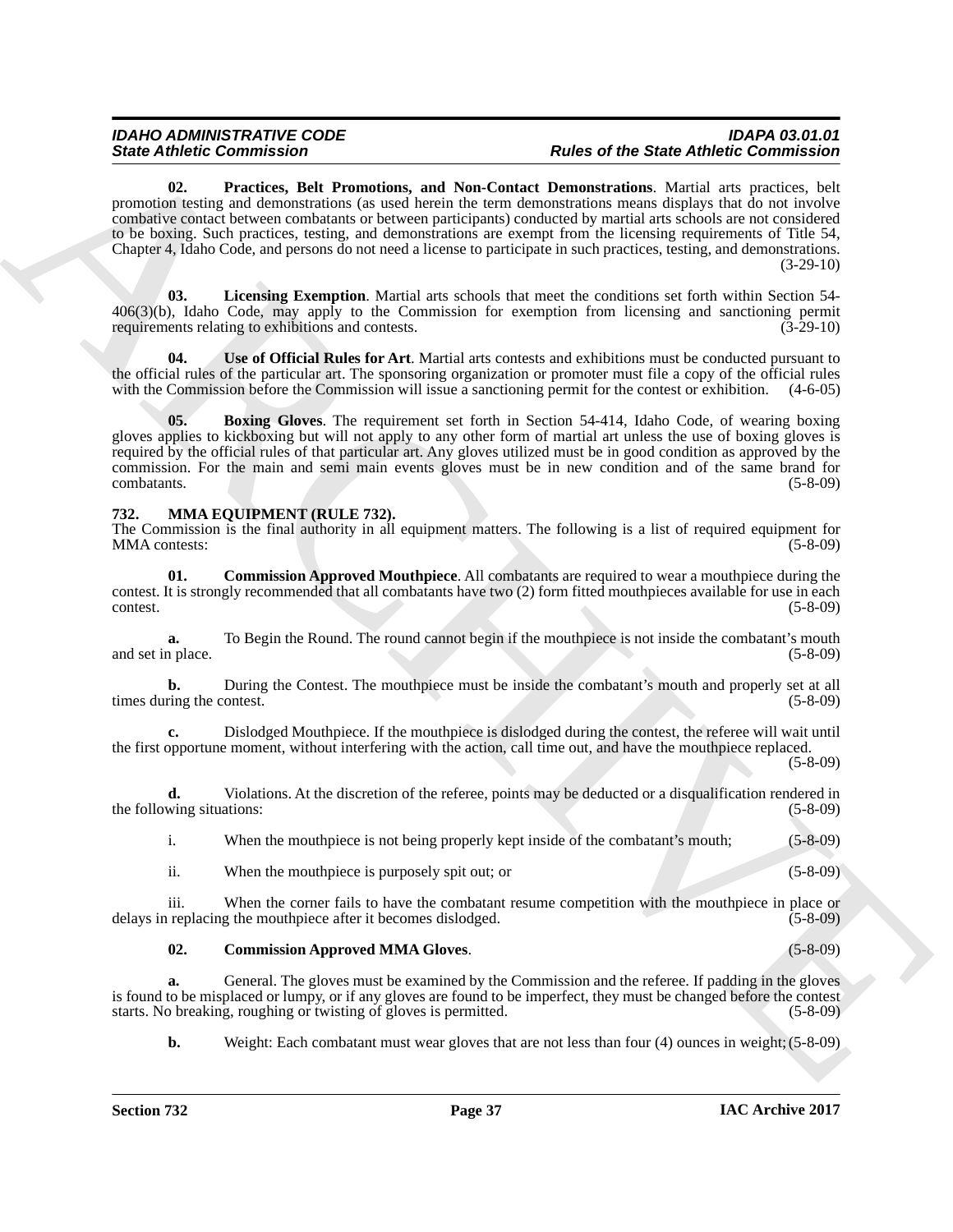<span id="page-37-4"></span>

|                        |      | <b>State Athletic Commission</b>                                                                                                                                                                                                                                                                                | <b>Rules of the State Athletic Commission</b> |
|------------------------|------|-----------------------------------------------------------------------------------------------------------------------------------------------------------------------------------------------------------------------------------------------------------------------------------------------------------------|-----------------------------------------------|
|                        | c.   | Specifications. Each combatant must wear open finger gloves that have no padding in the palm or<br>fingertip area and that are appropriate in weight for the combatant's hand size. Under no circumstances will a<br>combatant be allowed to wear bag gloves or any other gloves with metal or plastic inserts. | $(5-8-09)$                                    |
|                        | 03.  | <b>Commission Approved Attire.</b>                                                                                                                                                                                                                                                                              | $(5-8-09)$                                    |
|                        | a.   | Each combatant must wear a foul-proof groin protector.                                                                                                                                                                                                                                                          | $(5-8-09)$                                    |
|                        | b.   | Each female combatant must wear Commission-approved form fitting breast support protection.<br>Supports may not have brace, metal or hard material of any kind.                                                                                                                                                 | $(5-8-09)$                                    |
| shorts and rash guard. | c.   | For male combatants, no body shirts or pants are allowed. Female combatants must wear fighting                                                                                                                                                                                                                  | $(5-8-09)$                                    |
|                        | d.   | Combatant may only use soft materials to tie hair.                                                                                                                                                                                                                                                              | $(5-8-09)$                                    |
|                        | 04.  | <b>Prohibited Equipment and Attire.</b>                                                                                                                                                                                                                                                                         | $(5-8-09)$                                    |
|                        | a.   | The following equipment and attire are prohibited:                                                                                                                                                                                                                                                              | $(5-8-09)$                                    |
|                        | i.   | Shoes;                                                                                                                                                                                                                                                                                                          | $(5-8-09)$                                    |
|                        | ii.  | Facial hair, if determined by the Commission to pose a health, safety or sanitary issue;                                                                                                                                                                                                                        | $(5-8-09)$                                    |
|                        | iii. | Tar material on any part of the body;                                                                                                                                                                                                                                                                           | $(5-8-09)$                                    |
|                        | iv.  | Henna-type tattoos;                                                                                                                                                                                                                                                                                             | $(5-8-09)$                                    |
|                        | V.   | Piercing accessories; and                                                                                                                                                                                                                                                                                       | $(5-8-09)$                                    |
|                        | vi.  | Makeup of any kind.                                                                                                                                                                                                                                                                                             | $(5-8-09)$                                    |
|                        | b.   | Masks, costumes, and props must be approved by the Commission prior to usage.                                                                                                                                                                                                                                   | $(5-8-09)$                                    |
|                        | c.   | Fingernails and toenails must be cut and trimmed prior to a contest.                                                                                                                                                                                                                                            | $(5-8-09)$                                    |
| 733.                   |      | FAIR TECHNIQUES AND FOULS IN MMA EVENTS (RULE 733).                                                                                                                                                                                                                                                             |                                               |
|                        | 01.  | Fair Techniques. Fair MMA techniques include the use of striking and grappling techniques,<br>either while standing or on the ground, subject to techniques designated by the rules as fouls.                                                                                                                   | $(5-8-09)$                                    |
|                        | 02.  | Fouls. The following actions will constitute fouls during any MMA event:                                                                                                                                                                                                                                        | $(3-29-10)$                                   |
|                        | a.   | Head-butting or striking with the head in any manner. Any use of the head as a striking instrument<br>whether head to head, head to body or otherwise is illegal.                                                                                                                                               | $(3-29-10)$                                   |
|                        | b.   | Eye-gouging by means of fingers, chin, or elbow. Legal strikes or punches that contact the<br>combatant's eye socket are not eye gouging and will be considered legal attacks.                                                                                                                                  | $(3-29-10)$                                   |
|                        | c.   | A combatant must recognize that a referee may not be able to physically observe some actions and<br>must make the referee aware if they are being bitten during an exhibition of unarmed combat.                                                                                                                | $(3-29-10)$                                   |
| in any way.            | d.   | Hair Pulling. A combatant may not grab hold of an opponent's hair in order to control the opponent                                                                                                                                                                                                              | $(3-29-10)$                                   |
|                        | e.   | Fishhooking, meaning using the fingers to attack an opponent's mouth, nose, or ears, or stretching<br>the skin to that area. Fish hooking generally is the placing of fingers into the mouth of an opponent and pulling the                                                                                     |                                               |

### <span id="page-37-5"></span><span id="page-37-3"></span><span id="page-37-2"></span><span id="page-37-1"></span><span id="page-37-0"></span>**733. FAIR TECHNIQUES AND FOULS IN MMA EVENTS (RULE 733).**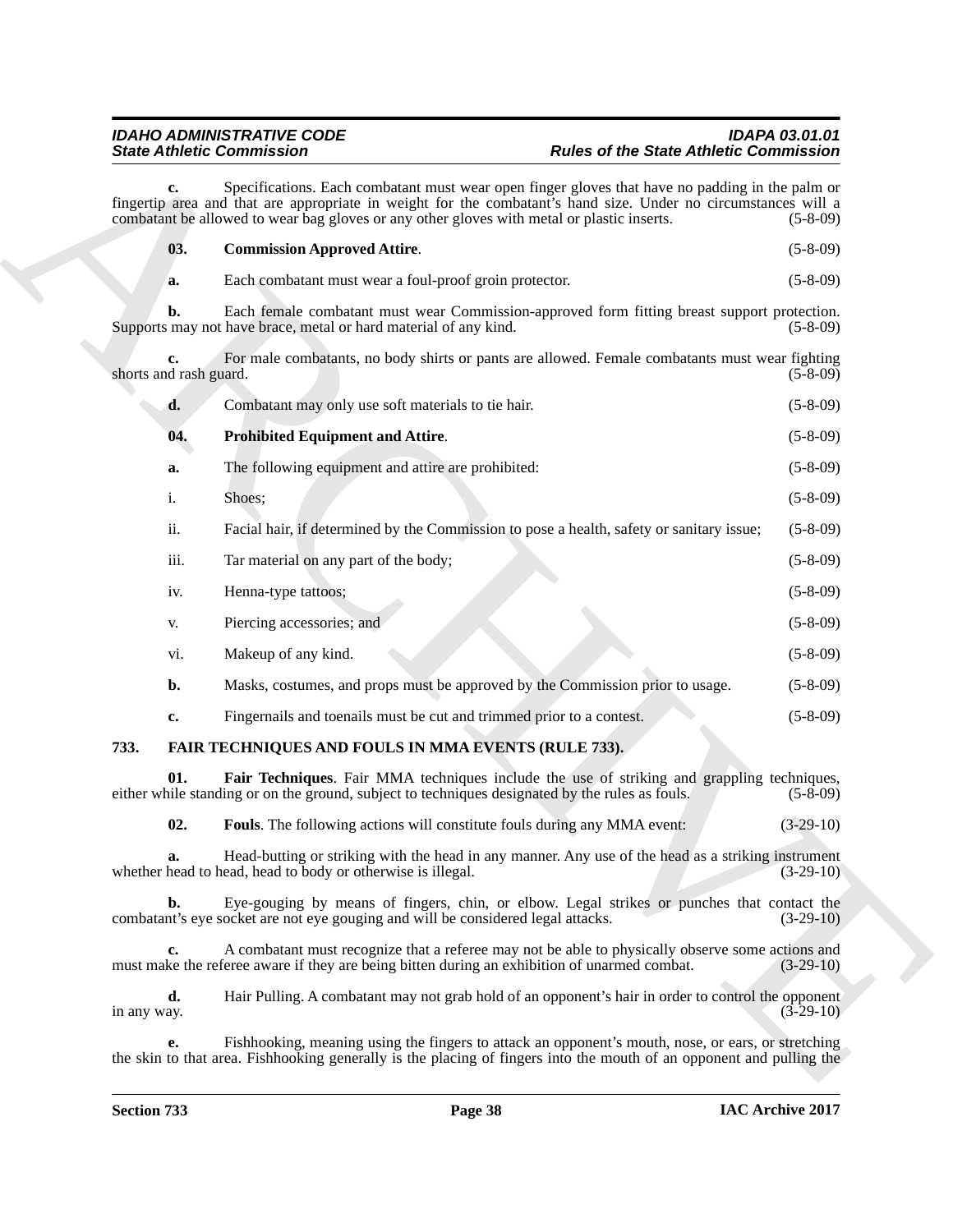#### *IDAHO ADMINISTRATIVE CODE IDAPA 03.01.01 State Athletic Commission Rules of the State Athletic Commission*

hands in opposite directions while holding onto the skin of the opponent. (3-29-10)

**f.** Groin attacks, including striking, grabbing, pinching or twisting the groin area.  $(3-29-10)$ 

**g.** Smothering an opponent by cupping a hand over an opponent's mouth and nose. (3-29-10)

**h.** Elbows thrown from a vertical angle. Elbows thrown from any other angle are legal, except that strikes with the elbow point from any angle are illegal during a contest or exhibition in which an amateur combatant participates. (3-29-10) participates. (3-29-10)

**i.** Knee strikes of any kind to an amateur combatant's head. Further, when any combatant goes to the body are allowed.  $(3-29-10)$ ground, only knees to the body are allowed.

**j.** Strikes to the back of the head. The back of the head is considered from the crown of the head down the centerline of the skull into the spine, with a one (1) inch variance to each side, similar to a mohawk haircut. Strikes that are thrown to areas behind the ears but not within the mohawk limitation are legal strikes. (3-29-10)

**k.** Hand Chokes. A combatant may not attack an opponent with a choke utilizing only his hand or hands in an attempt to submit an opponent. A common phrase for this type of choke is the "C clamp" choke wherein the thumb is placed on one side of an opponent's neck with the fingers on the opposite side. (3-29-10)

**l.** Placing one's fingers into an open laceration on an opponent in an attempt to enlarge the cut. A nt may not place his fingers into an opponent's nose, ears, mouth, or any body cavity.  $(3-29-10)$ combatant may not place his fingers into an opponent's nose, ears, mouth, or any body cavity.

**m.** Small Joint Manipulation. Fingers and toes are small joints. Wrists, ankles, knees, shoulders and re all large joints. (3-29-10) elbows are all large joints.

**n.** Spine Attacks. Illegal spine attacks include, without limitation, locks, such as the "Twister," and the spine.  $(3-29-10)$ strikes to the spine.

**o.** Throat strikes of any kind including, without limitation, grabbing the trachea.  $(3-29-10)$ 

i. No directed throat strikes are allowed. A directed attack would include a combatant pulling an opponent's head in a way to open the neck area for a striking attack. Directed throat attacks are not punches that connect during an exchange from the standing position while combatants are engaged in combat. (5-8-09)

ii. A combatant may not gouge his fingers or thumb into an opponent's neck or trachea in an attempt to submit the opponent. (5-8-09)

iii. All arm chokes such as the "rear naked," "guillotine" and "bar arm" are legal. (5-8-09)

**p.** Skin Clawing. Any attack that targets the combatant's skin by clawing at the skin or attempting to pull or twist the skin to apply pain. (3-29-10)

Since Zubiek Commission<br>
hash to quote Commission<br>
hash to quote Commission<br>
the state control interest including one die state grantene or entering particular control in the state grantene or particular control interest **q.** Kicking the head or groin of a grounded opponent. A grounded opponent is any combatant who has more than just the soles of the feet on the ground. If the referee determines that a combatant would be a grounded combatant, but not solely because the ring ropes or cage fence has held the combatant up from the ground, the referee can instruct the combatants that the combatant held up solely by the cage or ropes is being treated as a grounded combatant. A combatant can be kicked to the body when he is on the ground with any type of legal kick, but may not be kicked in the head or groin.

**r.** Stomping, meaning any type of striking action with the feet wherein the combatant lifts his leg, bending it at the knee, and initiates a striking action with the bottom of the foot or heal. This includes stomping the feet while both combatants are standing. Axe kicks are not stomps. (3-29-10)

**s.** Pile-driving an opponent into the mat.  $(3-29-10)$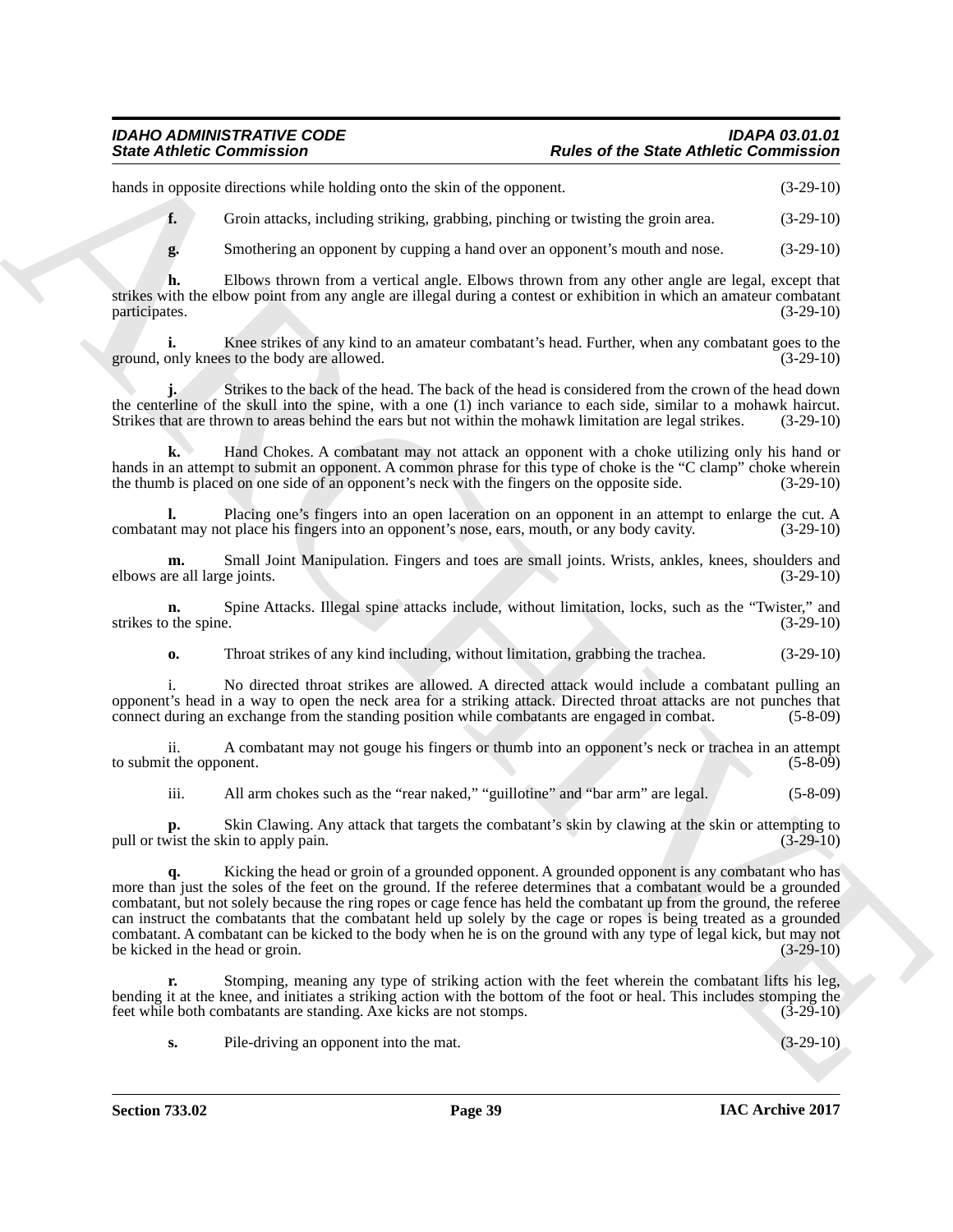i. A pile driver is considered to be any throw wherein a combatant controls an opponent's body by placing the opponent's feet straight up in the air and the head straight down and then forcibly driving the opponent's head into the canvas or flooring material. head into the canvas or flooring material.

Since Zubieke Consentration<br>  $\alpha$  Applications is considered to be main these of the Since Abelian Consentrations is a proposition of the Since Consentrations in the Consentration of the Consentration of the Consentration ii. It should be noted that if a combatant is placed into a submission hold by his opponent and the combatant is capable of elevating his opponent, the combatant may bring his opponent down in any manner because he is not in control of his opponent's body. The combatant who is attempting the submission can either adjust his position or let go of the hold before being slammed to the canvas. It is crucial that referees are properly advised and trained on this and that the combatants fully understand this at the rules meeting. (5-8-09)

**t.** Purposely throwing an opponent out of the ring or caged area. A combatant will not intentionally or y throw an opponent out of the ring or cage.  $(3-29-10)$ purposely throw an opponent out of the ring or cage.

**u.** Holding the shorts or gloves of an opponent. A combatant may not control an opponent's movement by holding onto the opponent's shorts or gloves. A combatant may hold onto or grab an opponent's hand as long as the combatant is not controlling the opponent's hand by using only the material of the glove but is actually gripping the hand. It is legal for a combatant to hold onto his own gloves or shorts. (3-29-10) gripping the hand. It is legal for a combatant to hold onto his own gloves or shorts.

**v.** Engaging in any unsportsmanlike conduct is not allowed. Any type of behavior or conduct observed or heard by the referee that can be considered detrimental or disrespectful towards an opponent or the sport of MMA. This includes, but is not limited to, spitting at an opponent, using abusive language or abusive gestures, etc. (3-29-10)

**w.** Holding the ropes or the fence. (3-29-10)

i. A combatant may put his hands on the fence and push off at any time. A combatant may place his feet onto the cage and have his toes go through the fencing material at any time. If a combatant's fingers go through the cage and he grabs hold of the fence and starts to control either his body position or his opponent's body position, it is an illegal action. A combatant may not grab the ropes or wrap his arms over the ring ropes at any time. (5-8-09)

ii. If a combatant is caught holding the fence, cage or ring rope material the referee will issue a onepoint (1) deduction from the offending combatant's scorecard. (5-8-09)

iii. If a point deduction for holding the fence occurs, and the fouling combatant ends up in a superior due to the foul, the combatants will be re-started, standing in a neutral position. (5-8-09) position due to the foul, the combatants will be re-started, standing in a neutral position.

Attacking an opponent on or during the break. A combatant must not engage an opponent in any ime-out or break of action in competition. (3-29-10) manner during a time-out or break of action in competition.

**y.** Engaging an opponent in any manner while the opponent is under the referee's care or handling.  $(3-29-10)$ 

**z.** Failing to follow the referee's instructions. Any deviation or non-compliance may result in the nt's disqualification. (3-29-10) combatant's disqualification.

**aa.** Timidity, meaning any action by a combatant that is used to avoid contact with his opponent or to run away from the action of the fight. Timidity, includes, without limitation, intentionally avoiding contact with an opponent or consistently dropping the mouthpiece or faking an injury. The referee may also call timidity on a combatant for attempting to receive time by falsely claiming a foul or injury, for purposely dropping or spitting out his mouthpiece, or for committing any other action designed to stall the contest. (3-29-10) his mouthpiece, or for committing any other action designed to stall the contest.

Interference by the corner, meaning any action or activity by a corner aimed at disrupting the contest or causing an unfair advantage to a combatant. Corners are not allowed to distract the referee or influence the actions of the referee in any manner. (3-29-10)

#### <span id="page-39-0"></span>**03. Time Considerations for Fouls**. (5-8-09)

**Section 733 Page 40**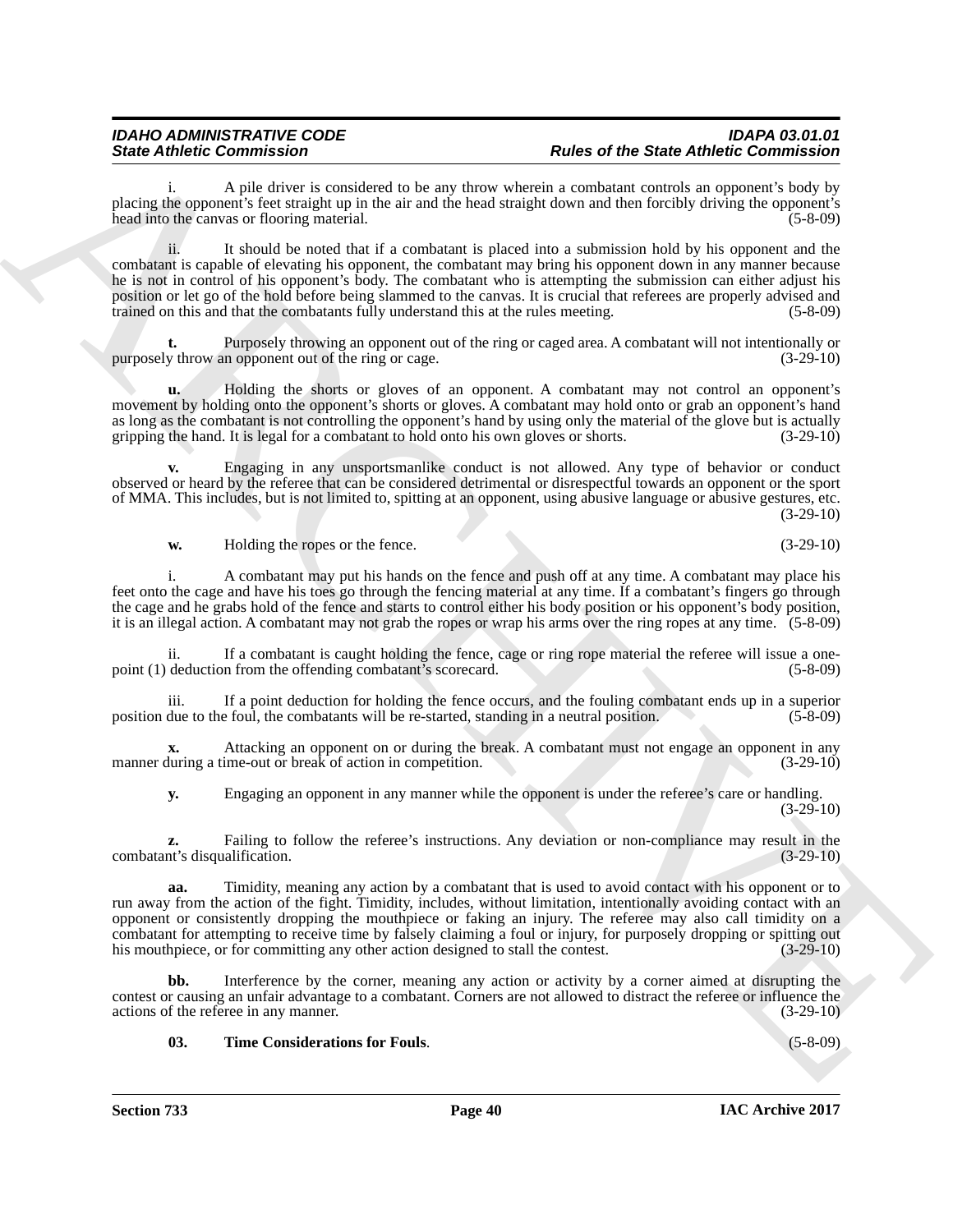**a.** A combatant who has been struck with a low blow is allowed up to five (5) minutes to recover from and can continue on in the contest if allowed to by the ringside physician. (5-8-09) the foul and can continue on in the contest if allowed to by the ringside physician.

i. If the combatant states that they can continue on before the five (5) minute time allotment has expired, then as soon as is practical the referee will restart the contest. (5-8-09)

ii. If the combatant goes over the five (5) minute time allotment, the contest cannot be restarted and must be stopped. The outcome is determined by the round and time in which the contest was stopped. (5-8-09)

Since Zolution Commission 21<br>
Since Zolution Society and the Since Andres and the Since Andres and the Since Andres and the Since And<br>
the United Since And Since And Since And Since And Since And Since And Since And Since **b.** If a combatant is fouled by a blow that the referee deems illegal, the referee must stop the action and call for time. The referee must take the injured combatant to the ringside physician and have the ringside physician examine the combatant to determine the combatant's ability to continue on in the contest. The ringside physician has up to five (5) minutes to make his determination. If the ringside physician determines that the combatant can continue on in the contest, then as soon as is practical the referee will restart the contest. Unlike the low blow foul, the combatant does not have the five (5) minute time allotment to use at his discretion. (5-8-09)

**c.** If the referee stops the contest and employs the use of the ringside physician, the ringside physician's examination must not exceed five (5) minutes. If five (5) minutes is exceeded, the contest cannot be restarted and must be stopped. (5-8-09)

**d.** If the ringside physician deems a combatant unfit to continue, the referee must immediately stop the contest. If the combatant is deemed unfit to continue by the ringside physician and part of the five (5) minute foul time is remaining, the combatant cannot use the remaining time. This will be enforced for all listed fouls, with the exception of a low blow foul. (5-8-09) exception of a low blow foul.

#### <span id="page-40-2"></span>**04. Intentional Fouling**. (5-8-09)

**a.** When a contest is interrupted due to an injury caused by an intentional foul, the referee, in consultation with the ringside physician, will determine whether the intentionally fouled combatant can continue or not. If it is determined that the intentionally fouled combatant's chance of winning has not been seriously jeopardized as a result of the foul, the referee may order the contest continued after a reasonable interval. A combatant who is fouled with a low blow has up to five (5) minutes to recover. (3-29-10)

**b.** If the referee, in consultation with the ringside physician, determines at any time during the contest that the intentionally fouled combatant's chance of winning has been seriously jeopardized or the combatant is unable to continue the contest as a result of the foul, or by any aggravation to an injury caused by the foul, the intentionally fouled combatant wins by "technical decision." (3-29-10)

#### <span id="page-40-0"></span>**05.** Accidental Fouling. (5-8-09)

**a.** When a contest is interrupted due to an injury caused by an accidental foul, the referee, in consultation with the ringside physician, will determine whether the combatant who has been fouled can continue or not. If it is determined that a combatant has been accidentally fouled and the combatant's chance of winning has not been seriously jeopardized as a result of a foul, the referee may order the contest continued after a reasonable interval.<br>A combatant who is fouled with a low blow has up to five (5) minutes to recover. (3-29-10) A combatant who is fouled with a low blow has up to five  $(5)$  minutes to recover.

**b.** If the referee or the ringside physician, or both, determine that the contest may not continue because of an injury suffered as the result of an accidental foul or because of an injury inflicted by an accidental foul which later becomes aggravated by fair blows, and if less than two (2) rounds have been completed in the contest, then a "no contest" will be entered. If two (2) or more rounds have been completed in the contest, then the combatant who is ahead on the scorecards wins by "Technical Decision." (3-29-10) who is ahead on the scorecards wins by "Technical Decision."

### <span id="page-40-1"></span>**06. Fouls or Unsportsmanlike Conduct During the One Minute Rest Period in MMA Contest**.

(5-8-09)

**a.** If a combatant fouls or acts in an unsportsmanlike manner during the one (1) minute rest period, the vill deduct points from the offending combatant based on the severity of the offense. (5-8-09) referee will deduct points from the offending combatant based on the severity of the offense.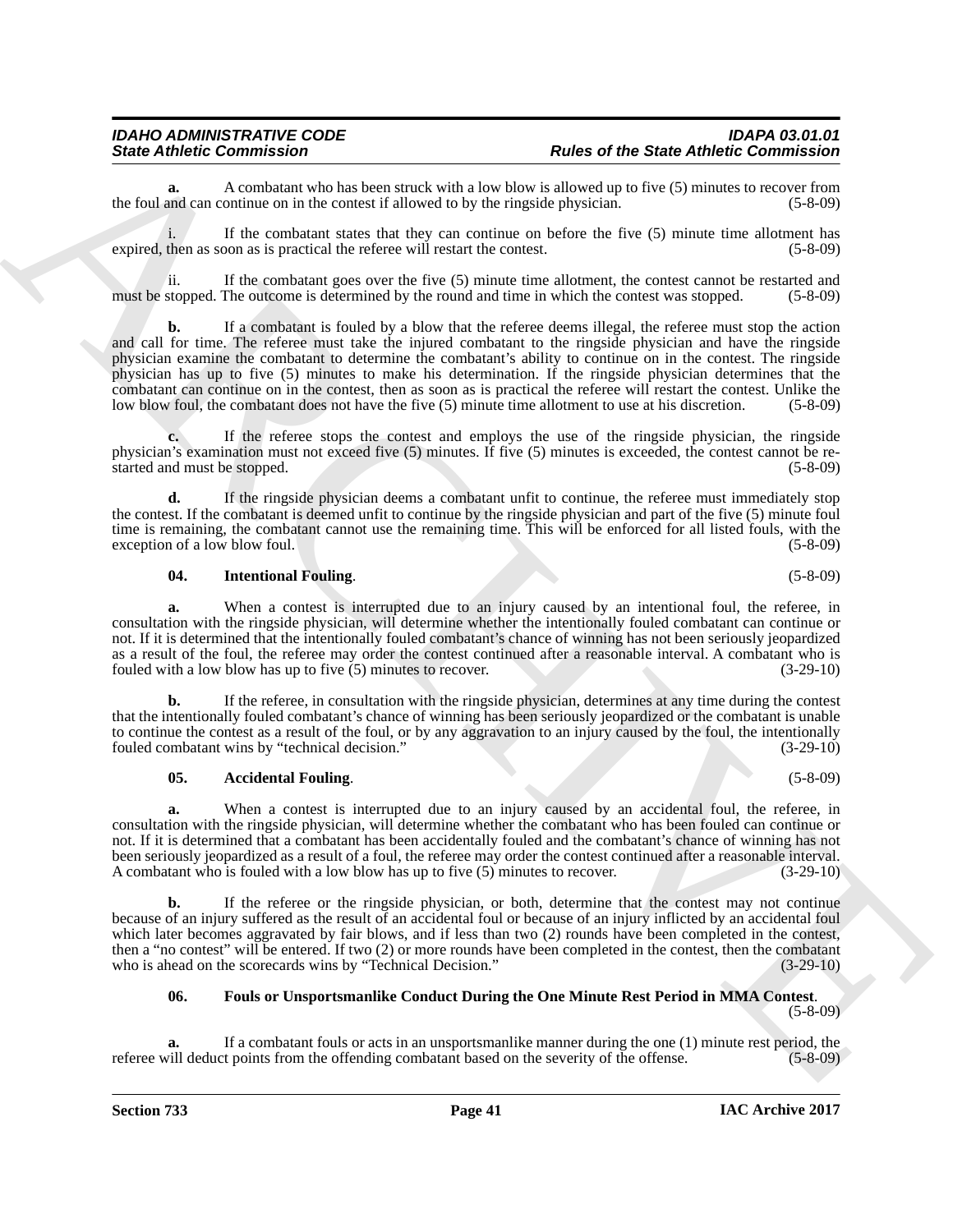<span id="page-41-0"></span>

|                                    | <b>State Athletic Commission</b>                                            | <b>Rules of the State Athletic Commission</b>                                                                                                                                                                                                                                                                                                 |                |
|------------------------------------|-----------------------------------------------------------------------------|-----------------------------------------------------------------------------------------------------------------------------------------------------------------------------------------------------------------------------------------------------------------------------------------------------------------------------------------------|----------------|
| $\mathbf{b}$ .                     | Second to be immediately removed from the corner from the entire contest.   | The Chief Second is responsible for all corner activities. Any illegal activity may cause the Chief                                                                                                                                                                                                                                           | $(5-8-09)$     |
| 07.<br>suitability to continue.    |                                                                             | <b>Concussive Head Impact Fouls in MMA Contest.</b> Before allowing a contest to continue, the<br>referee should consult with the ringside physician in all cases involving concussive head fouls. The referee, in<br>conjunction with the ringside physician, will determine the length of time needed to evaluate the affected combatant's  | $(5-8-09)$     |
| a.                                 |                                                                             | If the referee determines that a foul to the head was intentional, he must follow the Intentional Foul<br>rule. The referee must consider that allowing the contest to continue may subject the combatant to a severe injury.                                                                                                                 | $(3-29-10)$    |
|                                    |                                                                             | If the affected combatant is not badly injured and his chance of winning has not been seriously<br>jeopardized because of the foul, the contest may be allowed to continue. If the contest is allowed to continue, the<br>offending combatant will be issued an official warning and have one (1) point deducted from his score in the round. | $(5-8-09)$     |
| ii.<br>lose by "Disqualification." |                                                                             | If the referee determines that the affected combatant cannot continue, the offending combatant will                                                                                                                                                                                                                                           | $(5-8-09)$     |
| b.                                 |                                                                             | If the referee determines that a foul to the head was accidental, he will follow the Accidental Foul<br>rule. The referee must consider that allowing the contest to continue may subject a combatant to a severe injury.                                                                                                                     | $(3-29-10)$    |
| i.                                 | jeopardized because of the foul, the contest may be allowed to continue.    | If the affected combatant is not badly injured and his chance of winning has not been seriously                                                                                                                                                                                                                                               | $(5-8-09)$     |
| ii.                                | If the contest cannot continue the Technical Decision rule will be applied. |                                                                                                                                                                                                                                                                                                                                               | $(5-8-09)$     |
| 08.                                | Low Blow in MMA Contest.                                                    |                                                                                                                                                                                                                                                                                                                                               | $(5-8-09)$     |
| a.<br>rule.                        |                                                                             | If the referee determines that the low blow foul was intentional, he will follow the Intentional Foul                                                                                                                                                                                                                                         | $(3-29-10)$    |
|                                    | jeopardized because of the foul, the Five (5) Minute rule may be applied.   | If the offended combatant is not badly injured and their chance of winning has not been seriously                                                                                                                                                                                                                                             | $(5-8-09)$     |
| ii.<br>"Disqualification."         |                                                                             | If the referee determines that the athlete cannot continue, the offending combatant will lose by                                                                                                                                                                                                                                              | $(5-8-09)$     |
| b.                                 | period ends, the injured combatant will lose the contest by "No Contest."   | When a combatant is hit with an accidental low blow and claims injury, the referee, at his<br>discretion, may apply the Five (5) Minute rule. If the injured combatant cannot resume fighting before the recovery                                                                                                                             | $(3-29-10)$    |
| c.                                 | The Five (5) Minute Rule is only applicable to low blow fouls.              |                                                                                                                                                                                                                                                                                                                                               | $(5 - 8 - 09)$ |
| 09.                                | Disqualification. A combatant will lose by "Disqualification" when he:      |                                                                                                                                                                                                                                                                                                                                               | $(5-8-09)$     |
| a.                                 | Intentionally fouls and causes harm to his opponent;                        |                                                                                                                                                                                                                                                                                                                                               | $(5-8-09)$     |
| b.                                 | Continually refuses to follow the rules; or                                 |                                                                                                                                                                                                                                                                                                                                               | $(5 - 8 - 09)$ |
| $\mathbf{c}$                       | Continually disobeys the referee.                                           |                                                                                                                                                                                                                                                                                                                                               | $(5-8-09)$     |
|                                    | Referee Action on Fouls in MMA Contest.                                     |                                                                                                                                                                                                                                                                                                                                               | $(5-8-09)$     |

<span id="page-41-3"></span><span id="page-41-2"></span><span id="page-41-1"></span>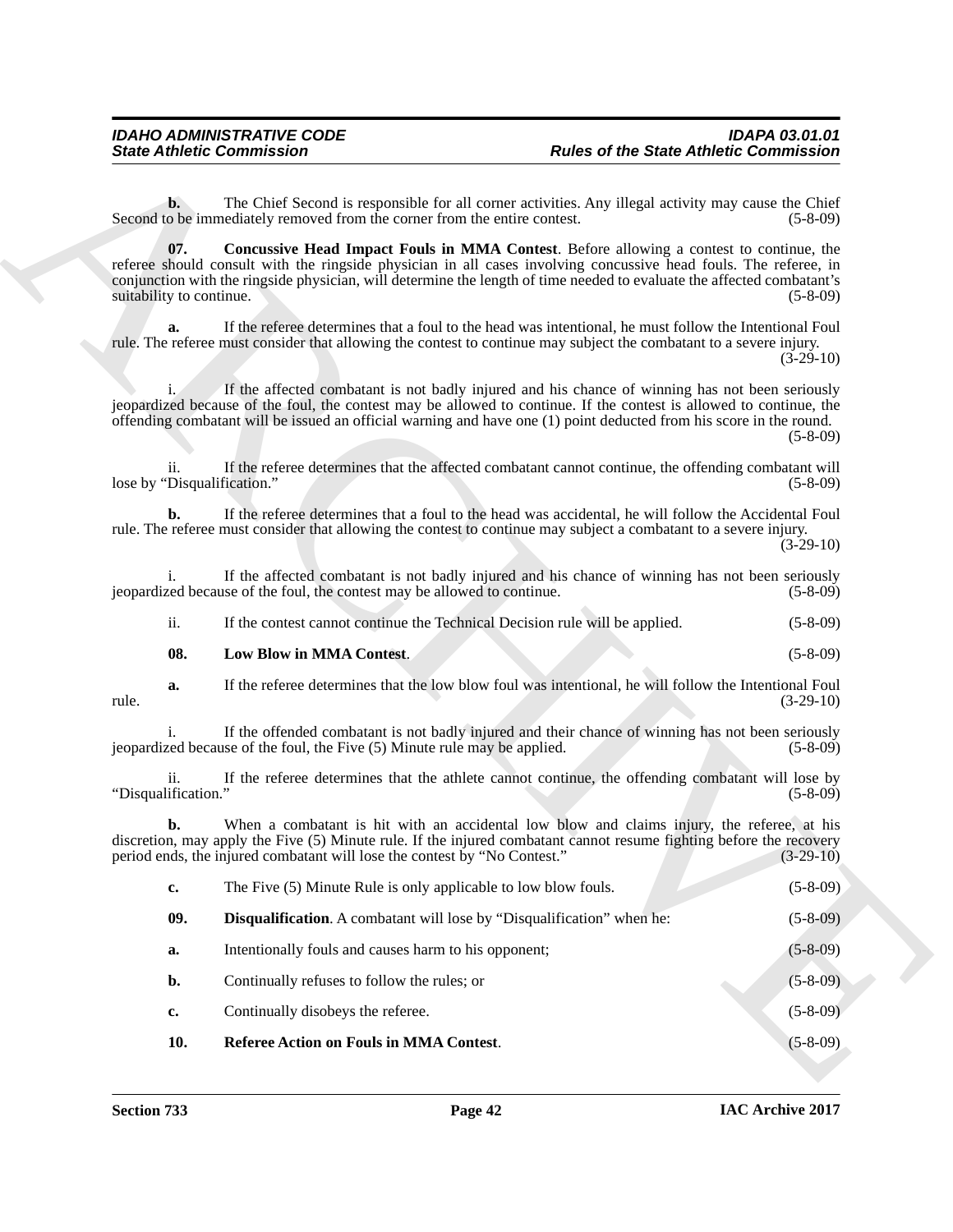|                      | <b>State Athletic Commission</b>                                                                                              | <b>Rules of the State Athletic Commission</b>                                                                                                                                                                                                                                                                                                                                                                                                                       |                |
|----------------------|-------------------------------------------------------------------------------------------------------------------------------|---------------------------------------------------------------------------------------------------------------------------------------------------------------------------------------------------------------------------------------------------------------------------------------------------------------------------------------------------------------------------------------------------------------------------------------------------------------------|----------------|
| a.                   |                                                                                                                               | The referee must inform the Commission Representative as soon as possible of the following:                                                                                                                                                                                                                                                                                                                                                                         | $(5 - 8 - 09)$ |
| i.                   | The type of foul;                                                                                                             |                                                                                                                                                                                                                                                                                                                                                                                                                                                                     | $(5-8-09)$     |
| ii.                  | If the foul was accidental or intentional;                                                                                    |                                                                                                                                                                                                                                                                                                                                                                                                                                                                     | $(5-8-09)$     |
| iii.                 | If points will be deducted from the offending combatant;                                                                      |                                                                                                                                                                                                                                                                                                                                                                                                                                                                     | $(5-8-09)$     |
| iv.                  | If the offending combatant will be disqualified;                                                                              |                                                                                                                                                                                                                                                                                                                                                                                                                                                                     | $(5-8-09)$     |
| V.                   | If the Five (5) Minute rule will or will not be applied;                                                                      |                                                                                                                                                                                                                                                                                                                                                                                                                                                                     | $(5-8-09)$     |
| vi.                  | If the contest will be delayed to evaluate a combatant; or                                                                    |                                                                                                                                                                                                                                                                                                                                                                                                                                                                     | $(5-8-09)$     |
| vii.                 | If the contest will or will not continue.                                                                                     |                                                                                                                                                                                                                                                                                                                                                                                                                                                                     | $(5-8-09)$     |
| b.                   | loses by "Disqualification."                                                                                                  | The referee must declare whether a blow is legal or a foul. If declared a foul, he must declare if it<br>was Accidental or Intentional. Point deductions for fouls will be done at the time of the infraction. If an intentional<br>foul causes injury and the injury is severe enough to immediately terminate the bout, the combatant causing the injury                                                                                                          | $(5-8-09)$     |
| c.                   |                                                                                                                               | Point deductions for an intentional foul is mandatory. If an intentional foul causes an injury and the<br>fouled combatant can continue, the referee at his discretion will deduct points from the offending combatant.                                                                                                                                                                                                                                             | $(5-8-09)$     |
| 734.                 |                                                                                                                               | SUSPENSION OF MMA CONTEST FOR UNFORSEEN REASONS (RULE 734).                                                                                                                                                                                                                                                                                                                                                                                                         |                |
| 01.                  | effort to resolve the issue.                                                                                                  | <b>Unforeseen Reasons.</b> If a contest has to be suspended for any reason other than the actions of the<br>combatants, the referee will have the clock stopped and attend to the issue. The referee, Commission or<br>Commission's representative will decide the length of time allotted to address the issue. All reasonable efforts must<br>be made to resume the contest as soon as possible. It is expected that the responsible party or parties make a true | $(5-8-09)$     |
| 02.                  | all or part of the following actions may take place:                                                                          | Suspicious Circumstances. If the contest is unexpectedly stopped under suspicious circumstances,                                                                                                                                                                                                                                                                                                                                                                    | $(5-8-09)$     |
| a.                   |                                                                                                                               | If a combatant or his corner is involved, the offending combatant may be disqualified.                                                                                                                                                                                                                                                                                                                                                                              | $(5-8-09)$     |
| b.<br>rules.         |                                                                                                                               | The combatant may be subject to investigation and discipline in the event of a violation of these                                                                                                                                                                                                                                                                                                                                                                   | $(5-8-09)$     |
| the courts, or both. |                                                                                                                               | In certain circumstances the matter may be referred to the appropriate law enforcement agency or                                                                                                                                                                                                                                                                                                                                                                    | $(5 - 8 - 09)$ |
| 735.                 | STANDING EIGHT COUNT IN MMA CONTEST (RULE 735).                                                                               | No standing eight (8) count is permitted under any circumstances. Referee's are responsible for combatant safety and<br>must stop a contest when a combatant is unable to intelligently defend himself, or is unresponsive, timid, or<br>mismatched in competition, or when the referee feels the combatant's safety is jeopardized.                                                                                                                                | $(5-8-09)$     |
| 736.                 | WEIGHT CATEGORIES - MIXED MARTIAL ARTS (RULE 736).<br>comprises the full list of usable weight categories in any MMA contest. | Commissions may use their discretion to approve certain matches out-of-weight class contests. The following                                                                                                                                                                                                                                                                                                                                                         |                |
|                      |                                                                                                                               | <b>MEN'S DIVISIONS:</b>                                                                                                                                                                                                                                                                                                                                                                                                                                             |                |
|                      | Featherweight                                                                                                                 | Up to 135 lbs.                                                                                                                                                                                                                                                                                                                                                                                                                                                      |                |

#### <span id="page-42-5"></span><span id="page-42-4"></span><span id="page-42-0"></span>**734. SUSPENSION OF MMA CONTEST FOR UNFORSEEN REASONS (RULE 734).**

#### <span id="page-42-3"></span><span id="page-42-1"></span>**735. STANDING EIGHT COUNT IN MMA CONTEST (RULE 735).**

#### <span id="page-42-6"></span><span id="page-42-2"></span>**736. WEIGHT CATEGORIES - MIXED MARTIAL ARTS (RULE 736).**

| <b>MEN'S DIVISIONS:</b> |                |  |
|-------------------------|----------------|--|
| Featherweight           | Up to 135 lbs. |  |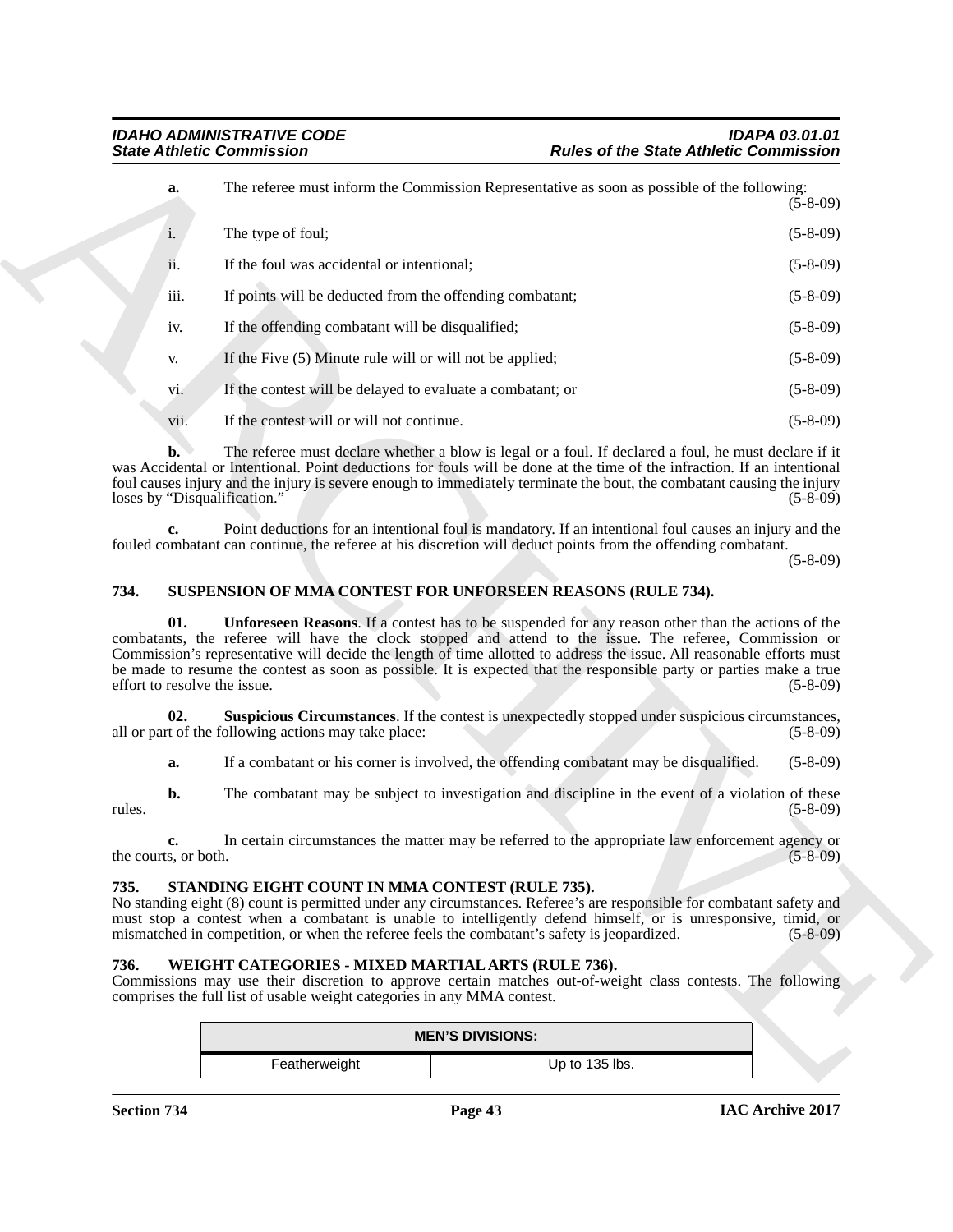#### *IDAHO ADMINISTRATIVE CODE IDAPA 03.01.01 State Athletic Commission Rules of the State Athletic Commission*

| <b>MEN'S DIVISIONS:</b> |                      |  |  |  |
|-------------------------|----------------------|--|--|--|
| Lightweight             | 135.1 to 155 lbs.    |  |  |  |
| Welterweight            | 155.1 to 170 lbs.    |  |  |  |
| Middleweight            | 170.1 to 185 lbs.    |  |  |  |
| Light Heavyweight       | 185.1 to 205 lbs.    |  |  |  |
| Heavyweight             | 205.1 to 265 lbs.    |  |  |  |
| Super Heavyweight       | 265.1 lbs. and above |  |  |  |

|                                            |                                                                                          | <b>MEN'S DIVISIONS:</b>                                                                                                                                                                                                   |                |
|--------------------------------------------|------------------------------------------------------------------------------------------|---------------------------------------------------------------------------------------------------------------------------------------------------------------------------------------------------------------------------|----------------|
|                                            | Lightweight                                                                              | 135.1 to 155 lbs.                                                                                                                                                                                                         |                |
|                                            | Welterweight                                                                             | 155.1 to 170 lbs.                                                                                                                                                                                                         |                |
|                                            | Middleweight                                                                             | 170.1 to 185 lbs.                                                                                                                                                                                                         |                |
|                                            | Light Heavyweight                                                                        | 185.1 to 205 lbs.                                                                                                                                                                                                         |                |
|                                            | Heavyweight                                                                              | 205.1 to 265 lbs.                                                                                                                                                                                                         |                |
|                                            | Super Heavyweight                                                                        | 265.1 lbs. and above                                                                                                                                                                                                      |                |
|                                            |                                                                                          |                                                                                                                                                                                                                           |                |
|                                            |                                                                                          | <b>WOMEN'S DIVISONS:</b>                                                                                                                                                                                                  |                |
|                                            | Flyweight                                                                                | 95 lbs. and below                                                                                                                                                                                                         |                |
|                                            | Featherweight                                                                            | 95.1 to 115 lbs.                                                                                                                                                                                                          |                |
|                                            | Lightweight                                                                              | 115.1 to 125 lbs.                                                                                                                                                                                                         |                |
|                                            | Welterweight                                                                             | 125.1 to 135 lbs.                                                                                                                                                                                                         |                |
|                                            | Middleweight                                                                             | 135.1 to 145 lbs.                                                                                                                                                                                                         |                |
|                                            | Light Heavyweight                                                                        | 145.1 to 155 lbs.                                                                                                                                                                                                         |                |
|                                            | Cruiserweight                                                                            | 155.1 to 165 lbs.                                                                                                                                                                                                         |                |
|                                            | Heavyweight                                                                              | 165.1 to 185 lbs.                                                                                                                                                                                                         |                |
|                                            | Super Heavyweight                                                                        | 185.1 and above                                                                                                                                                                                                           |                |
|                                            |                                                                                          |                                                                                                                                                                                                                           |                |
| 737.<br>01.<br>be five $(5)$ minutes long. | MMA EVENT ROUNDS (RULE 737).                                                             | Length of Rounds. Rounds for contests or exhibitions in which amateur combatants participate<br>shall be three (3) minutes long. Rounds for contests or exhibitions in which professional combatants participate shall    | $(3-29-10)$    |
| 02.<br>$(5)$ rounds.                       |                                                                                          | <b>Number of Rounds.</b> Non-title contests consists of three (3) rounds. Title contests consist of five                                                                                                                  | $(5-8-09)$     |
| 738.                                       | METHODS OF WINNING MMA CONTEST (RULE 738).                                               |                                                                                                                                                                                                                           |                |
| 01.<br>himself following a strike.         |                                                                                          | <b>Knockout (KO)</b> . A knockout is declared when a combatant is unable to intelligently defend                                                                                                                          | $(5-8-09)$     |
| 02.                                        | physician or referee decides the combatant cannot continue due to a cut or other injury. | <b>Technical Knockout (TKO).</b> A technical knockout is declared when the licensed ringside                                                                                                                              | $(5 - 8 - 09)$ |
| 03.                                        |                                                                                          | <b>Submission</b> . When a combatant submits by tapping out on the opponent or the mat as a result from<br>a choke, lock, or any other legal technique or strike. A combatant may call out defeat when unable to tap out. | $(5-8-09)$     |
| 04.                                        |                                                                                          | <b>Referee Stoppage</b> . The referee may stop the contest if a combatant can no longer defend himself or<br>cannot or will not tap out, or for any other reason to preserve the health and safety of the combatants.     | $(5-8-09)$     |

#### <span id="page-43-7"></span><span id="page-43-0"></span>**737. MMA EVENT ROUNDS (RULE 737).**

#### <span id="page-43-8"></span><span id="page-43-6"></span><span id="page-43-5"></span><span id="page-43-4"></span><span id="page-43-3"></span><span id="page-43-2"></span><span id="page-43-1"></span>**738. METHODS OF WINNING MMA CONTEST (RULE 738).**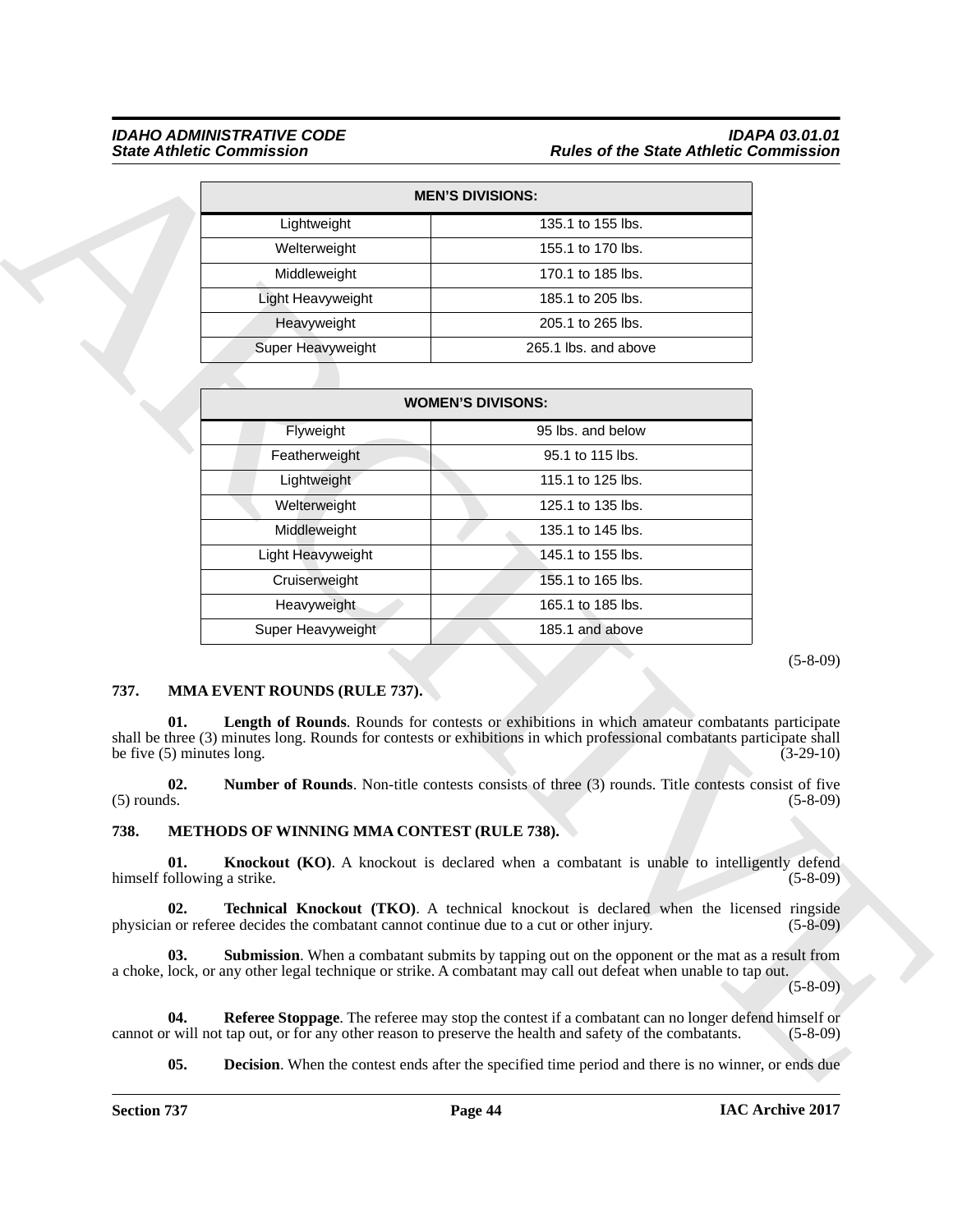|                                 | <b>State Athletic Commission</b>                                                                                                                                                                                                                                                                                                                                                         | <b>Rules of the State Athletic Commission</b> |
|---------------------------------|------------------------------------------------------------------------------------------------------------------------------------------------------------------------------------------------------------------------------------------------------------------------------------------------------------------------------------------------------------------------------------------|-----------------------------------------------|
|                                 | to a foul or fouls that cause injury, or ends due to unforeseen circumstance, it will be scored by the three (3) judges.                                                                                                                                                                                                                                                                 | $(5 - 8 - 09)$                                |
| a.                              | Decisions made via a scorecard in MMA contest will be:                                                                                                                                                                                                                                                                                                                                   | $(5-8-09)$                                    |
|                                 | A "Unanimous Decision" in which all three (3) judges agree on winner.                                                                                                                                                                                                                                                                                                                    | $(5-8-09)$                                    |
| ii.<br>the other combatant.     | A "Split Decision" in which two $(2)$ judges agree on one $(1)$ combatant and one $(1)$ judge scores for                                                                                                                                                                                                                                                                                 | $(5-8-09)$                                    |
| iii.<br>scores a draw.          | A "Majority Decision" in which two (2) judges agree on one (1) combatant and one (1) judge                                                                                                                                                                                                                                                                                               | $(5-8-09)$                                    |
| $\mathbf{b}$ .                  | A "Draw" may be:                                                                                                                                                                                                                                                                                                                                                                         | $(5-8-09)$                                    |
| i.                              | A "Unanimous" decision in which all three (3) judges score the contest a draw;                                                                                                                                                                                                                                                                                                           | $(5-8-09)$                                    |
| ii.<br>a combatant; or          | A "Majority" decision in which two (2) judges score the contest a draw and one (1) judge scores for                                                                                                                                                                                                                                                                                      | $(5-8-09)$                                    |
| iii.                            | A "Split" decision in which one $(1)$ judge scores for a combatant, one $(1)$ judge scores for the other<br>combatant and one (1) judge scores the contest a draw.                                                                                                                                                                                                                       | $(5-8-09)$                                    |
| c.                              | Other scorecard decisions are:                                                                                                                                                                                                                                                                                                                                                           | $(5-8-09)$                                    |
| i.                              | Technical Decision;                                                                                                                                                                                                                                                                                                                                                                      | $(5-8-09)$                                    |
| ii.                             | Technical Draw; or                                                                                                                                                                                                                                                                                                                                                                       | $(5-8-09)$                                    |
| iii.                            | No Contest.                                                                                                                                                                                                                                                                                                                                                                              | $(5-8-09)$                                    |
| d.<br>referee.                  | A "Disqualification" can result from fouling or unsportsmanlike conduct as determined by the                                                                                                                                                                                                                                                                                             | $(5-8-09)$                                    |
| 06.                             | Inability of Opponent to Continue or Throws in Towel. If the opponent is unable or unwilling to<br>continue the contest or the combatant's corner decides that the combatant is unable to continue and indicates this by<br>throwing the towel into the ring or cage, a TKO will result against this combatant.                                                                          | $(5-8-09)$                                    |
| 739.                            | MMA CONTEST SCORING (RULE 739).                                                                                                                                                                                                                                                                                                                                                          |                                               |
| 01.                             | 10 Point Must System. All contests will be evaluated and scored by three (3) judges. In exigent<br>circumstances, or at the discretion of the Commission, a referee may be allowed to judge a contest. The 10 Point Must<br>System will be the standard system of scoring a contest. In the event that a contest ends by technical decision, the<br>judges will score the partial round. | $(5-8-09)$                                    |
| 02.                             | <b>Method of Judging.</b>                                                                                                                                                                                                                                                                                                                                                                | $(5 - 8 - 09)$                                |
| a.<br>following scoring system: | Scoring by Judges. Each judge will score every contest and will determine the winner using the                                                                                                                                                                                                                                                                                           | $(5-8-09)$                                    |
| i.<br>points.                   | The better combatant of a round receives ten (10) points and his opponent proportionately fewer                                                                                                                                                                                                                                                                                          | $(5-8-09)$                                    |
| ii.                             | If the round is even, each combatant receives ten (10) points.                                                                                                                                                                                                                                                                                                                           | $(5 - 8 - 09)$                                |
|                                 |                                                                                                                                                                                                                                                                                                                                                                                          | $(5 - 8 - 09)$                                |

#### <span id="page-44-1"></span><span id="page-44-0"></span>**739. MMA CONTEST SCORING (RULE 739).**

#### <span id="page-44-3"></span><span id="page-44-2"></span>**02. Method of Judging**. (5-8-09)

| points. | 1.   | The better combatant of a round receives ten (10) points and his opponent proportionately fewer | $(5-8-09)$ |
|---------|------|-------------------------------------------------------------------------------------------------|------------|
|         | ii.  | If the round is even, each combatant receives ten (10) points.                                  | $(5-8-09)$ |
|         | iii. | No point fractions may be given.                                                                | $(5-8-09)$ |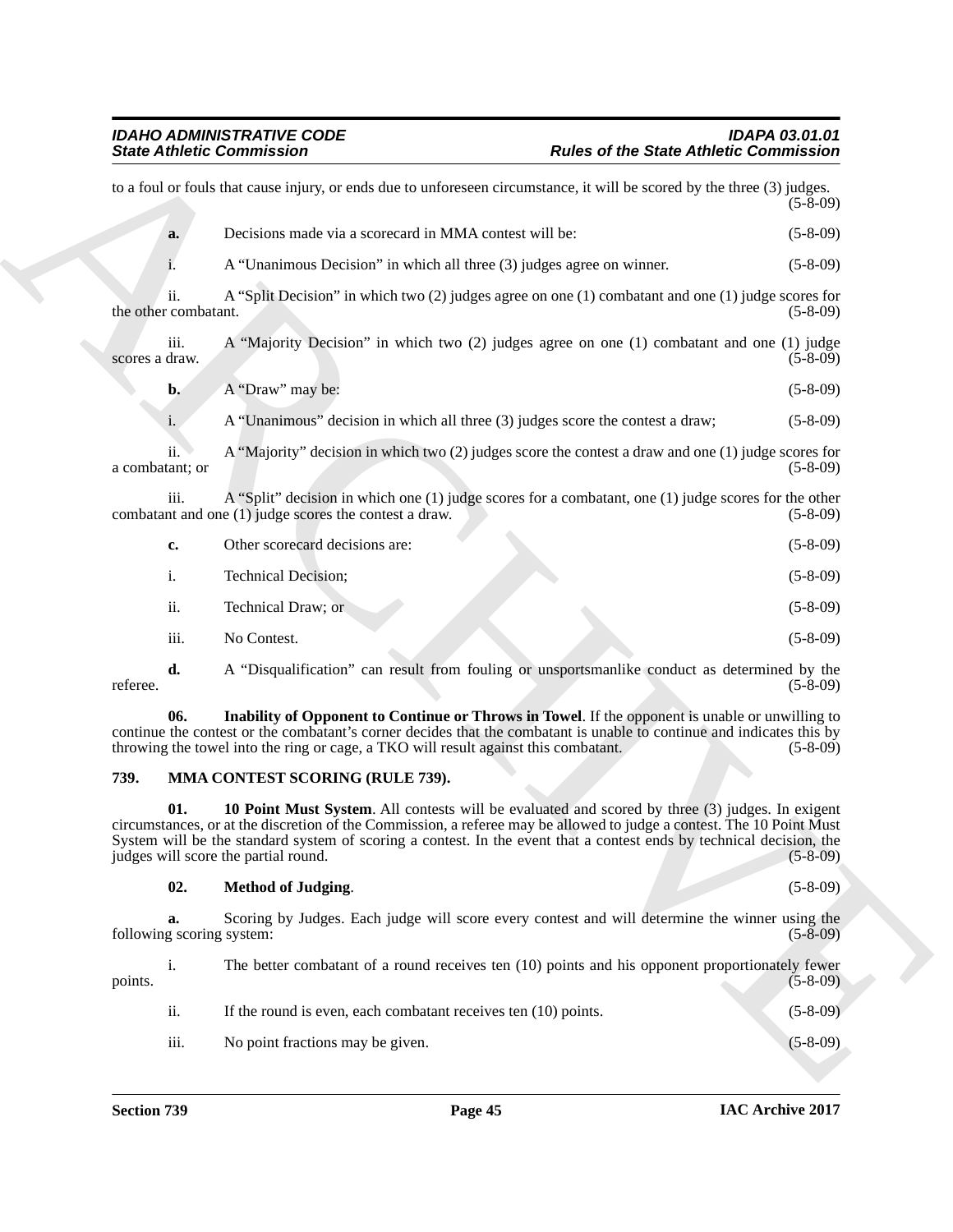<span id="page-45-13"></span>

| <b>IDAHO ADMINISTRATIVE CODE</b> | <b>IDAPA 03.01.01</b>                         |
|----------------------------------|-----------------------------------------------|
| <b>State Athletic Commission</b> | <b>Rules of the State Athletic Commission</b> |

| <b>State Athletic Commission</b>   |                                                                      | <b>Rules of the State Athletic Commission</b>                                                                                                                                                                                                                                                                                                                                                                                               |                |
|------------------------------------|----------------------------------------------------------------------|---------------------------------------------------------------------------------------------------------------------------------------------------------------------------------------------------------------------------------------------------------------------------------------------------------------------------------------------------------------------------------------------------------------------------------------------|----------------|
| iv.                                |                                                                      | Points for each round must be awarded immediately after the end of the round.                                                                                                                                                                                                                                                                                                                                                               | $(5-8-09)$     |
| b.<br>declared a technical draw.   |                                                                      | Majority Opinion. After the end of the contest the announcer will pick up the scores of the judges<br>from the Commission's desk. The majority opinion is conclusive. If there is no majority decision, the contest is                                                                                                                                                                                                                      | $(5-8-09)$     |
| c.<br>system.                      |                                                                      | Announcing a Winner. When the Commission has checked the scores, the announcer will be<br>informed of the decision, and the announcer will inform the audience of the decision over the available public address                                                                                                                                                                                                                            | $(5-8-09)$     |
| 03.<br>an amateur MMA competition: |                                                                      | <b>Primary Scoring Considerations.</b> The following are primary scoring considerations for scoring                                                                                                                                                                                                                                                                                                                                         | $(5-8-09)$     |
| a.<br>scoring blows;               |                                                                      | Legal striking. Clean, effective strikes in the legal scoring zone - number and quality of legal                                                                                                                                                                                                                                                                                                                                            | $(5-8-09)$     |
| $\mathbf{b}$ .                     | Legal takedowns, throws or knockdowns;                               |                                                                                                                                                                                                                                                                                                                                                                                                                                             | $(5-8-09)$     |
| c.                                 | Near completed submission;                                           |                                                                                                                                                                                                                                                                                                                                                                                                                                             | $(5-8-09)$     |
| d.                                 | Overall control and dominance; and                                   |                                                                                                                                                                                                                                                                                                                                                                                                                                             | $(5-8-09)$     |
| e.                                 | Damage.                                                              |                                                                                                                                                                                                                                                                                                                                                                                                                                             | $(5-8-09)$     |
| 740.                               | COMBATANT DOWN AFTER THE SOUND OF THE BELL (RULE 740).               |                                                                                                                                                                                                                                                                                                                                                                                                                                             |                |
| 01.                                | End of Round. The round ends when the bell sounds to end the round.  |                                                                                                                                                                                                                                                                                                                                                                                                                                             | $(5 - 8 - 09)$ |
| 02.                                |                                                                      | <b>Combatant Down After Round Has Ended.</b> If during the round legal blows negatively affect a<br>combatant and the combatant goes down after the bell has sounded ending the round, the referee will consider the<br>round ended and the one-minute rest period started. The referee may then allow the combatant's corner to assist the<br>downed combatant or he may summon the ringside physician to evaluate the combatant, or both. | $(5-8-09)$     |
| 741.                               | BLOWS AT OR AFTER THE BELL IN MMA CONTEST (RULE 741).                |                                                                                                                                                                                                                                                                                                                                                                                                                                             |                |
| 01.<br>be a legal blow.            |                                                                      | Legal Blow. A blow that strikes a combatant concurrent with the sounding of the bell is deemed to                                                                                                                                                                                                                                                                                                                                           | $(5-8-09)$     |
| 02.                                | The referee will determine if it was accidental or intentional foul. | <b>Illegal Blow.</b> A blow that strikes a combatant after the sounding of the bell is deemed to be a foul.                                                                                                                                                                                                                                                                                                                                 | $(5 - 8 - 09)$ |
| 742.                               | the injured combatant will lose by "Technical Knockout (TKO)".       | TERMINATION OF A CONTEST DUE TO A FAIR BLOW IN MMA CONTEST (RULE 742).<br>If an athlete sustains an injury from a fair blow and the injury is severe enough to immediately terminate the contest,                                                                                                                                                                                                                                           | $(5 - 8 - 09)$ |
| 743.                               | COMBAT PLATFORMS (RING/CAGE) (RULE 743).                             | All MMA contests will take place in either a cage or a ring that has been approved by the Commission. The cage or<br>ring will be subject to inspection prior to each contest by the Commission, a Commission representative, or a referee.                                                                                                                                                                                                 | $(5-8-09)$     |
| 744. -- 799.                       | (RESERVED)                                                           |                                                                                                                                                                                                                                                                                                                                                                                                                                             |                |
| 800.                               |                                                                      | WRESTLING: SPECIAL LICENSE IS REQUIRED FOR A CONTEST (RULE 800).<br>Unless a special license has been obtained, all professional wrestling programs under the supervision and authority of<br>the Commission are only exhibitions and not contests, and those exhibitions cannot be advertised or announced as                                                                                                                              |                |

#### <span id="page-45-12"></span><span id="page-45-11"></span><span id="page-45-10"></span><span id="page-45-0"></span>**740. COMBATANT DOWN AFTER THE SOUND OF THE BELL (RULE 740).**

#### <span id="page-45-8"></span><span id="page-45-6"></span><span id="page-45-1"></span>**741. BLOWS AT OR AFTER THE BELL IN MMA CONTEST (RULE 741).**

#### <span id="page-45-14"></span><span id="page-45-7"></span><span id="page-45-2"></span>**742. TERMINATION OF A CONTEST DUE TO A FAIR BLOW IN MMA CONTEST (RULE 742).**

#### <span id="page-45-9"></span><span id="page-45-3"></span>**743. COMBAT PLATFORMS (RING/CAGE) (RULE 743).**

#### <span id="page-45-4"></span>**744. -- 799. (RESERVED)**

#### <span id="page-45-15"></span><span id="page-45-5"></span>**800. WRESTLING: SPECIAL LICENSE IS REQUIRED FOR A CONTEST (RULE 800).**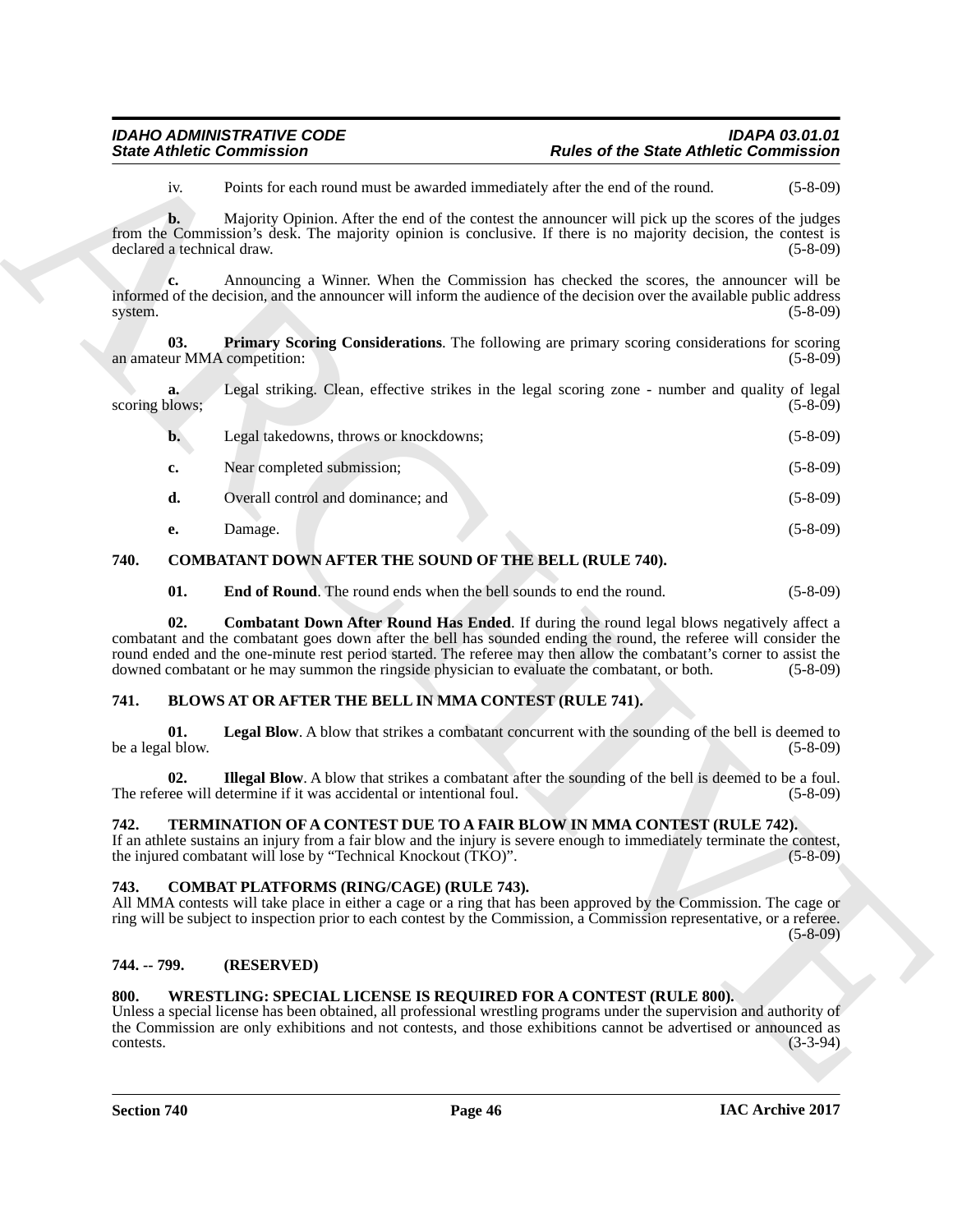#### <span id="page-46-15"></span><span id="page-46-0"></span>**801. WRESTLING: DISQUALIFICATION FOR DANGEROUS TACTICS (RULE 801).**

#### <span id="page-46-14"></span><span id="page-46-12"></span><span id="page-46-10"></span><span id="page-46-1"></span>**802. LICENSEE'S DUTIES AT WRESTLING EXHIBITION (RULE 802).**

### <span id="page-46-13"></span><span id="page-46-11"></span><span id="page-46-2"></span>**803. WRESTLERS -- PHYSICAL EXAMINATION (RULE 803).**

#### <span id="page-46-3"></span>**804. -- 899. (RESERVED)**

#### <span id="page-46-7"></span><span id="page-46-5"></span><span id="page-46-4"></span>**900. ADMINISTRATION OR USE OF ALCOHOL, DRUGS, STIMULANTS (RULE 900).**

|                                       | <b>State Athletic Commission</b>                                                                                                                | <b>Rules of the State Athletic Commission</b>                                                                                                                                                                                                                                                                                                                  |  |
|---------------------------------------|-------------------------------------------------------------------------------------------------------------------------------------------------|----------------------------------------------------------------------------------------------------------------------------------------------------------------------------------------------------------------------------------------------------------------------------------------------------------------------------------------------------------------|--|
| 801.                                  |                                                                                                                                                 | <b>WRESTLING: DISQUALIFICATION FOR DANGEROUS TACTICS (RULE 801).</b>                                                                                                                                                                                                                                                                                           |  |
| 01.                                   | his purse held up and paid to the Commission.                                                                                                   | <b>Restrictions</b> . The referee shall not permit physically dangerous conduct or tactics by any wrestler.<br>Any wrestler who fails to discontinue those tactics, after being warned by the referee, must be disqualified and have<br>$(3-3-94)$                                                                                                             |  |
| 02.                                   | or the referee is made to look ridiculous.                                                                                                      | <b>Professionalism.</b> A referee shall not participate in an exhibition to the extent that the Commission<br>$(3-3-94)$                                                                                                                                                                                                                                       |  |
| 802.                                  | LICENSEE'S DUTIES AT WRESTLING EXHIBITION (RULE 802).                                                                                           |                                                                                                                                                                                                                                                                                                                                                                |  |
| 01.                                   |                                                                                                                                                 | <b>Conduct</b> . The referee, promoter and his agents, attaches and employees, and participants in any<br>wrestling exhibition shall maintain peace, order and decency in the conduct of the exhibition.<br>$(3-3-94)$                                                                                                                                         |  |
| 02.<br>an official of the Commission. |                                                                                                                                                 | No Abusive Behavior. A person who is involved in such exhibition shall not abuse the referee or<br>$(3-3-94)$                                                                                                                                                                                                                                                  |  |
| 03.                                   |                                                                                                                                                 | <b>Decision and Appeal.</b> The Commission shall hear any complaint about a referee or an official.<br>$(3-26-08)$                                                                                                                                                                                                                                             |  |
| 803.                                  | <b>WRESTLERS -- PHYSICAL EXAMINATION (RULE 803).</b><br>determining whether the wrestler is fit and qualified to engage in further exhibitions. | Any person applying for or renewing a license as a wrestler must first be examined by a physician approved by the<br>Commission to establish physical and mental fitness. A wrestler will be furnished a list of approved examining<br>physicians by the Commission. The Commission may order the examination of any wrestler for the purpose of<br>$(3-3-94)$ |  |
| $804. - 899.$                         | (RESERVED)                                                                                                                                      |                                                                                                                                                                                                                                                                                                                                                                |  |
| 900.                                  |                                                                                                                                                 | ADMINISTRATION OR USE OF ALCOHOL, DRUGS, STIMULANTS (RULE 900).                                                                                                                                                                                                                                                                                                |  |
| 01.                                   | before or during an event, to or by any combatant is prohibited:                                                                                | <b>Prohibitions</b> . The administration of or use of any of the following, in any part of the body either<br>$(3-26-08)$                                                                                                                                                                                                                                      |  |
| a.                                    | Alcohol;                                                                                                                                        | $(3-3-94)$                                                                                                                                                                                                                                                                                                                                                     |  |
| b.                                    | Drugs;                                                                                                                                          | $(3-3-94)$                                                                                                                                                                                                                                                                                                                                                     |  |
| c.                                    | Injection; or                                                                                                                                   | $(3-3-94)$                                                                                                                                                                                                                                                                                                                                                     |  |
| d.                                    | Stimulant.                                                                                                                                      | $(3-3-94)$                                                                                                                                                                                                                                                                                                                                                     |  |
| 02.                                   | Commission directs him to do so.                                                                                                                | Urinalysis. A combatant shall submit to a urinalysis of chemical test before or after a contest if the<br>$(3-26-08)$                                                                                                                                                                                                                                          |  |
| 03.<br>illegal substance(s).          |                                                                                                                                                 | <b>Suspension.</b> No combatant will be allowed to box if his urinalysis testing reveals the presence of<br>$(3-26-08)$                                                                                                                                                                                                                                        |  |
| 04.                                   | Procedure for Testing for Illegal Substance(s).                                                                                                 | $(3-3-94)$                                                                                                                                                                                                                                                                                                                                                     |  |
| a.                                    | specimen or blood test at the discretion of the commission.                                                                                     | The Commission reserves the right to conduct random drug testing. A combatant with a recent<br>history of drug abuse may be specifically required to test. Both combatants in the title contest shall be tested by urine<br>$(3-26-08)$                                                                                                                        |  |
| b.                                    | give each combatant the specimen container and observe the combatant give the specimen into the container. The                                  | The combatant to be tested shall go directly to the dressing room after the end of the fight. Only<br>water may be consumed until the test sample has been taken. The Commission's approved physician or agent will                                                                                                                                            |  |

#### <span id="page-46-9"></span><span id="page-46-8"></span><span id="page-46-6"></span>**04. Procedure for Testing for Illegal Substance(s)**. (3-3-94)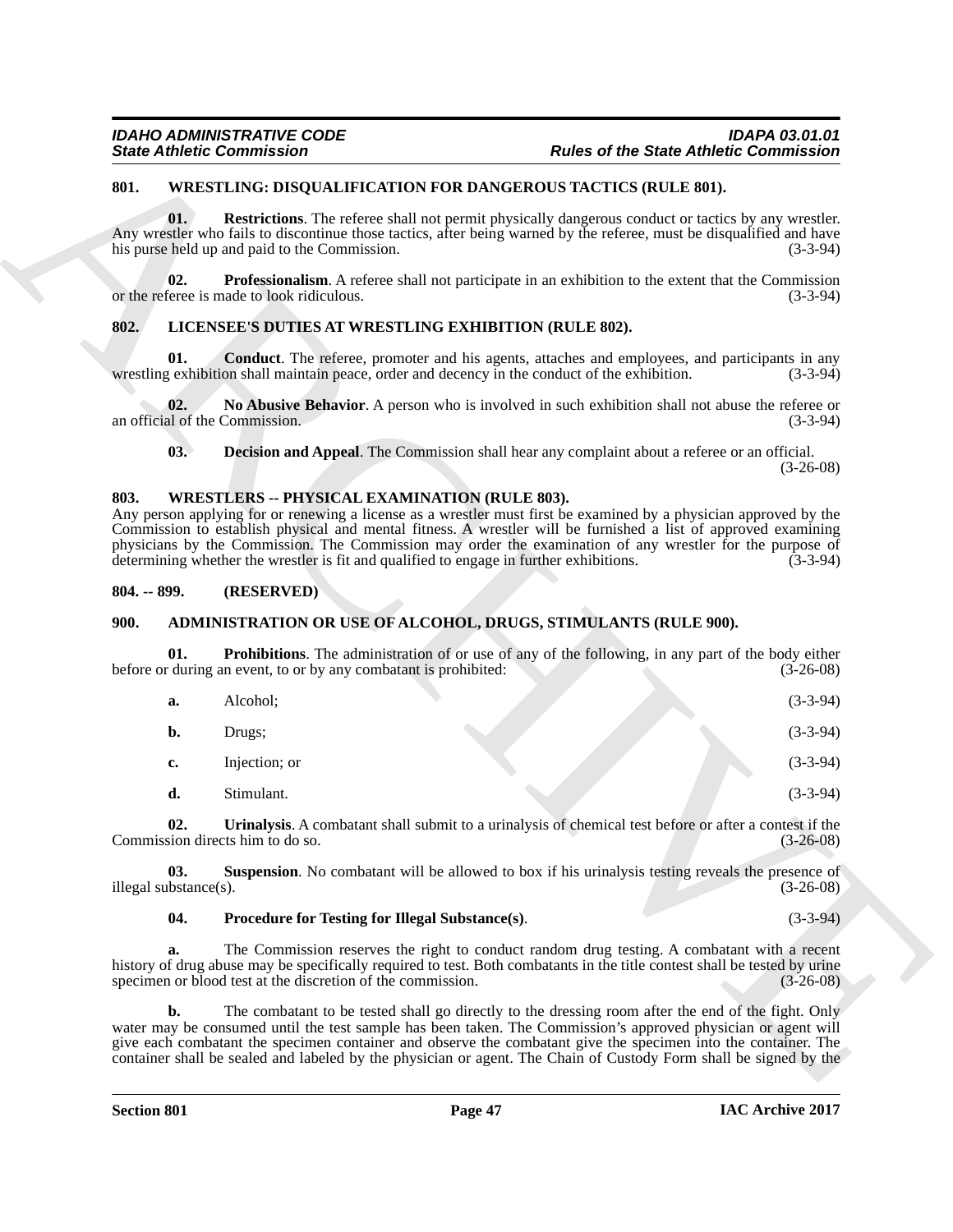Since different Commissions of the physicial state of the Since of the Since Role Commission in the state of the Since Since the Since Since the Since Since the Since Since Since Since Since Since Since Since Since Since combatant, or manager, and the physician or agent shall also sign and date the form. The physician or agent shall transport the sample to the testing laboratory as selected by the Commission. Any other person taking custody of the sample shall sign and date The Chain of Custody Form. After completion of the test, the Chain of Custody Form shall be returned to the Commission with the test results. (3-26-08)

<span id="page-47-7"></span>**05. Subject to Disciplinary Action**. A licensee who violates any provision of this Section is subject to any action by the Commission. (3-3-94) disciplinary action by the Commission.

#### <span id="page-47-16"></span><span id="page-47-0"></span>**901. PREPARATIONS TO STOP HEMORRHAGING (RULE 901).**

The Commission will periodically review the preparations available to stop hemorrhaging. Only the preparations which are approved by the Commission may be used to stop hemorrhaging on the ring. Avetine and Thrombin are the only Commission approved preparations to stop hemorrhaging. (5-8-09) only Commission approved preparations to stop hemorrhaging.

#### <span id="page-47-8"></span><span id="page-47-1"></span>**902. COMBATANT NOT TO HAVE PROMOTER OR CERTAIN OTHERS ACT AS MANAGER OR HOLD FINANCIAL INTEREST (RULE 902).**

A combatant may not have a promoter or any of its members, stockholders, officials, matchmakers or assistant matchmakers: (3-26-08) matchmakers:

- <span id="page-47-10"></span>**01. Manager**. Act directly or indirectly as manager; or (3-26-08)
- <span id="page-47-17"></span><span id="page-47-9"></span>**02. Financial Interest**. Hold any financial interest in the management of the combatant's earnings.  $(3-26-08)$

#### <span id="page-47-2"></span>**903. REPORT TO COMMISSION OF SOLICITATION TO CONDUCT CONTEST FRAUDULENTLY (RULE 903).**

When any person who is licensed by the Commission is approached with a request or suggestion that a contest not be conducted honestly, that person must immediately report that matter to the Commission. Failure to do so is a ground for disciplinary action. (3-26-08) for disciplinary action.

#### <span id="page-47-18"></span><span id="page-47-3"></span>**904. SUSPENSION OF A LICENSE -- DEBTS IN CONNECTION WITH TRAINING (RULE 904).**

Any boxer, wrestler or manager may have his license suspended by the Commission if he fails to pay any legitimate debt which he contracted in connection with training and use of a gymnasium. (3-3-94)

#### <span id="page-47-4"></span>**905. GROUNDS FOR DISCIPLINARY ACTION (RULE 905).**

Any person who is licensed by the Commission may have his license suspended or revoked, or be fined or otherwise disciplined by the Commission for any of the following: (3-26-08) disciplined by the Commission for any of the following:

<span id="page-47-13"></span>**01. Violation of Laws**. Having violated the laws of Idaho, except for minor traffic violations.

(3-26-08)

<span id="page-47-14"></span>**02. Violation of Rules**. Having violated any provisions of this chapter. (3-26-08)

<span id="page-47-12"></span><span id="page-47-11"></span>**03. Valid Orders of Commission**. Failed or refused to comply with a valid order of the Commission.  $(3-26-08)$ 

**04.** Good Conduct. Conduct at any time or place in a manner which is deemed by the Commission to iscredit to boxing or wrestling. (3-26-08) reflect discredit to boxing or wrestling.

#### <span id="page-47-19"></span><span id="page-47-5"></span>**906. SUSPENSION OF LICENSE ON GROUND OF MORAL TURPITUDE (RULE 906).**

A license issued by the Commission may be suspended if the holder is arrested or convicted on a charge involving moral turpitude.

#### <span id="page-47-15"></span><span id="page-47-6"></span>**907. LICENSEES PROHIBITED FROM DEALING WITH PERSONS WHOSE LICENSES ARE SUSPENDED OR REVOKED (RULE 907).**

A person who is licensed by the Commission shall not have any dealings related to boxing or wrestling with any person whose license had been suspended or revoked by the Commission. (3-3-94) person whose license had been suspended or revoked by the Commission.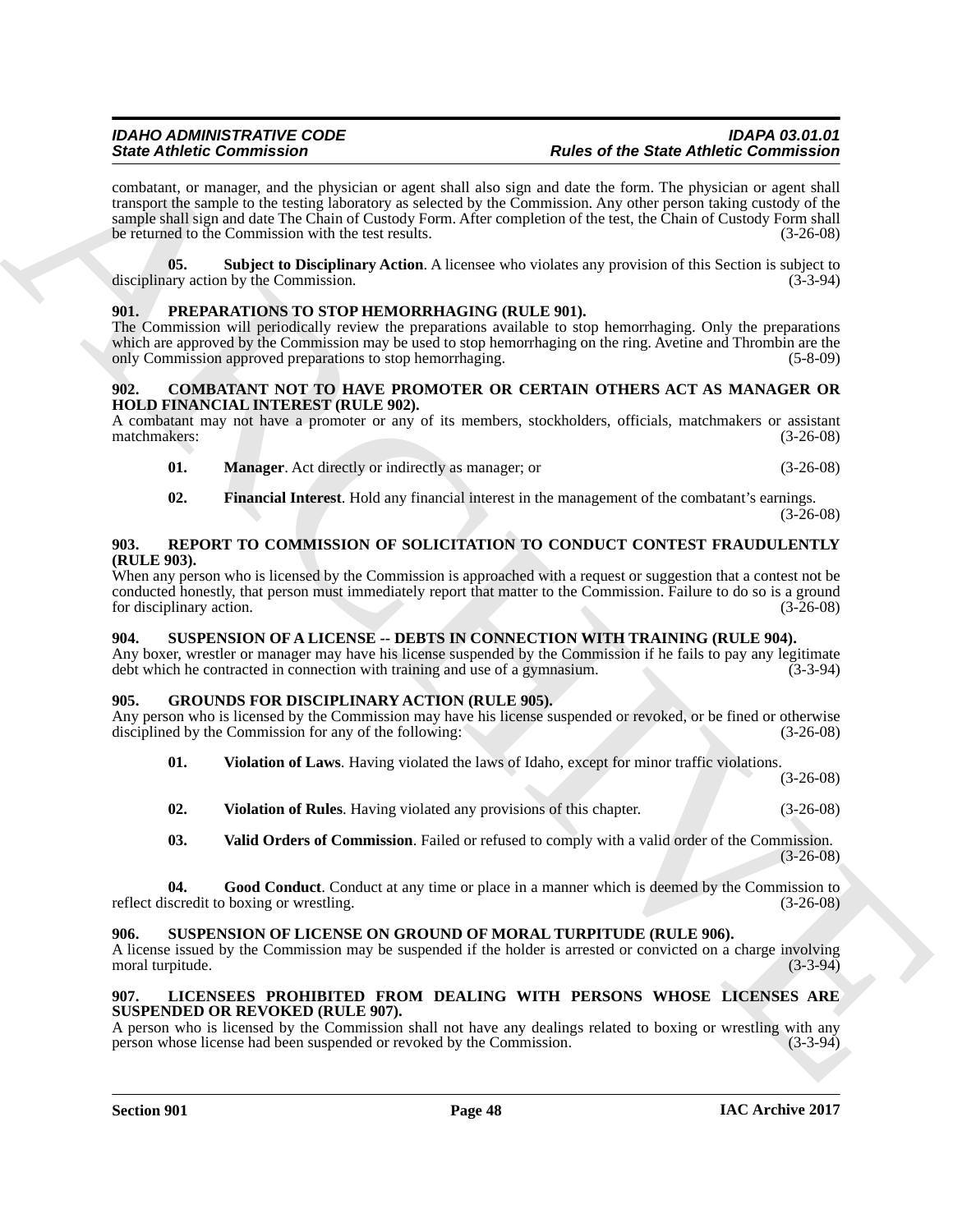#### <span id="page-48-8"></span><span id="page-48-5"></span><span id="page-48-3"></span><span id="page-48-0"></span>**908. SUSPENSION AND REVOCATION OF LICENSES (RULE 908).**

|                        | <b>State Athletic Commission</b>                                       | <b>Rules of the State Athletic Commission</b>                                                                                                                                                                                                                                                                                                                                                                                                                                                                                                                       |             |
|------------------------|------------------------------------------------------------------------|---------------------------------------------------------------------------------------------------------------------------------------------------------------------------------------------------------------------------------------------------------------------------------------------------------------------------------------------------------------------------------------------------------------------------------------------------------------------------------------------------------------------------------------------------------------------|-------------|
| 908.                   | SUSPENSION AND REVOCATION OF LICENSES (RULE 908).                      |                                                                                                                                                                                                                                                                                                                                                                                                                                                                                                                                                                     |             |
| 01.                    |                                                                        | <b>Comply with Suspensions.</b> Every promoter and matchmaker shall take notice of the bulletins of<br>suspension sent out by the Commission and shall not permit any person under suspension to take any part as a<br>participant or in arranging or conducting matches or exhibitions during the period of suspension.                                                                                                                                                                                                                                            | $(3-3-94)$  |
| 02.<br>revocation.     |                                                                        | Additional. Every person whose license has been suspended or revoked by the Commission shall<br>refrain from participating in or matchmaking or holding contests during the period of suspension or after the                                                                                                                                                                                                                                                                                                                                                       | $(3-3-94)$  |
| 03.                    |                                                                        | Specific Actions. Any person whose license has been suspended or revoked is barred from:                                                                                                                                                                                                                                                                                                                                                                                                                                                                            | $(3-3-94)$  |
| a.                     |                                                                        | The dressing rooms at the premises where any program of boxing is being held;                                                                                                                                                                                                                                                                                                                                                                                                                                                                                       | $(3-3-94)$  |
| b.                     | Occupying any seat within six (6) rows of the ring platform;           |                                                                                                                                                                                                                                                                                                                                                                                                                                                                                                                                                                     | $(3-3-94)$  |
| c.                     | Approaching within six (6) rows of seats from the ring platform; and   |                                                                                                                                                                                                                                                                                                                                                                                                                                                                                                                                                                     | $(3-3-94)$  |
| d.                     |                                                                        | Communicating in the arena or near the dressing rooms with any of the principals in the contests,<br>their managers, their seconds, of the referee, whether directly or by a messenger, during any program.                                                                                                                                                                                                                                                                                                                                                         | $(3-26-08)$ |
|                        | the programs are being held.                                           | Any person who violates a provision of Subsection 908.03 of this rule may be ejected from the<br>arena or building where the program is being held, and the price paid for admission refunded upon presentation of the<br>ticket stub at the box office. Thereafter, he is barred entirely from all premises used for contests or exhibitions while                                                                                                                                                                                                                 | $(3-26-08)$ |
| 04.                    | In the case of a second offense, the holder's license will be revoked. | <b>Dishonest Methods.</b> If a license issued by the Commission has been suspended because the holder<br>used dishonest methods to affect the outcome of any contest or because of any conduct reflecting serious discredit<br>upon the sport of boxing, the Commission will not reinstate the license for six (6) months in the case of first offense.                                                                                                                                                                                                             | $(3-26-08)$ |
| 05.                    |                                                                        | <b>Temporary Suspension.</b> Any manager who is under temporary suspension is considered to have<br>forfeited all rights in this state under the terms of any contract with a combatant licensed by the Commission. Any<br>attempt by a suspended manager to exercise those contract rights will result in a permanent suspension of his license.<br>The license of any combatant, matchmaker, or promoter who continues to engage in any contractual relations with a<br>manager whose license has been suspended by the Commission may be indefinitely suspended. | $(3-26-08)$ |
| 06.                    | shall be paid in full to the combatant.                                | <b>Continuation.</b> A combatant whose manager has been suspended may continue to compete<br>independently during the term of that suspension, signing contracts for matches. Payment of a combatant's earnings<br>may not be made by any promoter to a manager who is under suspension, or to a suspended manager's agent, but                                                                                                                                                                                                                                     | $(3-26-08)$ |
| 07.                    | with other managers licensed by the Commission.                        | <b>Cancellation of Contract Rights.</b> Revocation of a manager's license automatically cancels all<br>contract rights in this state under any contracts with combatants made under the authority of the Commission. If such<br>a revocation occurs, a combatant may operate independently and make contracts for matches or enter into contracts                                                                                                                                                                                                                   | $(3-26-08)$ |
| 909.                   |                                                                        | PENALTIES FOR CERTAIN VIOLATIONS; REVIEW BY COMMISSION (RULE 909).                                                                                                                                                                                                                                                                                                                                                                                                                                                                                                  |             |
| 01.                    | penalty not to exceed twenty-five thousand dollars (\$25,000) for:     | <b>Penalties General.</b> Except as otherwise provided in this chapter, the Commission may charge a                                                                                                                                                                                                                                                                                                                                                                                                                                                                 | $(5-8-09)$  |
| a.<br>Commission"); or |                                                                        | Any violation of the provisions of these rules (IDAPA 03.01.01, "Rules of the Athletic                                                                                                                                                                                                                                                                                                                                                                                                                                                                              | $(5-8-09)$  |
|                        |                                                                        |                                                                                                                                                                                                                                                                                                                                                                                                                                                                                                                                                                     |             |

#### <span id="page-48-9"></span><span id="page-48-7"></span><span id="page-48-6"></span><span id="page-48-4"></span><span id="page-48-2"></span><span id="page-48-1"></span>**909. PENALTIES FOR CERTAIN VIOLATIONS; REVIEW BY COMMISSION (RULE 909).**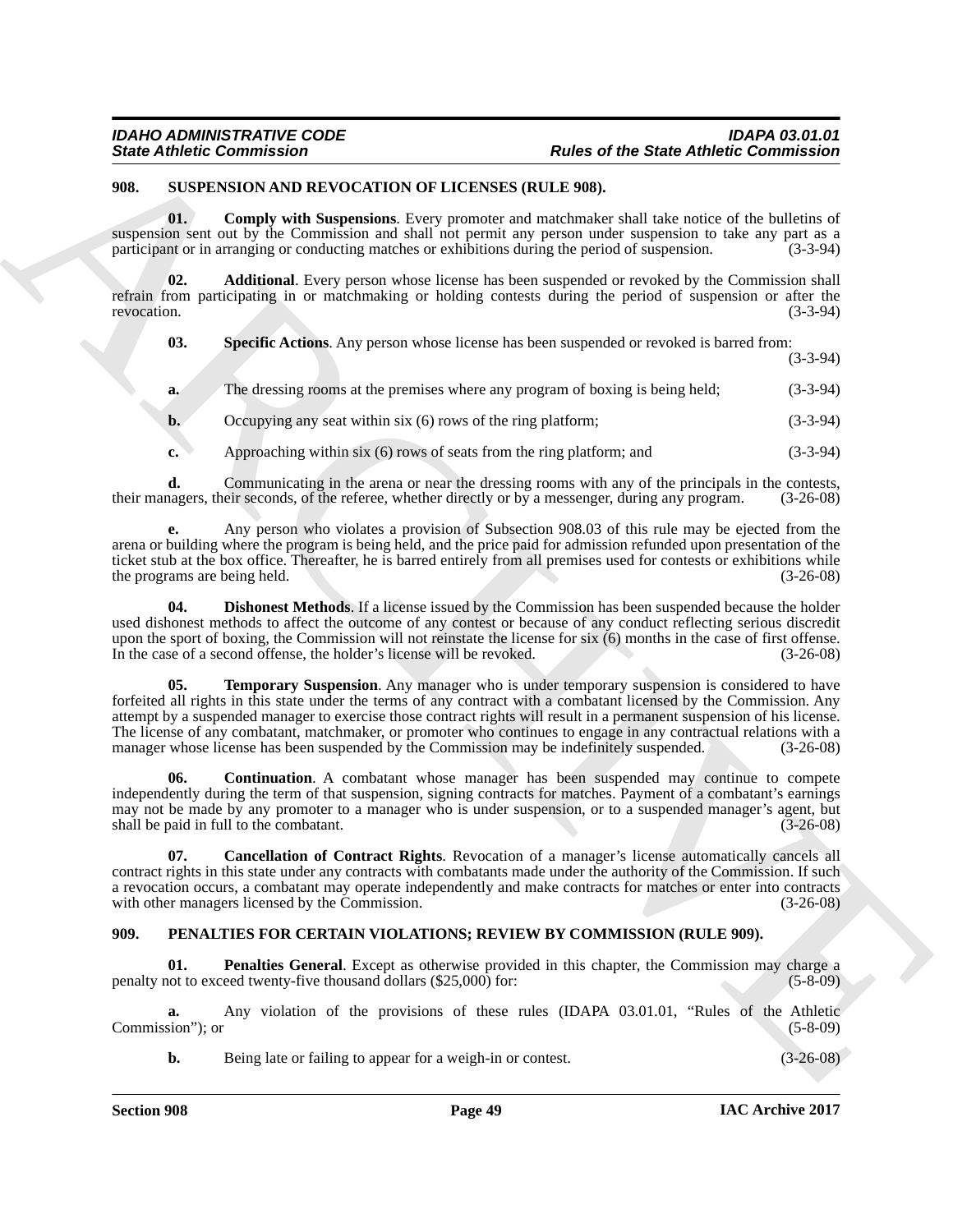ARCHIVE **02.** Later Review. Any disciplinary action taken pursuant to Subsection 909.01 of these rules will be at a later date by the Commission. (5-8-09) reviewed at a later date by the Commission.

<span id="page-49-1"></span><span id="page-49-0"></span>**910. -- 999. (RESERVED)**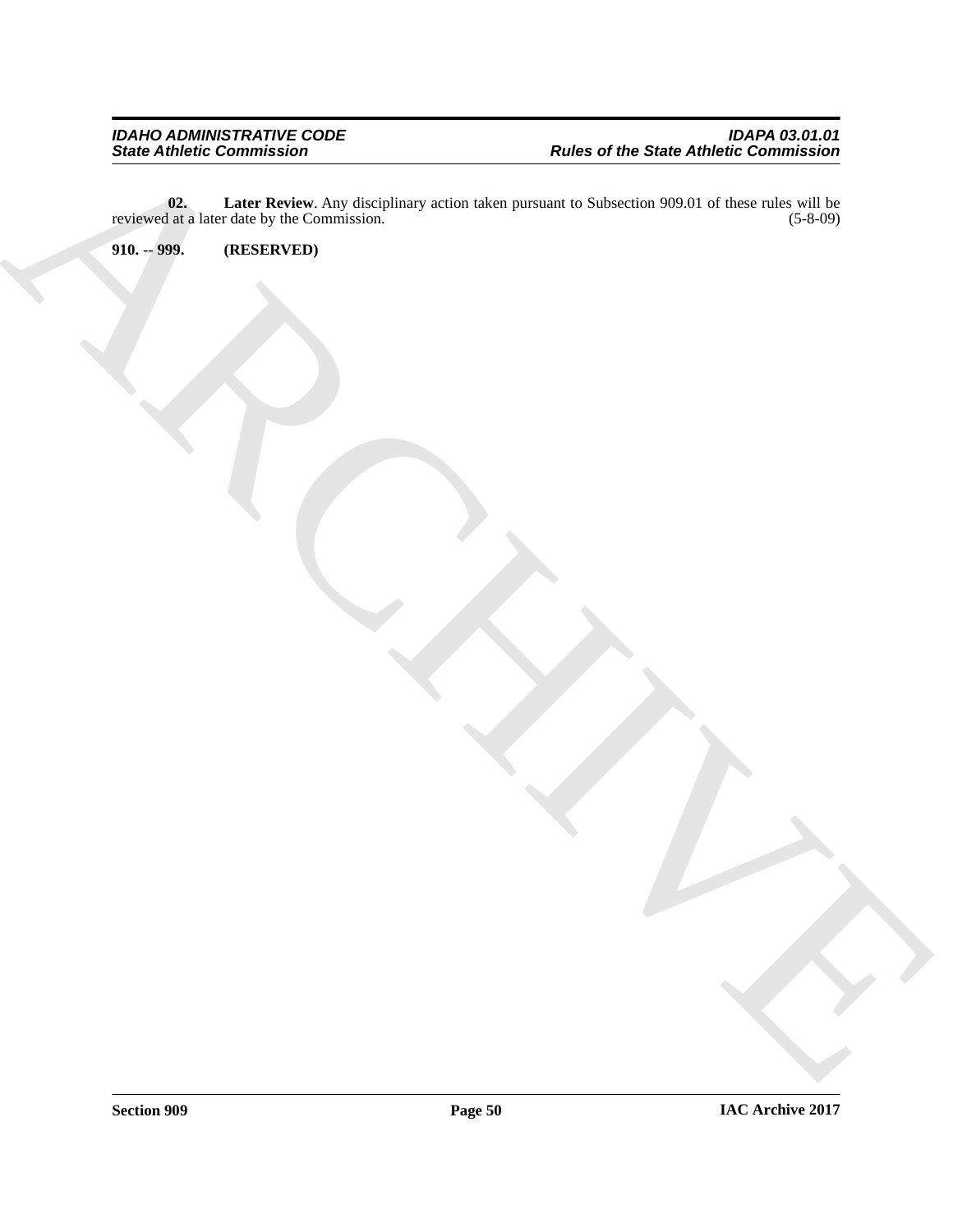# *Subject Index*

#### **A**

And  $\mu$  (Figure 2). [I](#page-30-5)n the case of the case of the case of the case of the case of the case of the case of the case of the case of the case of the case of the case of the case of the case of the case of the case of the c Ability Of Combatant 7 Questioned Ability 7 Satisfy Commission 7 Accidental Fouling 33 Accidental Foul 33 Contest Stopped by Referee 33 Contest Stopped Due to Accidental Foul 33 Address Of The Idaho State Athletic Commission 5 Adjudication Of Technical Knockout 35 Contest Termination 35 Win by Other Than Full Count 35 Administration Or Use Of Alcohol, Drugs, Stimulants 47 Procedure for Testing for Illegal Substance(s) 47 Prohibitions 47 Subject to Disciplinary Action 48 Suspension 47 Urinalysis 47 Admission Fee At Quarters Where Combatant Trains 20 Fee 20 State Fee 20 Admission Of Licensees & Agents To Events 19 Commissioner or Agent 19 Participants 19 Advance Appearance Of Boxers Scheduled To Fight In Main Event Expenses 28 When to Appear 28 Advance Appearance Of Combatant Scheduled To Fight In Main Event 28 Age & Physical Condition 6 Age of Combatant 6 Cerebral Hemorrhage 7 Poor Vision 7 Serious Head Injuries 7 Amateur Athletic Sanctioning Organizations 9 Annual Review of Approval 12 Application for Approval 10 Criteria for Eligibility 10 Violations 12 Announcement Of Winner Of Bout 36 Applicants, Licensees, & Officials 13 Approval Of Events 17 Cancellation 18 Deadline 18 Prior Approval 18 Approval Of Facilities By Commission

Before Tickets May Be Sold 20 Approval 20 Other Considerations 21 Arrangement Of Match For Promoter 18

#### **B**

Bandaging Of Combatant's Hands 25 Bandaging Of Combatant's Hands Additional Requirements 25 General 25 Witnesses 25 Bell Or Gong 26 Blows At Or After The Bell In MMA Contest 46 Illegal Blow 46 Legal Blow 46 Boxer's Costume & Equipment 30 Costume 30 Fit 30 Other Equipment 30 Trunks 30 Boxing Gloves 24 Distal Portion 25 Extra Set 25 General 24 Glove Specifications 24 Sanitary 24 Weight of Gloves 25 Boxing Ring 25 Ring Dimensions 26 Ring Platform 26 Ropes 26

#### **C**

Certain Persons Retained Must Have Licenses 18 Combatant 18 Matchmaker 18 Ring Official 18 Second 18 Champions 27 Commission Names Champions 28 Defending a Title 28 Fighting a Boxer From Heavier Class 28 General 27 Presentation of Championship Belt to Commission Before Title Contest 28 Title at Stake 27 Title Not at Stake 27 Change Of Decision In Boxing Contest Collusion 36 Error in Interpretation of Rules 36 Error in Scoring 36

Failure of Drug Test 36 Change Of Decision In Contest 36 Combat Platforms (Ring/Cage) 46 Combatant Down After The Sound Of The Bell 46 Combatant Down After Round Has Ended 46 End of Round 46 Combatant Not To Have Promoter Or Certain Others Act As Manager Or Hold Financial Interest 48 Financial Interest 48 Manager 48 Combatant Not Used In Program Must Be Used In Next Program Or Reimbursed 20 Combatant's Physical Appearance 30 Combatant's Physical Appearance Appearance 30 Grease of Foreign Substances 30 Hair 30 Combatant's Report Of Own Illness Or Injury 29 Combatants Must Report 30 Complimentary Tickets 21 Limitation 21 More Than Two Percent Issued 21 Containers, Drinks 20 Contents Of Tickets 21 Changes 21 General 21 License to Sell 21 Continuous Presence Of Physician At Ringside 31 Injury to Boxer During Round 31 Presences of Physician at Ringside 31 Contract Between Manager & Combatant 14 After Contract Services 14 Contract Approval 14 Contractual Obligations 14 Manager Limitations 14 Manager Responsibilities 14 Options 14 Contract Between Promoter & Combatant 15 Contract Prohibitions 15 Gate Receipts 15 Counting 23 **D**

Definitions, IDAPA 03.01.01 5 Bureau 5 Champion 5 Combatant 5 Commission 5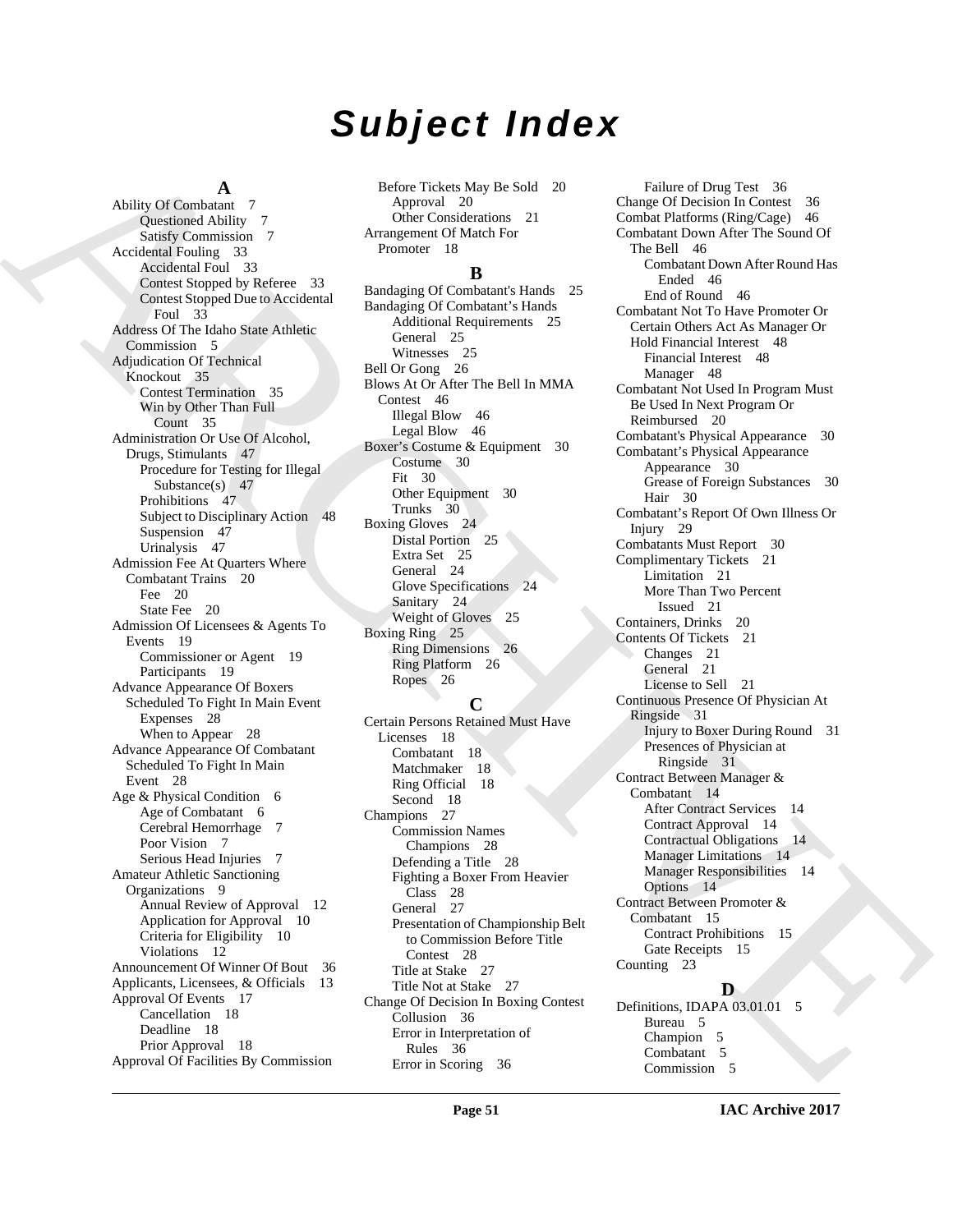### *Subject Index (Cont'd)*

Commissioner 5 Event 6 Main Event 6 Mixed Martial Arts (MMA) 6 Physician 6 Ring Official 6 Stub 6 Ticket 6 Dressing Rooms Only Authorized Persons Are Allowed To Enter Authorized Persons to Enter 24 Other Persons 24 Duration Of Round 32 Duties Of Ushers & Doormen 23

#### **E**

Emergency Treatment Emergency Treatment 29 Fees 29 Suitable Examination Place Equipment Of A Timekeeper 26 Equipment Of The Chief Second 25 Ammonia 25 Equipment 25 Ring Physician 25 Examination 29 Examination By Physician One-Sided Contested 34 Risk of Injury & Examination by Physician 34 Examination In Case Of Head Injury Combatant Who Has Been Knocked Out 35 Decision of Technical Knockout Rendered by Referee 35 Head Injury 35 Knockout from Blow to Head 35

### **F**

Failure Of Combatant To Appear 15 Failure Of Contestant To Resume Boxing 34 Fair Blows & Fouls 32 Fair Blow 32 Fouls 32 Fair Techniques & Fouls In MMA Event Accidental Fouling 41 Concussive Head Impact Fouls in MMA Contest 42 Disqualification 42 Fair Techniques 38 Fouls 38 Fouls Or Unsportsmanlike Conduct During the One Minute Rest Period In MMA Contest 41

Countries and the control of the signal of the signal of the signal of the signal of the signal of the signal of the signal of the signal of the signal of the signal of the signal of the signal of the signal of the signal Intentional Fouling 41 Low Blow in MMA Contest 42 Referee Action On Fouls in MMA Contest 42 Time Considerations for Fouls 40 Fair Techniques & Fouls In MMA Events 38 Fee 29 Combatant's Report of Non-Participation to Commission 29 Payment of Fees to Physician 29 Fees 7 Application 7 Renewal of License/Permit 8 Female Combatants 9 Addendum Requirement 9 General Requirements 9 Limitation 9 Limitation on Contest 9 Qualifications 9 Separate Dressing Rooms 9 Filing Certain Contracts With Commission 15 Disciplinary Action 15 Main & Semi-Main Events 15 Media Contracts 15 Other Combatants 15 Forfeiture For Failure To Make Weight 28 Dividing Forfeit 29 Exception 29 Failure to Make Weight 28 Fouls Deduction For Points Effect Of Claiming Low Blow By Opponent Contestant Claiming Low Blow 33 Deducting Points Because of Fouls 33 Deduction of Points in Round Foul Occurs 33 Notification of Point Deduction 33 Disqualification of Combatants & Withholding Of Purse 33

#### **G**

Gloves To Be Wiped By Referee After Boxer Falls 34 Grounds For Denial Or Revocation Of License 13 Specific Conduct 13 Subject to Discipline 13

Grounds For Disciplinary Action Good Conduct 48 Valid Orders of Commission 48 Violation of Laws 48 Violation of Rules 48

#### **H**

Health Insurance 17 Honoring Actions Of Regulatory Agencies In Other Jurisdictions 8 Suspension 8

#### **I**

Incorporation By Reference 5 Introduction From Ring 31 Inventory, Tickets 21

**J**

Judges 19 Fees 19 Physical Examination 19 Protests 19 Selection 19 Station of Judges 19

#### **K**

Knockdown Of Combatant, Procedure For Counting Both Combatants Down 34 Combatants Down -- Referee Counting 34 Failure of Opponent to Stay in Farthest Neutral Corner 34 Knockdown 34 Knockdown After Bell has Sounded 34 Knock-Out 34 Three Knockdowns in Same Round 35 Timekeeper 34

#### **L**

Licensee's Duties A Wrestling Exhibition Conduct 47 Decision & Appeal 47 No Abusive Behavior 47 Licensees Prohibited From Dealing With Persons Whose Licenses Are Suspended Or Revoked 48 Licensing 6 Application for License 6 Complete Applications 6 Limitations On Seconds 31 Coaching 31 Entering Ring 31 Excessive Use of Water 31 Number of Seconds 31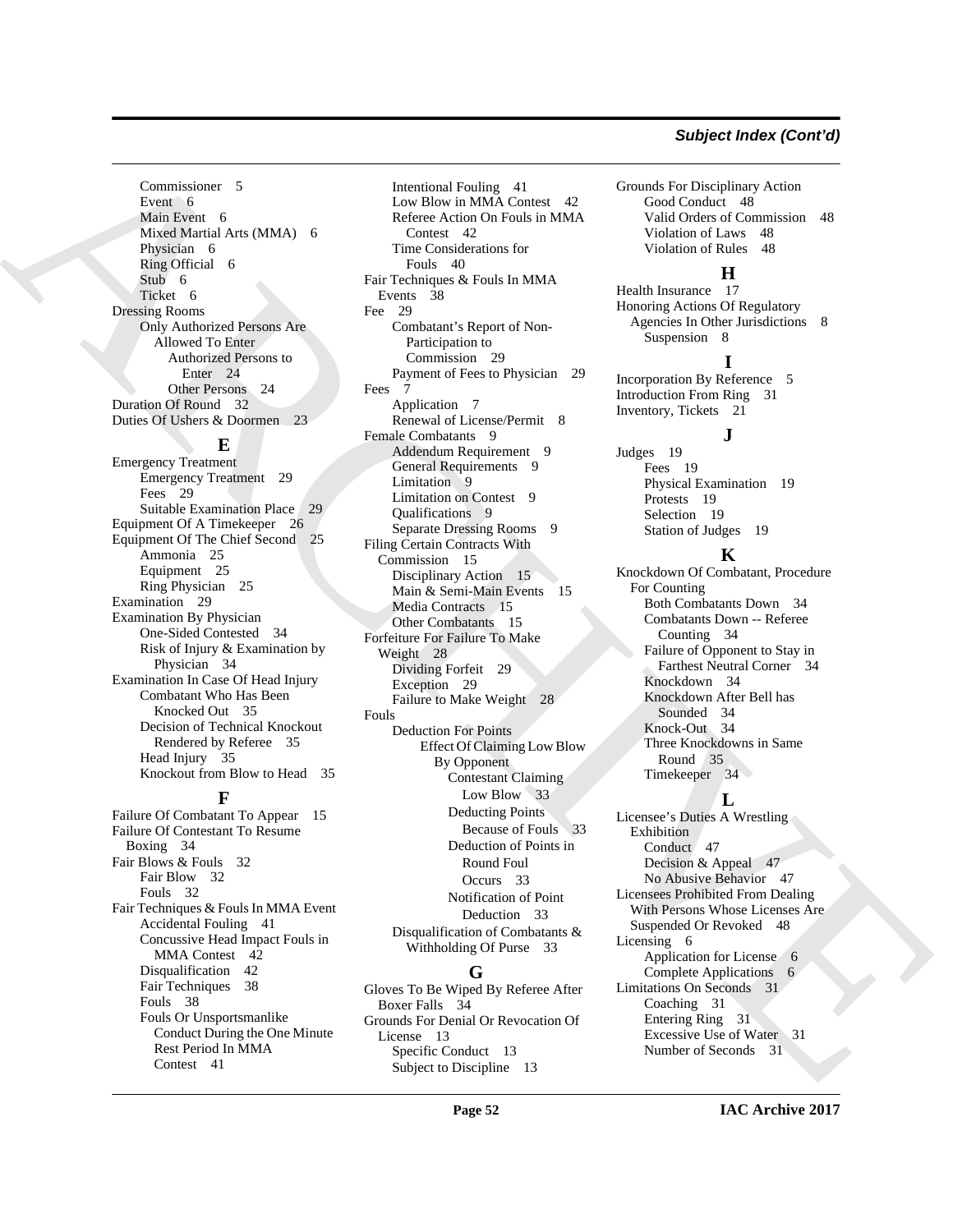#### *Subject Index (Cont'd)*

**M**

Main & Semi-Main Events 20 Notice 20 Refunds 20 Substitutions 20 Manager Acting As Second 12 Manager's Advances -- Accounting 14 Managers -- Limitations On Number Of Combatants 18 Martial Arts & Mixed Martial Arts (MMA) 36 Boxing Gloves 37 Licensing Exemption 37 Practices, Belt Promotions, & Non-Contact Demonstrations 37 Regulation of Marital Arts & MMA 36 Use of Official Rules for Art 37 Method Of Judging 31 Announcing a Winner 31 Majority Opinion 31 Scoring by Judges 31 Methods Of Winning MMA Contest Decision 44 Inability of Opponent to Continue/ Thrown in Towel 45 Knockout (KO) 44 Referee Stoppage 44 Submission 44 Technical Knockout (TKO) 44 MMA Contest Scoring Method of Judging 45 Primary Scoring Considerations 46 Ten Point Must System 45 MMA Equipment 37 Commission Approved Attire 38 Commission Approved MMA Gloves 37 Commission Approved Mouthpiece 37 Prohibited Equipment & Attire 38 MMA Event Rounds Length of Rounds 44 Number of Rounds 44 **N** Notification, Ticket Outlet 21 **O** Officials Of Events 18

> Officials Described 19 **P**

Commission Involvement 19

Payment Of Combatant 16

Main [A](#page-13-12)lgons M. Main a function of the spin of the spin of the spin of the spin of the spin of the spin of the spin of the spin of the spin of the spin of the spin of the spin of the spin of the spin of the spin of the spi Manager's Share 16 Payment in Full 16 Pending Action 16 Prior Approval of Commission 16 Prior Written Commitments 16 Payment Of Fee To Official Designated By Commission 19 Payment Of Purse 16 Alternative Payment 16 Non-Payment of Amateurs 17 Payment Made 16 Reconciliation 16 Signatures 16 Penalties For Certain Violations 49, 50 Percentage Of Gate Receipts To Combatant 15 Period Before His Next Contest 35 Persons Allowed In Ring 32 Physical & Eye Examination Of Combatants At Time Of Weighin 29 Physical Examination Of Combatant 7 Additional Examination 7 Blood Testing 7 Drug Abuse 7 Examination by Physician 7 Physician -- Suitable Place To Examine Contestant 29 Physician's Determination Of Fitness Of Combatants & Referee, Certification, Report Determination of Physician 29 Physician's Written Report 29 Written Certification 29 Physician's Report To Commission After Contest Applies for Medical Aid 36 Injury 36 Postponement Of Program 19 Advance Notice 20 Limitations on Postponement 20 No Fault Postponement 20 Prior Approval 20 Preparations To Stop Hemorrhaging 48 Procedure For Use Of Scorecards 30 Delivery of Scorecards to Commission 30 Presentation of Scorecards to Press After Contest 30 Report of Each Contest 31 Scorecards 30 Scoring by Judges 30 Procedure When Combatant Is Knocked Out 35

Program For Charity 18 Application 18 Certified, Itemized Statement 18 Promoter's Advances To Combatant Or Manager Or Occurrence Of Debt On His Behalf 15 Promoter's Advances To Combatant Or Manager Or Occurrence Of Debt On His Behalf Any Indebtedness Restricted 15 Restrictions 15 Provisions Of Tickets Without Charge Or At Reduced Rates 21 Admission Criteria 22 Duties Required 22 Fees 22 No Fees 21 Optional Charges 21 Without Charge 21

### **R**

Referee's Instructions To Combatants 31 Referees 19 Physical Examination 19 Protests 19 Selection 19 Renewal Or Reinstatement Of License 14 Cancelled License 14 Expiration Date 14 Reinstatement 14 Report To Commission Of Solicitation To Conduct Contest Fraudulently 48 Required Number Of Ambulances, Notice To Ambulance Service & Hospital 24 Promoter Requirements 24 Required Number of Ambulances 24 Requirements For License As A Promoter 9 Provide Waivers 9 Requirements 9 Requirements For License As Ring Official 12 Equivalent Qualifications 13 Other Functions 13 Qualifications 12 Ring Officials Determination 13 Validity of Licenses 13 Requirements For Ringside Physician 13 Board of Medicine 13 Cardiopulmonary Resuscitation 13 Responsibility Of Promoter 23